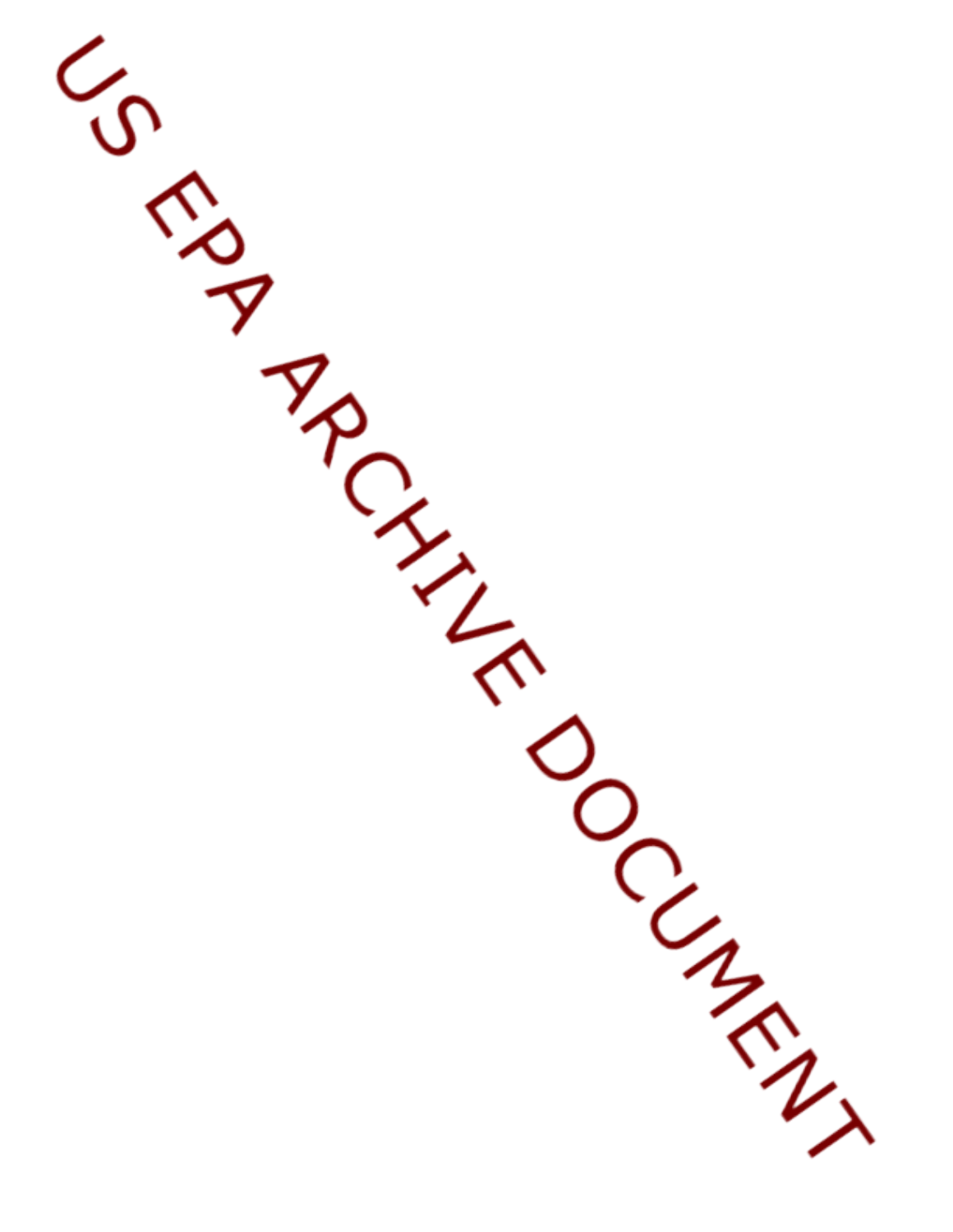**November 1, 2002**

# **SUPPORTING STATEMENT**

# **INFORMATION COLLECTION REQUEST**

# **RENEWAL**

 **for**

# **CUSTOMER SATISFACTION SURVEYS**

**of**

**The United States Environmental Protection Agency ICR 1711.04 OMB No 2090-0019**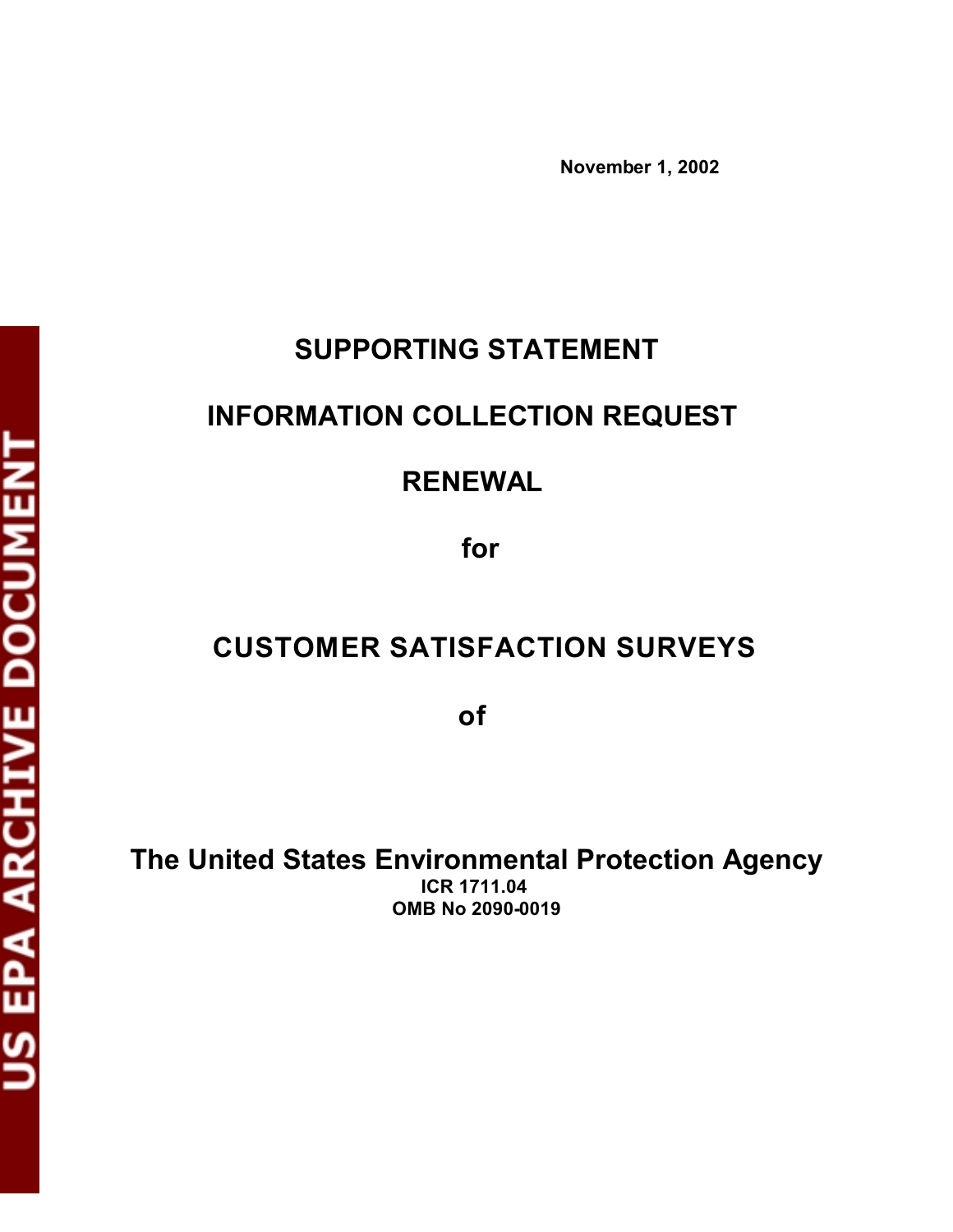|    | <b>Title</b>                                                                                                                                                                                                                                                                                                                                                                                                                          | adic of oolitches                                                                                                                                                                            | Page                                                                                   |
|----|---------------------------------------------------------------------------------------------------------------------------------------------------------------------------------------------------------------------------------------------------------------------------------------------------------------------------------------------------------------------------------------------------------------------------------------|----------------------------------------------------------------------------------------------------------------------------------------------------------------------------------------------|----------------------------------------------------------------------------------------|
| 1. | Identification of the Information Collection<br>1(a) Title of the Information Collection<br>1(b) Short Characterization/Abstract                                                                                                                                                                                                                                                                                                      |                                                                                                                                                                                              | 1<br>1<br>1                                                                            |
| 2. | Need for and Use of the Collection<br>2(a) Need/Authority for the Collection<br>2(b) Practical Utility/Users of the Data                                                                                                                                                                                                                                                                                                              |                                                                                                                                                                                              | 1<br>1<br>3                                                                            |
| 3. | 3(a) Non-duplication<br>3(c) Consultations<br>3(d) Effects of Less Frequent Collection<br>3(e) General Guidelines<br>3(f) Confidentiality<br>3(g) Sensitive Questions                                                                                                                                                                                                                                                                 | Non-duplication, Consultations, and Other Collection Criteria<br>3(b) Public Notice Required Prior to ICR Submission to OMB                                                                  | 4<br>555555<br>5                                                                       |
| 4. | The Respondents and The Information Requested<br>4(a) Respondents/SIC Codes<br>4(b) Information Requested<br>(II) Respondent Activities                                                                                                                                                                                                                                                                                               | (I) Data items, including record keeping requirements                                                                                                                                        | 5<br>5<br>8<br>8<br>8                                                                  |
| 5. | and Information Management<br>5(a) Agency Activities<br>5(b) Collection Methodology and Management<br>5(c) Small Entity Flexibility<br>5(d) Collection Schedule                                                                                                                                                                                                                                                                       | The Information Collected--Agency Activities, Collection Methodology,                                                                                                                        | 12<br>12<br>12 <sub>2</sub><br>15<br>15                                                |
| 6. | Estimating the Burden and Cost of the Collection<br>6(a) Estimating Respondent Burden<br>6(b) Estimating Respondent Costs<br>(I) Labor Costs<br>(IV) Annualizing Capital Costs<br>6(c) Estimating Agency Burden and Cost<br>6(e) Bottom Line Burden Hours and Cost Tables<br>(I) Respondent Tally<br>(II) The Agency Tally<br>(III) Variations in the Annual Bottom Line<br>(IV) Reasons for Change in Burden<br>(V) Burden Statement | (II) Capital and Operations and Maintenance Costs<br>(III) Capital/Start-up vs. Operations and Maintenance (O&M) Costs<br>6(d) Estimating the Respondent Universe and Total Burden and Costs | 16<br>16<br>21<br>21<br>21<br>22<br>22<br>22<br>23<br>25<br>25<br>25<br>25<br>25<br>27 |

# **Table of Contents**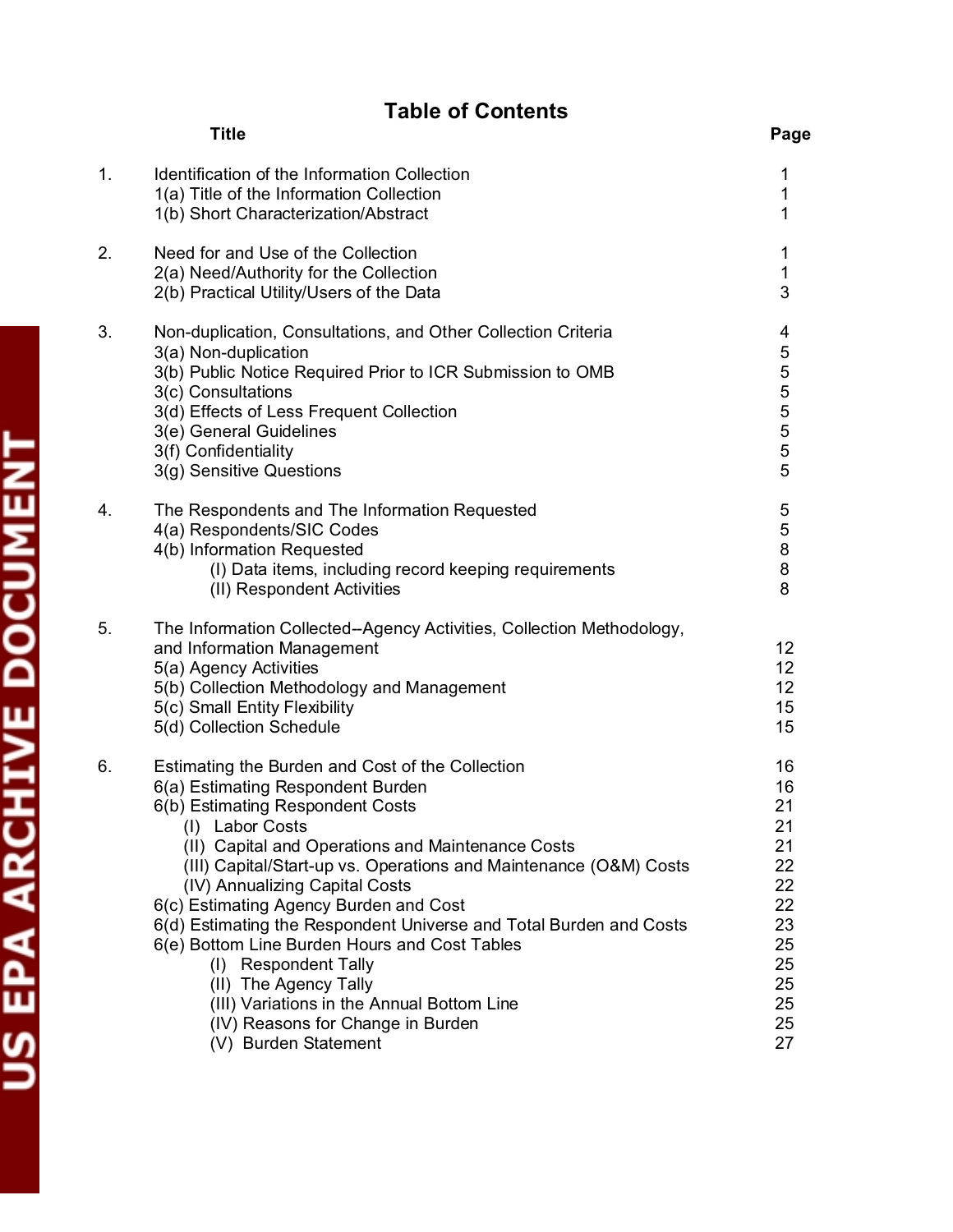# **Title Page**

# **List of Figures**

| Figure 1a - Customer Groups Surveyed 1995-998   | 6  |
|-------------------------------------------------|----|
| Figure 1b - Customer Groups Surveyed 1999-2001  |    |
| Figure 2a - Focus for Improvement 1995-1998     | 8  |
| Figure 2b - Focus for Improvement 1999-2001     | 9  |
| Figure 2c - Focus for Improvement 2003-2005     | 10 |
| Figure 3a - Use of Survey Instruments 1995-1998 | 13 |
| Figure 3b - Use of Surveys 1999-2001            | 13 |
| Figure 4 - Planned Use of Surveys FY 2003-2005  | 15 |

# **List of Tables**

| Table 4-1 - ICR Use 1995-2001                                                  |    |
|--------------------------------------------------------------------------------|----|
| Table 5-1 - Planned Use of Surveys 2003 - 2005                                 | 16 |
| Table 5-2 - Planned Survey Use Averages                                        | 16 |
| Table 6-1 - Burden Table 2003-2005                                             | 17 |
| Table 6-1a - Response Time Summary                                             | 20 |
| Table 6-2 - Respondent Universe, Total Burden and Costs                        | 22 |
| Table 6-3 - Agency Burden/Cost for Telephone Surveys                           | 23 |
| Table 6-4 - Agency Burden/Cost for Mail Surveys                                | 24 |
| Table 6-5 - Agency Burden/Cost for Customer Feedback Forms/Internet Screens 24 |    |
| Table 6-6 - Agency Burden/Cost for Focus Groups                                | 25 |
| Table 6-7 - Aggregate Agency Table for Annual Burden/Cost                      | 26 |
| Table 6-8 - Estimated Agency Costs during FY 2003                              | 27 |
| Table 6-9 - Estimated Agency Costs during FY 2004                              | 28 |
| Table 6-10 - Estimated Agency Costs during FY 2005                             | 29 |
| Table 6-11 - Aggregate EPA Bottom Line                                         | 29 |

# **Exhibits - Samples of OMB - Approved EPA Survey Instruments**

| Exhibit 1 - Comment/Feedback Card                         | 31 |
|-----------------------------------------------------------|----|
| Exhibit 2 - Telephone Survey                              | 32 |
| Exhibit 3 - Web Site Survey                               | 35 |
| Exhibit 4 - Interview Survey                              | 40 |
| Exhibit 5 - Mail/E-Mail Survey                            | 42 |
| Exhibit 6 - Focus Group Guide                             | 45 |
| <b>Exhibit 7 - Evaluation Form</b>                        | 46 |
| Exhibit 8 - Website Feedback Screen (no clearance needed) | 47 |
|                                                           |    |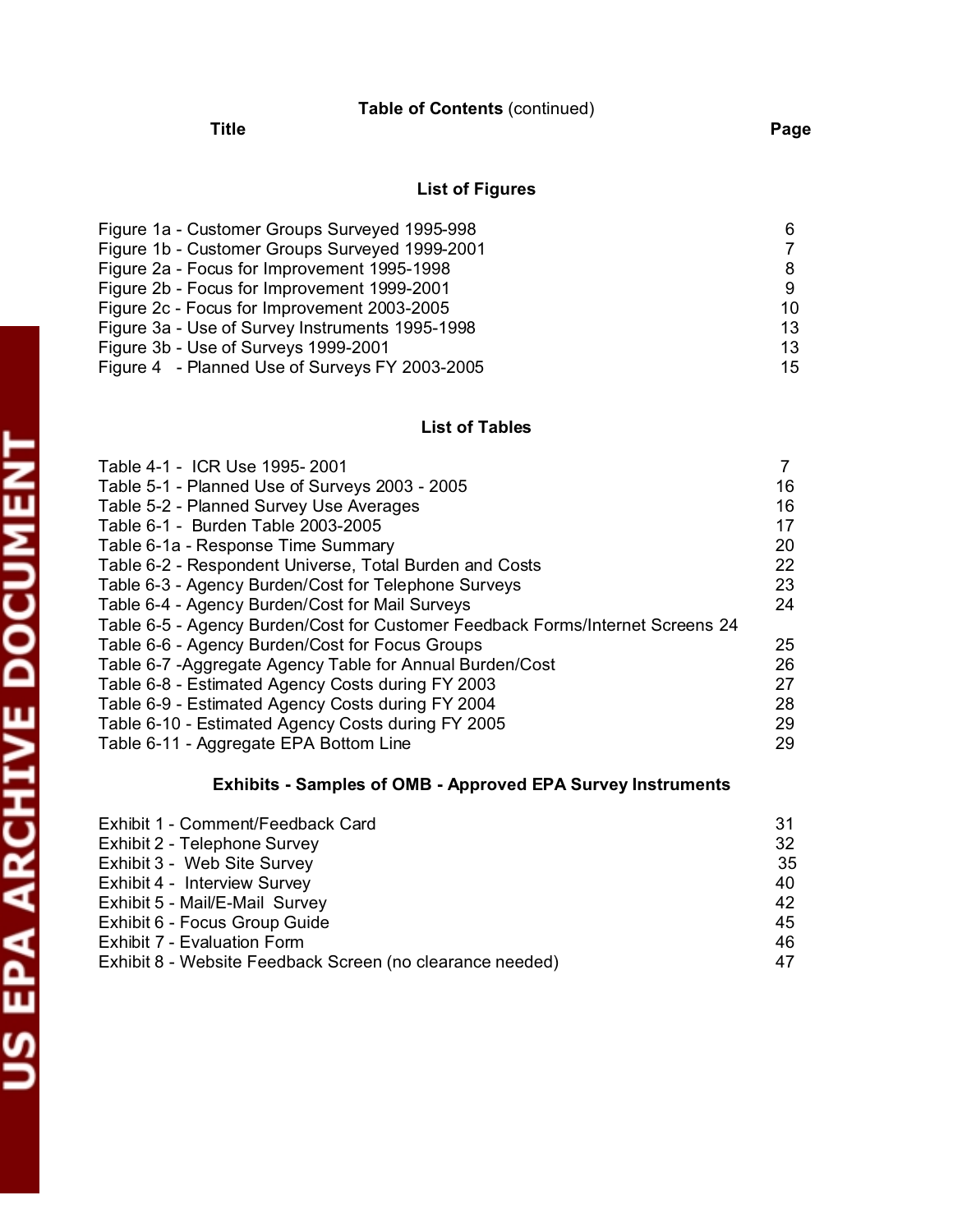# **U.S. ENVIRONMENTAL PROTECTION AGENCY VOLUNTARY CUSTOMER SATISFACTION SURVEYS TO IMPLEMENT EXECUTIVE ORDER (E.O.) 12862**

### **1. Identification of the Information Collection**

### **1(a) Title of the Information Collection:** Voluntary Customer Satisfaction Surveys

#### **1(b) Short Characterization/Abstract**

In accordance with Executive Order 12862, the Environmental Protection Agency is seeking from Office of Management and Budget (OMB) renew of its generic clearance (OMB Control No. 2090-0019, expiring 03/31/03) for a period of three years. The clearance will be used to conduct two types of customer satisfaction surveys: "qualitative" surveys for identifying customer perceptions for expectations through focus groups or laboratory evaluations; and "quantitative" surveys for establishing general attitudes of EPA customers through a statistical sampling of customers. A customer, as described in E.O. 12862, is considered to be "...an individual or entity who is directly served by a department of an Agency."

By seeking renewal of the generic clearance for customer surveys, EPA will have the flexibility to gather the views of our customers to better determine the extent to which our services, products and processes satisfy their needs or need to be improved. The generic clearance will speed the review and approval of customer surveys that solicit opinions from EPA customers on a voluntary basis, and do not involve "fact-finding" for the purposes of regulatory development or enforcement.

EPA sponsoring organizations seeking approval to conduct a customer survey will continue to submit their survey instruments with a brief description to the customer service staff in the Office of Policy, Economics and Innovation within the Office of the Administrator, for a screening/ assistance review of the questions. Following review, endorsed survey packages will be sent to EPA's Information Collections Division within the Office of Environmental Information and then to OMB. OMB will continue to review submissions for compliance with the Paperwork Reduction Act on an expedited schedule. EPA will provide OMB an annual summary of surveys conducted in accordance with OMB's Resource Manual for Customer Surveys (dated October 1993). The EPA estimates that a combination of customer satisfaction surveys (mail, telephone, feedback forms and Internet) and focus group studies will request voluntary responses from approximately 58,077 respondents for an estimated burden of 8,898.8 hours over the three-year period: 21,705 respondents and 3,219.4 hours in FY 2003; 19,267 respondents and 3,085 hours in FY 2004, and 17,855 respondents and 2,594.4 hours during FY 2005, for an average of 9.2 minutes per respondent overall, a drop from 13.4 minutes per response during the last three year period.

#### **2. Need for and Use of the Collection**

#### **2a. Need/Authority for the Collection**

Executive Order 12862, dated September 11, 1993, calls upon agencies to take the following actions:

(a) identify the customers who are, or should be, served by the agency;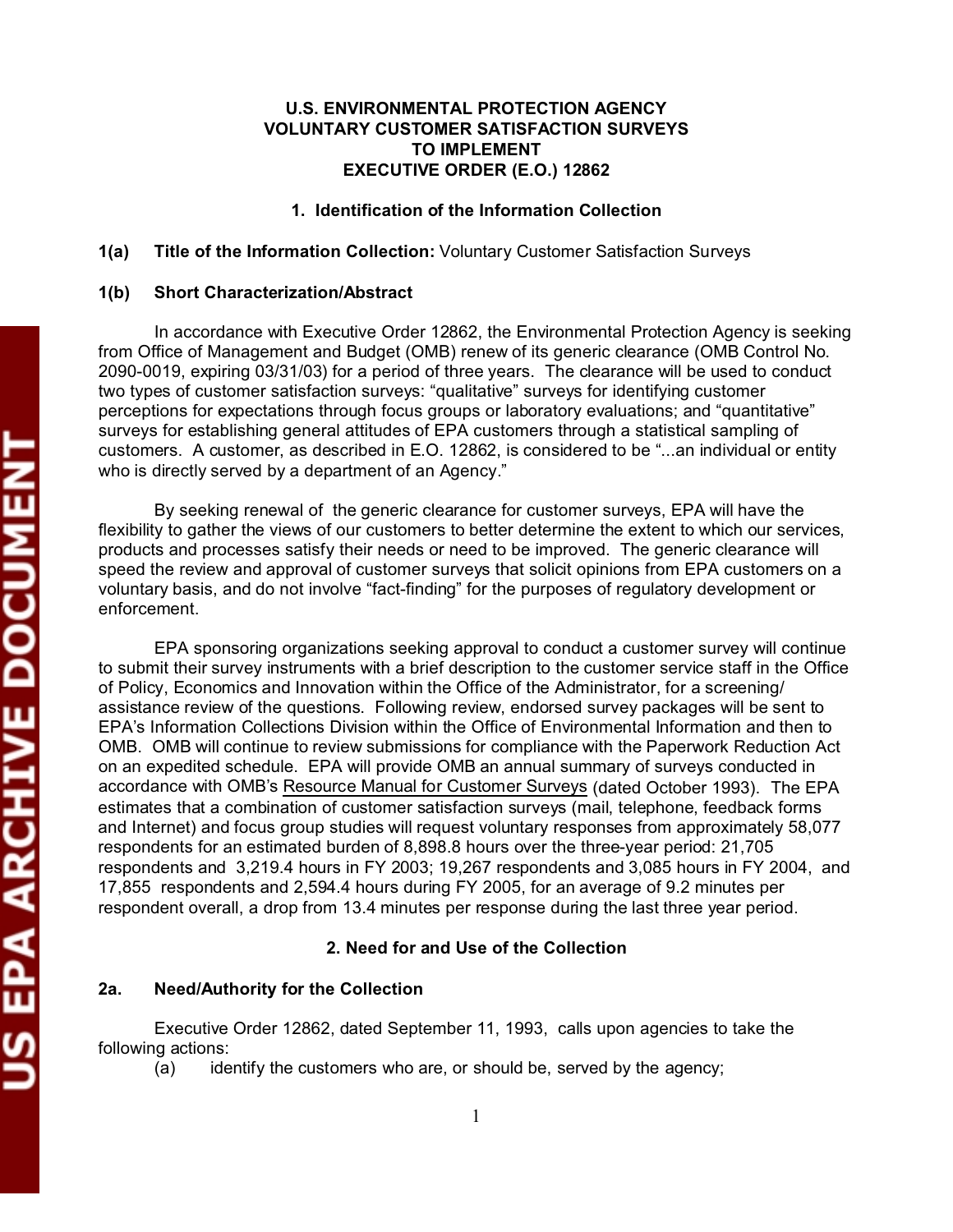- (b) survey customers to determine the kind and quality of services they want and their level of satisfaction with existing services;
- (c) post service standards and measure results against them;
- (d) benchmark customer service performance against the best in business;
- (e) survey front-line employees on barriers to, and ideas for, matching the best in business;
- (f) provide customers with choices in both the sources of service and the means of delivery;
- (g) make information, services, and complaint systems easily accessible, and
- (h) provide means to address customer complaints.

A March 1995 Presidential memo called upon federal agencies to enhance their customer service improvement efforts. A March 1998 Presidential memo underscored the continuing need to improve customer service and directed agencies to provide expanded opportunities for customers to communicate their needs and expectations. The Governmental Performance and Results Act of 1993 requires that agencies gather and use customer feedback. Finally, the President Bush's Management Agenda underscores the need for citizen-centered service delivery, increased satisfaction with government services, and the ability to prove government is doing a better job through measuring outcomes.

Using OMB's Resource Manual for Customer Surveys (dated October 1993), which outlines the steps an Agency must take to obtain a generic clearance for Customer Satisfaction Surveys, and provides guidance on obtaining quality survey results, EPA developed its 1997 and 1999 generic information collection requests to enable staff across the Agency to continue sponsoring customer satisfaction surveys. To reflect the Terms of Clearance for the 1997 ICR, Customer Service Program (CSP) staff developed, distributed and posted on the CSP web site a fact sheet clearly stating the restrictions on the use of this clearance. Efforts were validated when the 2000 Terms of Clearance supported our efforts to improve screening, encouraging staff to consult with the CSP staff.

Under the 2000 clearance during the past three years, EPA has worked cooperatively with OMB to clear approximately 30 survey instruments. CSP staff have advised many more individuals and their contractors that their survey designs could not fit under this ICR. CSP staff worked with others to develop surveys to assist them in gathering information that could serve at least part of their needs through this ICR. If CSP staff could not work with regional and program staff to modify questions to fit the ICR and satisfy the needs of staff and their managers, we rejected their use of the ICR. Our goal has been to ensure that the surveys submitted under this ICR clearly meet the Terms of Clearance that OMB set out when approving it:

 "As stated in OMB's 1999 terms of clearance: "The generic ICR is approved to allow the expedited OMB clearance of EPA customer satisfaction surveys that are simple, straightforward, and narrowly focused to:

1. current or former customers of EPA products or services;

2. the level of satisfaction with an actual service or product provided by EPA that they have utilized; and,

3. their recommendations for improving said product or service."

Surveys that target these elements and are submitted to OMB in accordance with this ICR will be reviewed by OMB within 20 working days. EPA shall provide OMB with an annual report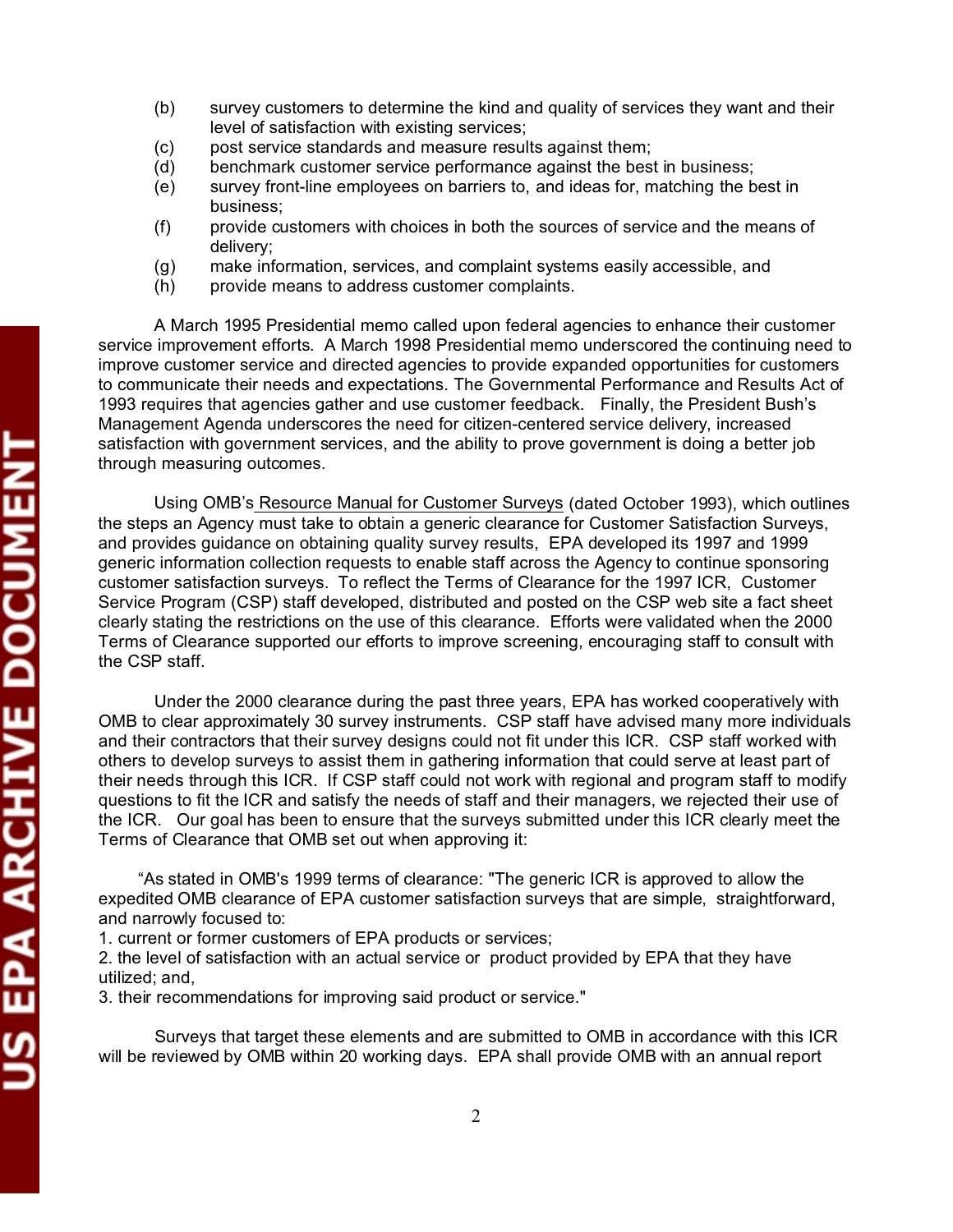outlining the use of this generic clearance, including the number of surveys, the burden imposed, and a brief description of their purposes (a condition of both the 1994 and 1997 clearances). OMB encourages agency staff to consult with EPA's Customer Service Program (CSP) for advice, survey evaluation, and clearance assistance. OMB reserves the authority to disapprove any individual survey that does not meet the conditions outlined in this ICR. This generic clearance does not extend to "fact finding" for the purpose of regulatory development or enforcement. OMB is relying in large part on EPA's internal review and quality control to develop useful customer information. Finally, this generic ICR approval does not, and is not intended to, cover all types of surveys that EPA may wish to do relating to customer satisfaction -- only the narrow range of surveys discussed above. Surveys that do not meet the terms of clearance for this expedited clearance process may be entirely valid and appropriate surveys, but they should be submitted under the normal PRA clearance process. The agency is required to display the OMB control number and inform respondents of its legal significance (see 5 CFR 1320.5(b))."

To fulfill its broad mandate of protecting human health and the environment, the EPA provides a wide variety of voluntary public services ranging from information clearinghouses to educational programs and emergency hot lines. Corresponding to this broad range of services is a diverse universe of EPA customers, loosely defined by E.O. 12862 as "...an individual or entity who is directly served by a department or agency."

EPA expands this definition to include customers who could have, but chose not to participate in an EPA service function, such as persons who were provided the opportunity but did not comment on a permit, participate in a community meeting, join a partnership program, etc. Learning perceptions of our services from those who select not to use them may also assist the Agency in its service innovation efforts. As we continue to redesign our processes and practices, we will be asking customers who use our current services what, from their perspectives, would be the most useful improvements.

Because Agency services and customers are so diverse, the Agency is requesting a generic clearance that will maximize flexibility in the methods used to fulfill the requirements for the Executive Order and expedite OMB review and clearance process of customer satisfaction surveys. EPA maintains a central repository of surveys submitted to OMB in the Regulatory Information Division. In addition, developed a summary of the surveys and collected the analytical reports produced. The CSP staff has shared the findings, analysis and "success stories" following the conduct of surveys so this information can benefit those planning future surveys.

CSP staff continues to be a resource to individuals considering the development of customer satisfaction measurement programs within their organizations, explaining what the customer satisfaction ICR does and does not cover and how to make the best use of it.

### **2(b) Practical Utility/Uses of the Data**

Customer service standards provide a basis for performance measurement systems to determine our success at reaching customers, and provide the necessary framework for a management role in the development and use of the survey results. Information gathered from these surveys will continue to assist EPA to build and validate measurement systems. Survey results may be used to identify:

1) service needs and expectations of EPA customers;

2) strengths and weaknesses of EPA services;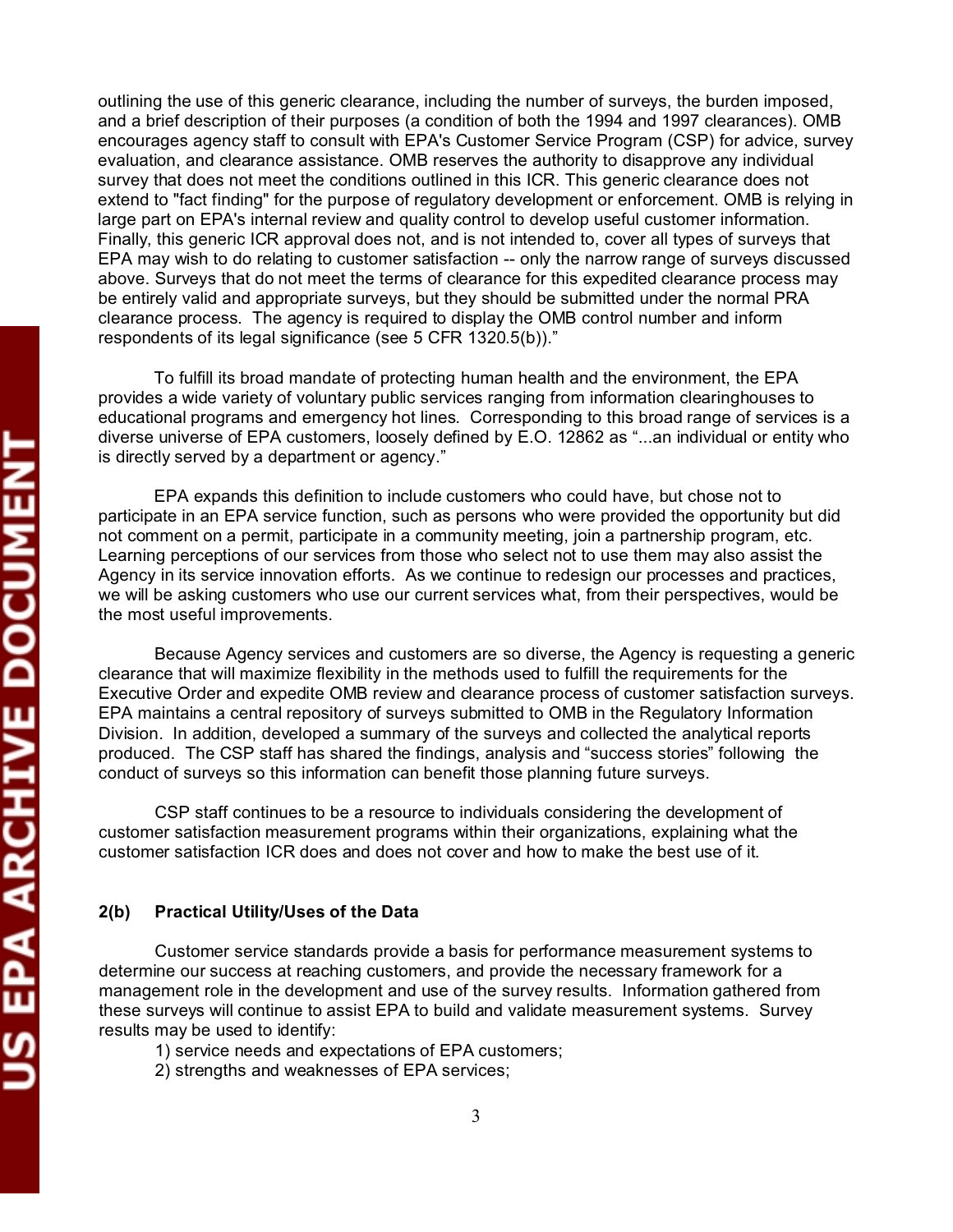- 3) ideas or suggestions for improvement of EPA services from its customers;
- 4) barriers to achieving customer service standards; and
- 5) needed changes to customer service standards.

While the information will not be used for regulatory development, the results of customer surveys could lead to reallocations of resources, revisions in certain Agency processes and policies, and development of guidance related to EPA's customer services. Ultimately, these changes could result in improvements in services, products and processes the Agency provides to the public, and in turn, the public perception of the Agency.

The CSP purchased survey software and a scanner and has trained numerous individuals across the agency to use these resources to simplify satisfaction measurement work. The CSP staff members have provided training in the use of the software, assisted individuals to prepare survey instruments using it, and guided them in using the scanner and reporting features.

To ensure proper design of EPA customer feedback and customer satisfaction measurement activities, increase the use and application of customer feedback, and build internal capacity to carry out these activities, the CSP coordinated development of "Hearing the Voice of the Customer - Customer Feedback and Customer Satisfaction Measurement Guidelines." The "Feedback Guidelines" were first published in November 1998. The CSP has sponsored training workshops on the application of the Guidelines.

A five-stage model for feedback: Plan, Construct, Conduct, Analyze and Act, is the foundation for the Guidelines. The document focuses major attention on the planning phase, with the object being to prevent duplication and poor design, and to eliminate survey work that will not result in actions that can benefit customers and the agency. A long series of detailed questions supplement the Guidelines to further assist the Feedback Advisors and others. The document is available on the Internet (http://www.epa.gov/customerservice/guide.htm), and is being used by individuals in other federal and state agencies to guide their feedback efforts.

The Guidelines and questions are not our only resources. To help ensure that feedback information used in an appropriate fashion, CSP staff encourage EPA programs to develop surveys consistent with OMB's Resource Manual for Customer Surveys, EPA's Survey Management Handbook and to take advantage of survey development training such as that offered by the Joint Program in Survey Methodology (JPSM). The EPA Customer Service will continue to facilitate sharing of information gathered from customer satisfaction surveys, and explore ways to aid programs in survey development.

As a result of past survey feedback, sponsors have taken actions to change to revamp our dockets, to streamline processes and improve regularly issued documents. Most recently, focus groups and web based survey responses were used to guide the complete redesign of EPA's web site.

### **3. Non-duplication, Consultations, and Other Collection Criteria**

## **3(a) Non-duplication**

EPA service providers develop customer satisfaction surveys to learn how their customers perceive their specific services. Therefore, the information collected will not overlap with other customer satisfaction surveys. Every effort will be made to channel all customer related surveys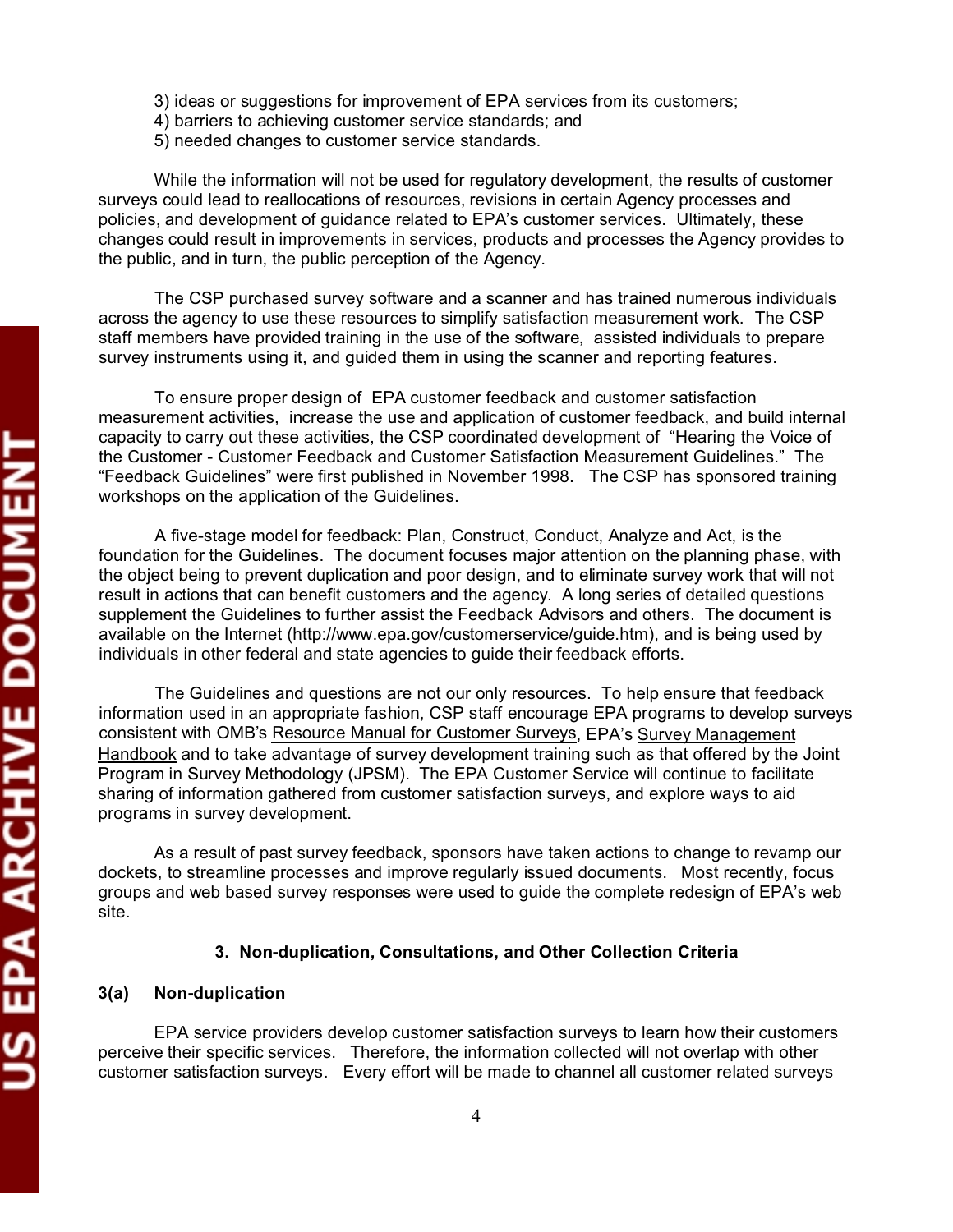through this ICR and to prevent misuse of this ICR for program effectiveness surveys.

## **3(b) Public Notice Required Prior to ICR Submission to OMB**

EPA conformed to the requirement for public notice by publishing a preliminary and final Federal Register Notice concerning our intent under this ICR and requesting comment.

# **3(c) Consultations**

CSP staff used the same process for developing this ICR application that they used to develop the 1997 and 1999 applications. Staff in all regions and offices received a request for input to the application. This ICR was prepared in consultation with representatives from all organizations that responded to the opportunity to outline their survey through the year 2005 and into 2006. This feedback was used to develop the estimates described in Figures 3b and 4, and to prepare the estimates of respondent burden (See Section 6.) and the Estimated Respondent Burden Table (Table 6-1**).**

# **3(d) Effects of Less Frequent Collection**

This information collection could not be conducted less frequently. EPA will gage customer reactions to and perceptions of services and products the Agency now provides in order to improve them. Programs will not survey all customers, nor will each program survey every year. There will be sufficient time between surveys to allow the actions taken in response to customer comments to show results. There are no technical or legal obstacles to reducing the burden.

# **3 (e) General Guidelines**

This ICR complies with OMB's general guidelines for the collection of information.

### **3(f) Confidentiality**

Not applicable

# **3(g) Sensitive Questions**

No sensitive data will be collected.

# **4. The Respondents and the Information Requested**

### **4(a) Respondents/SIC Codes**

The Executive Order describes a customer as "...an individual or entity who is directly served by a department or agency." The EPA, by the very nature of its mandate, serves very large and diverse groups that receive or are in some way affected by EPA services.

Figures 1a and b display information about past EPA customer surveys under this general clearance. They provide an overview of EPA customer groups targeted for customer satisfaction surveys. Because several customer groups use the same services, a survey may reach more than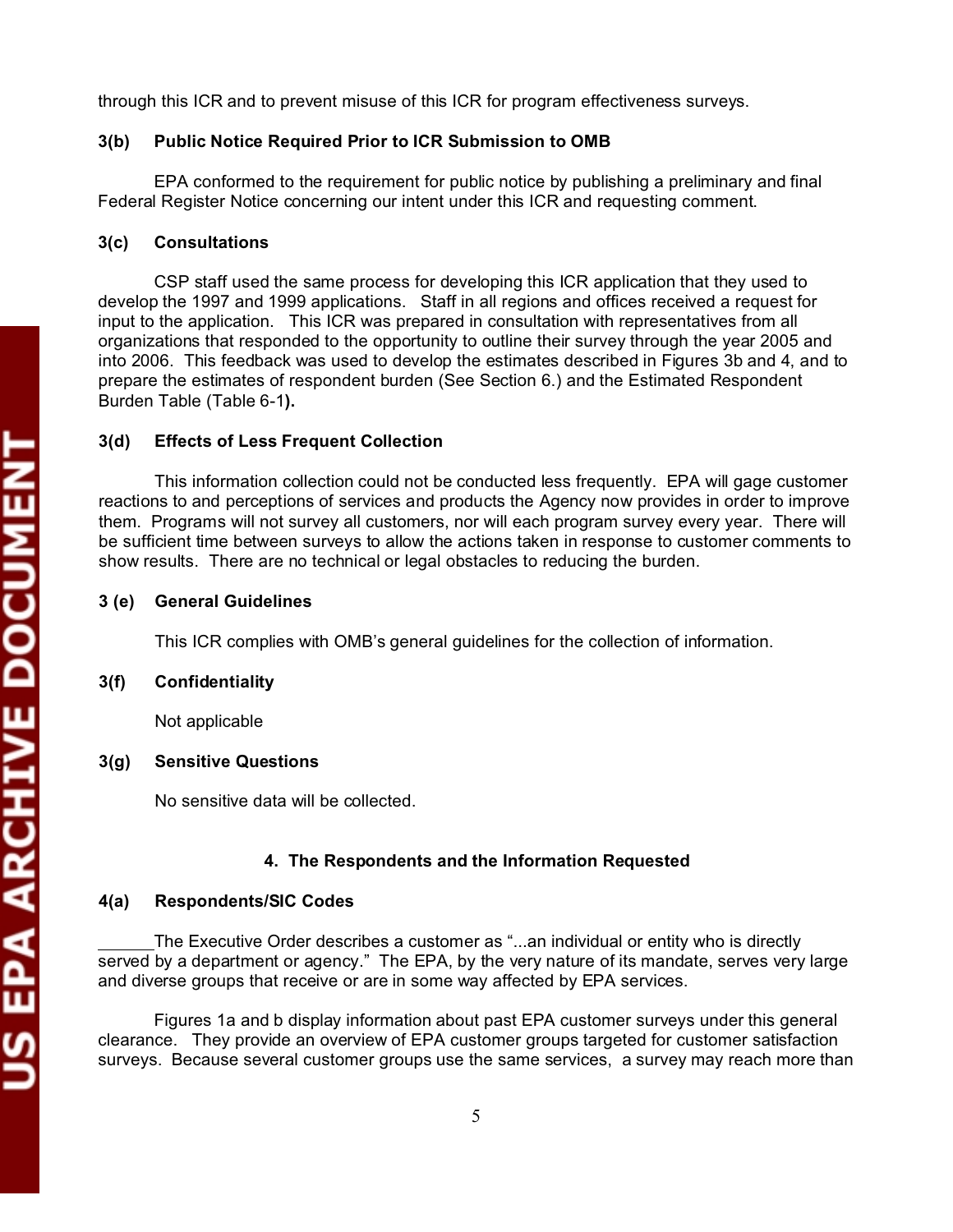one of the designated customer categories. (The code standard industrial code (SIC) for "General Public"is 99.)

Figures 1a and b show the customer segments surveyed before and after 1998, respectively; the table provides the annual number of surveys, respondents and burden hours for the years 1995 through 1998 (under previous ICRs), and under the current ICR, as well as the averaged numbers.

**Figure 1a** 

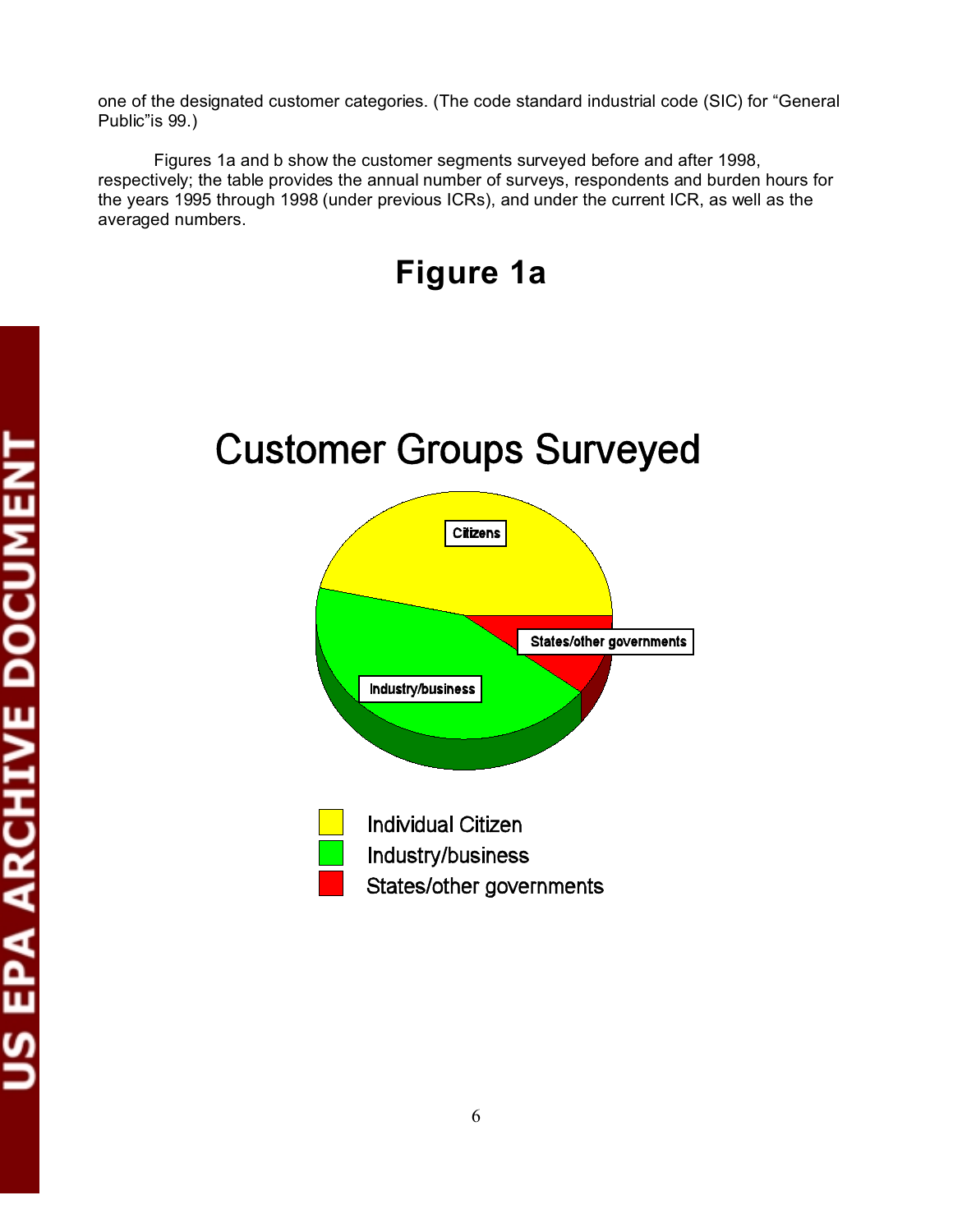# **Figure 1b**

**Customer Groups Surveyed 1999-2001** 



# **Table 4 - 1 ICR Use 1995 - 2001**

| Year                                       | # Surveys | <b>Respondents</b> | <b>Burden Hours</b> |
|--------------------------------------------|-----------|--------------------|---------------------|
| 1995                                       | 20        | 16,735             | 4,395.5             |
| 1996                                       | 12        | 12,144             | 3,476.5             |
| 1997                                       | 16        | 16,275             | 3,234.0             |
| 1998                                       | 22        | 16,279             | 1,478.4             |
| <b>Average for</b><br><b>Previous ICRs</b> | 17.5      | 15,358.25          | 3,146.1             |
| 1999                                       | 11        | 5,025              | 451.5               |
| 2000                                       | 12        | 5,804              | 570.25              |
| 2001                                       | 7         | 3,914              | 445.56              |
| <b>Average for Current</b><br><b>ICR</b>   | 10        | 4,914              | 489.1               |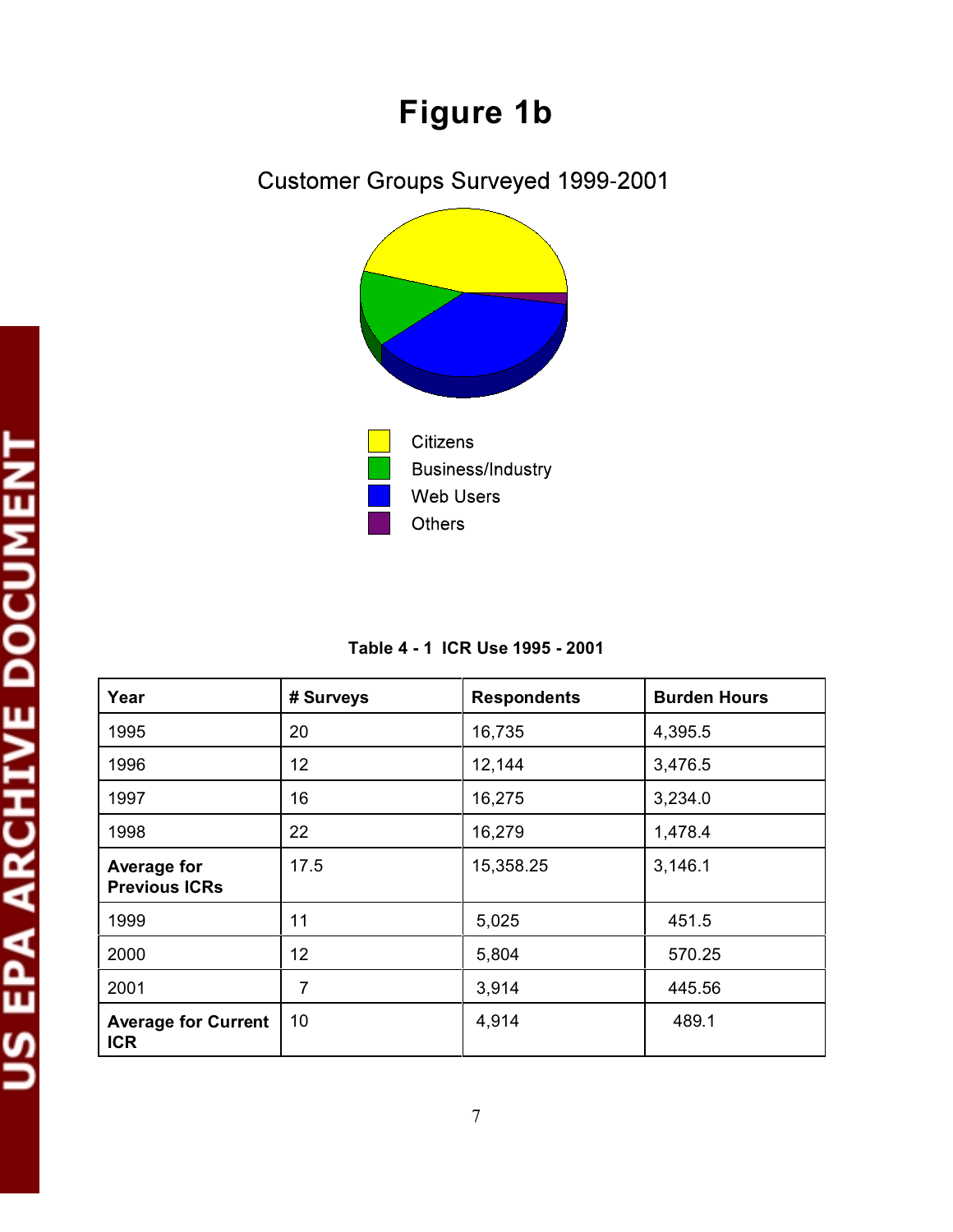# **4(b) Information Requested**

(I) Data items, including record keeping requirements

The Agency will maintain records of the surveys sent to OMB in the ICD. Offices sponsoring the surveys will retain files of the surveys, responses and analysis. Since customer satisfaction surveys seek to gauge public opinions on Agency services, the surveys have not and will not involve respondents in extensive searching of existing sources, or reformatting information to submit to the Agency. The Agency does not anticipate any public record keeping activities under this ICR.

(II) Respondent Activities

EPA customer satisfaction surveys have focused on services (hot lines, dockets, clearinghouse, websites), products (technical assistance, documents, information, training, workshops) and processes (grants, inspections, registrations, permitting). Figure 2a displays the focus of customer service surveys under the customer service ICR through 1998. Figure 2b shows the focus from 1999- 2001. Figure 2c arrays the focus of surveys planned for 2003-2005.



# **Figure 2a**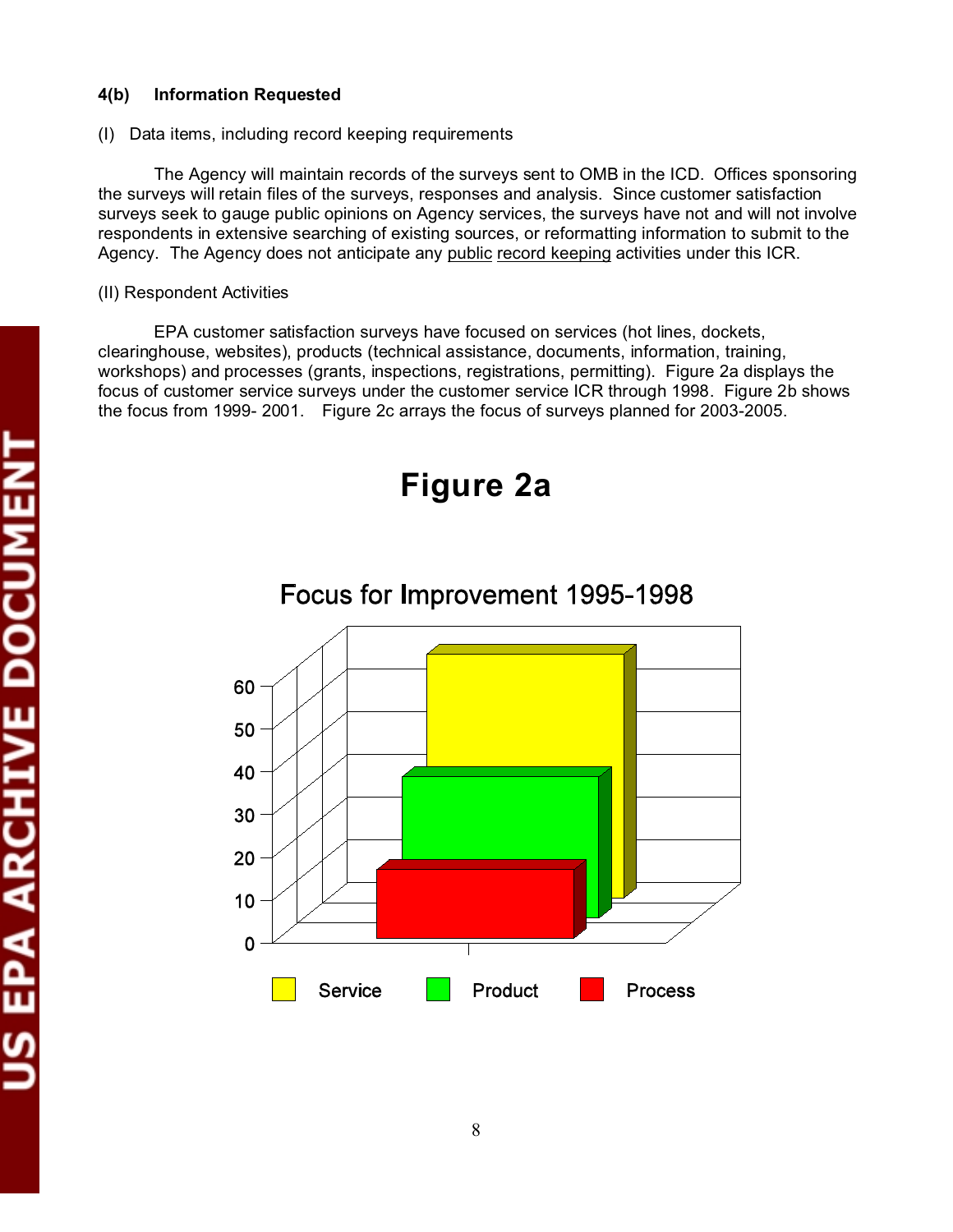# **Figure 2b**



The surveys conducted under this clearance are of two major types, "quantitative" and qualitative. Respondent activities related to "quantitative" are dependent on the survey method; feedback instrument types and the activities for each follow.

Mail surveys and Customer Feedback Forms (including comment cards, evaluation forms and some web-based surveys)<sup>1</sup>. Both *may* involve the following activities:

- Read instructions;
- Search data sources;
- Complete questionnaire;
- Mail questionnaire.

1

Customer feedback forms/comment cards/evaluation forms are considered to be short, 5 to 15 question forms that typically accompany, and seek feedback for a specific service (such as a training course, or "over the counter" service) or product (such as a m anual, software, etc). Internet (web based) surveys also fit into this category. Mail surveys may involve more extensive questionnaires and may require more rigorous statistical sampling methodology to evaluate a certain group or groups' perceptions about a service the Agency offers.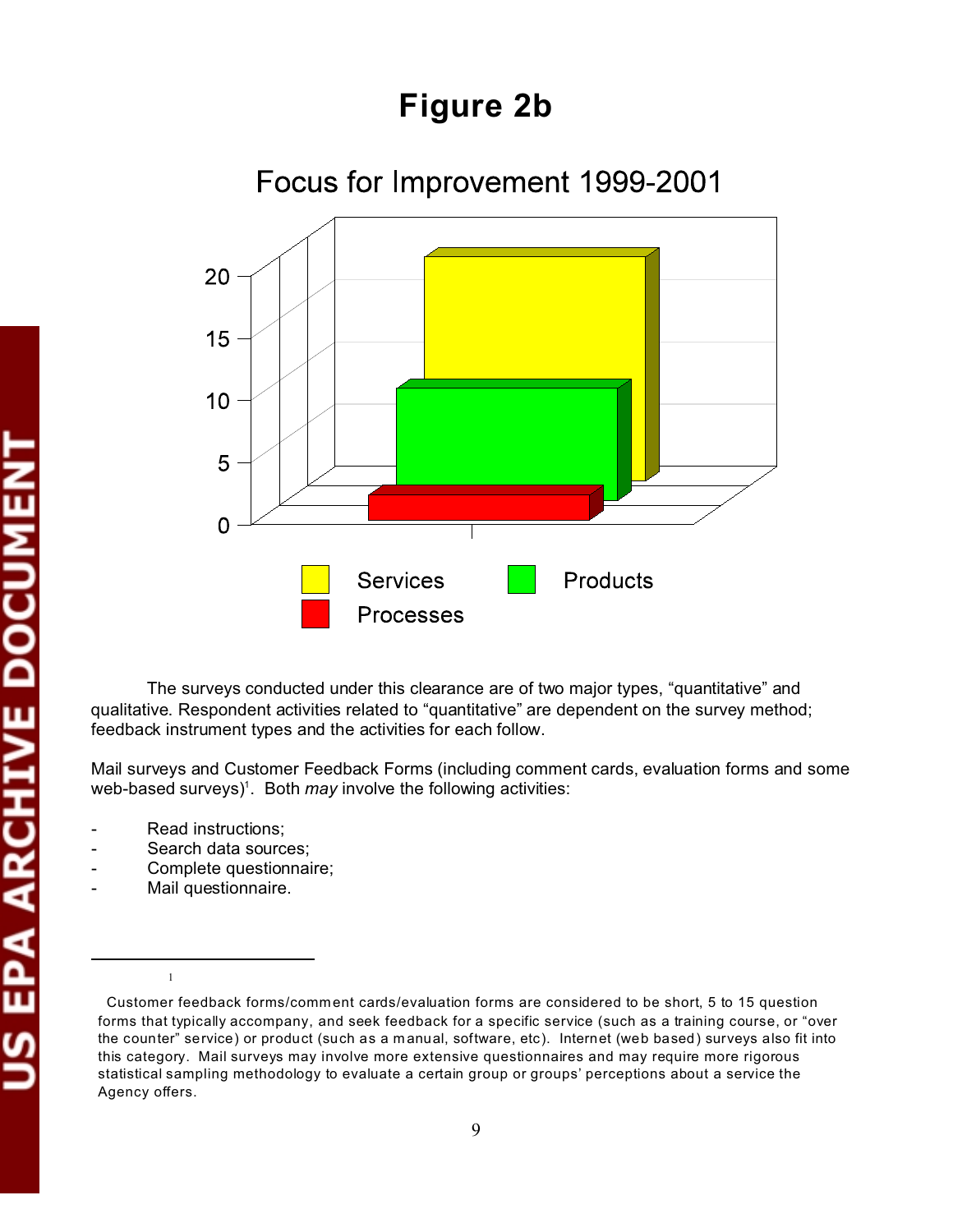# **Figure 2c**



# hone Surveys

Telep

- Listen to instructions:
- Answer questions (oral response)

EPA expects to continue its use of these surveys. Respondent activities related to "qualitative" feedback may include:

Focus Groups or Interviews

- Listening to group instructions
- Participating in discussions;
- Completing any forms or materials provided at the group session.

EPA uses focus groups for evaluating various aspects of its programs, to assist in improving and testing of outreach materials and web sites, and to explore new aspects of service delivery.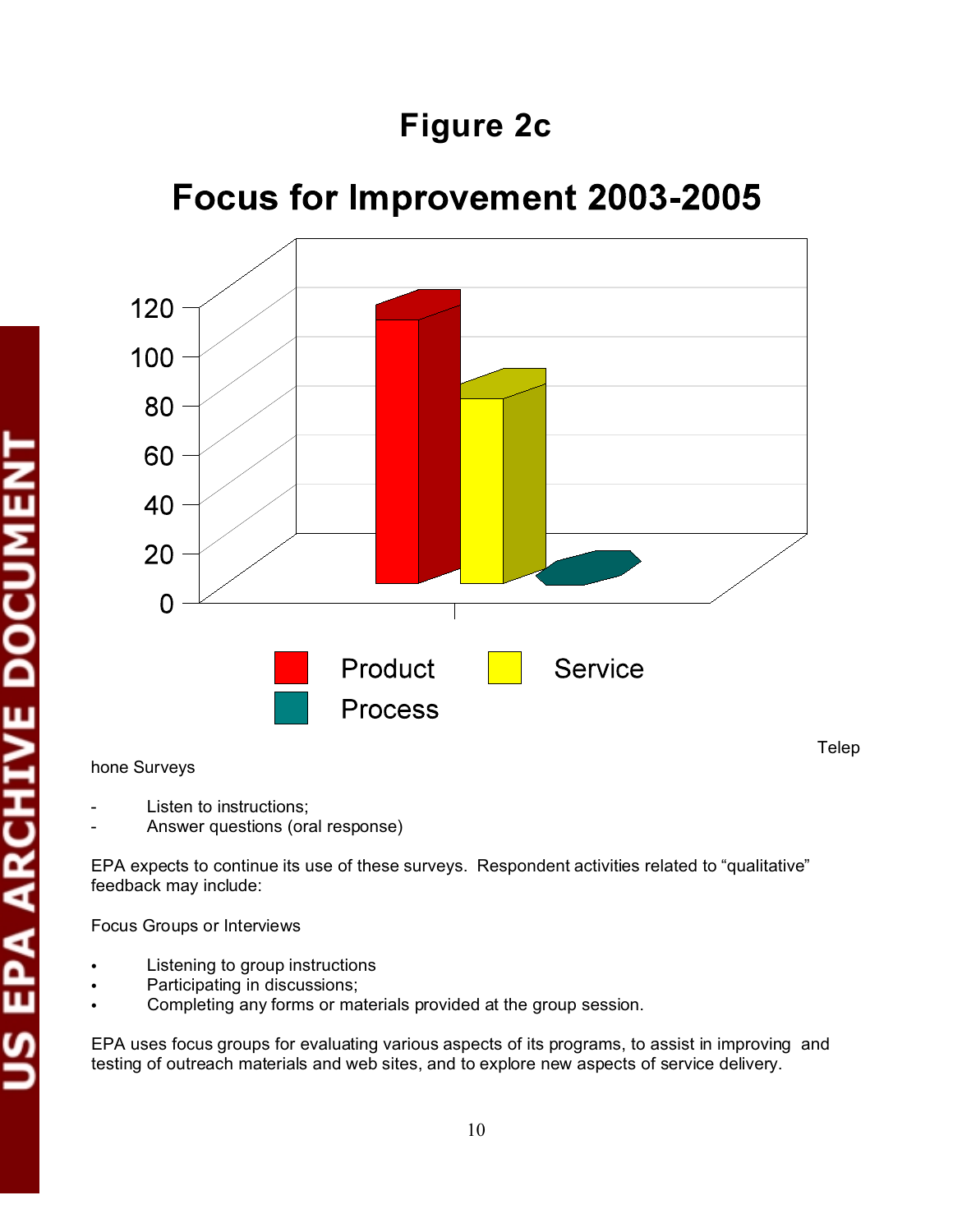*Training/Education/Outreach products and services*. EPA gathers feedback on its training, outreach products and educational programs through a variety of methods. The Agency distributes a broad array of materials to the public such as public affairs materials, videos, brochures and fact sheets, software, manuals, guidance material, reports, etc. It also hold many meetings, workshops and training sessions. Corresponding to this diverse set of products is a need to make extensive use of a variety of methods to evaluate customer satisfaction. EPA uses feedback forms in publications and on counters in service delivery areas, focus groups, mail and telephone surveys, and, when publications are available on the Internet, the Agency is using short on-line surveys to solicit customer input. Offices also ask for feedback on the usefulness of their web sites.

Many of these evaluation activities can use feedback forms to be completed by attendees after an EPA-sponsored event, or by users of documents, software or web sites. Focus groups are also useful for pre-testing EPA training materials (videos, brochures, etc.) prior to their dissemination to the public. Mail or telephone surveys help EPA identify a need for changes in training/educational programs, outreach products or services to assure their usefulness to a specific audience.

*Hot lines/PICs/clearinghouses*. Hotline evaluations are conducted on selected samples of hotline users. By their very nature, hotline customers will most often be surveyed by telephone. However, more complex surveys may require face-to-face interviews, focus sessions, or mail questionnaires. In addition, comment cards are used periodically when information packets are mailed by hotline, Public Information Center (PIC) or clearinghouse staff.

*Miscellaneous Service Related Activities*. The EPA has a broad network consisting of its headquarters and regional offices, laboratories, and field offices that may conduct customer surveys on outreach and other services that they provide. Most mail and telephone surveys are conducted under this "miscellaneous" category.

To reduce respondent burden, EPA has been expanding use of Internet feedback screens and comment blocks to provide increased opportunity for customers to comment on attributes of our services and web sites. Fewer offices each year develop lengthy questionnaires. Focus groups, though they require higher respondent burden, are still used because of the specificity and the depth of responses that offices/regions can obtain from them.

The redesign of EPA's web pages required comment buttons on all EPA Internet sites. The Agency is therefore receiving and will continue to receive informal feedback and questions that are purely voluntary and not solicited specifically through sets of Agency questions of nine or more individuals outside the Federal government. We plan to continue to manage and act upon such customer information, particularly to improve EPA's on-line information service on Internet.

OMB's Resource Manual for Customer Surveys (dated October 1993) and other relevant guidance documents state that the generic clearance shall be used for "strictly voluntary collections of opinion information from clients that have experience with the program that is the subject of each data collection" and precludes this option for use:

- by regulatory agencies to survey regulated entities<sup>2</sup>;
- in any situation where a respondent may perceive that a response will result in risks to his interests through potential penalties or loss of benefits;
- for collecting factual information (other than simple identifying information, where

 $^2$  EPA interprets this to preclude any EPA purposes of regulatory development or enforcement.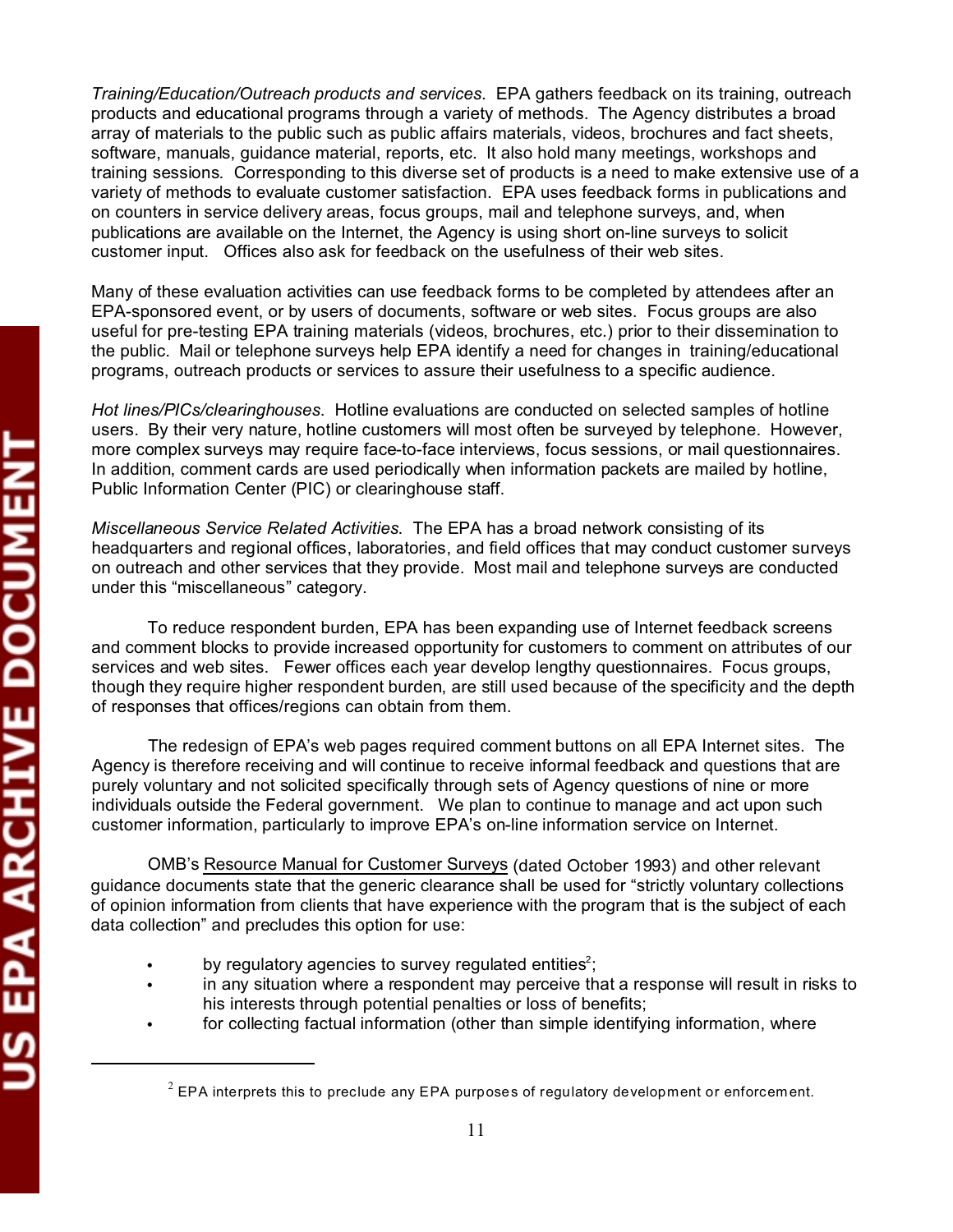needed); or

for collecting data from the general public. $3$ 

# **5. The Information Collected**

# **Agency Activities, Collection Methodology, and Information Management**

- 5(a) Agency Activities. Agency activities associated with the collection of information include:
- Developing survey design, assembling data sources (mailing lists, etc.) and pretesting questionnaire;
- Internal EPA review and approval of questionnaire;
- Disseminating questionnaire to respondents;
- Gathering information from respondents;
- Answering respondent questions, follow-up;
- Reviewing data;
- Recording submissions and analyzing results;
- Preparing findings;
- Storing and maintaining results
- Making results public via annual reports and Internet.

We do not account for the work of implementing and tracking actions taken as a result of customer feedback.

# **5(b) Collection Methodology and Information Management**.

Figure 3a displays EPA's use of different types of customer satisfaction surveys requiring OMB review and approval from 1995 through June 1999; Figure 3b shows use over the past three years. Included are surveys conducted by EPA program offices, regions and headquarters elements. The chart shows that: mail surveys remained the most popular instrument, use of focus groups dropped off (highly ambitious plans were dropped), and the proportion of web surveys increased. Prior to initiating any survey, sponsoring programs must seek final approval from OMB. EPA's CSP staff will continue to encourage survey sponsors to develop instruments using the twelve step process outlined in OMB's Resource Manual for Customer Satisfaction Surveys (dated October 1993). The following internal review process, independent of the originating program office, will continue:

1. To obtain approval, sponsoring programs must submit a clearance package consisting of a memorandum from the program or office director and a copy of the survey instrument through the Customer Service Program to the Information Collections Division in the Office of Environmental Information that will forward acceptable packages to OMB.

 $^3$  EPA interprets this to mean random sampling of the general public in a "market research" mode.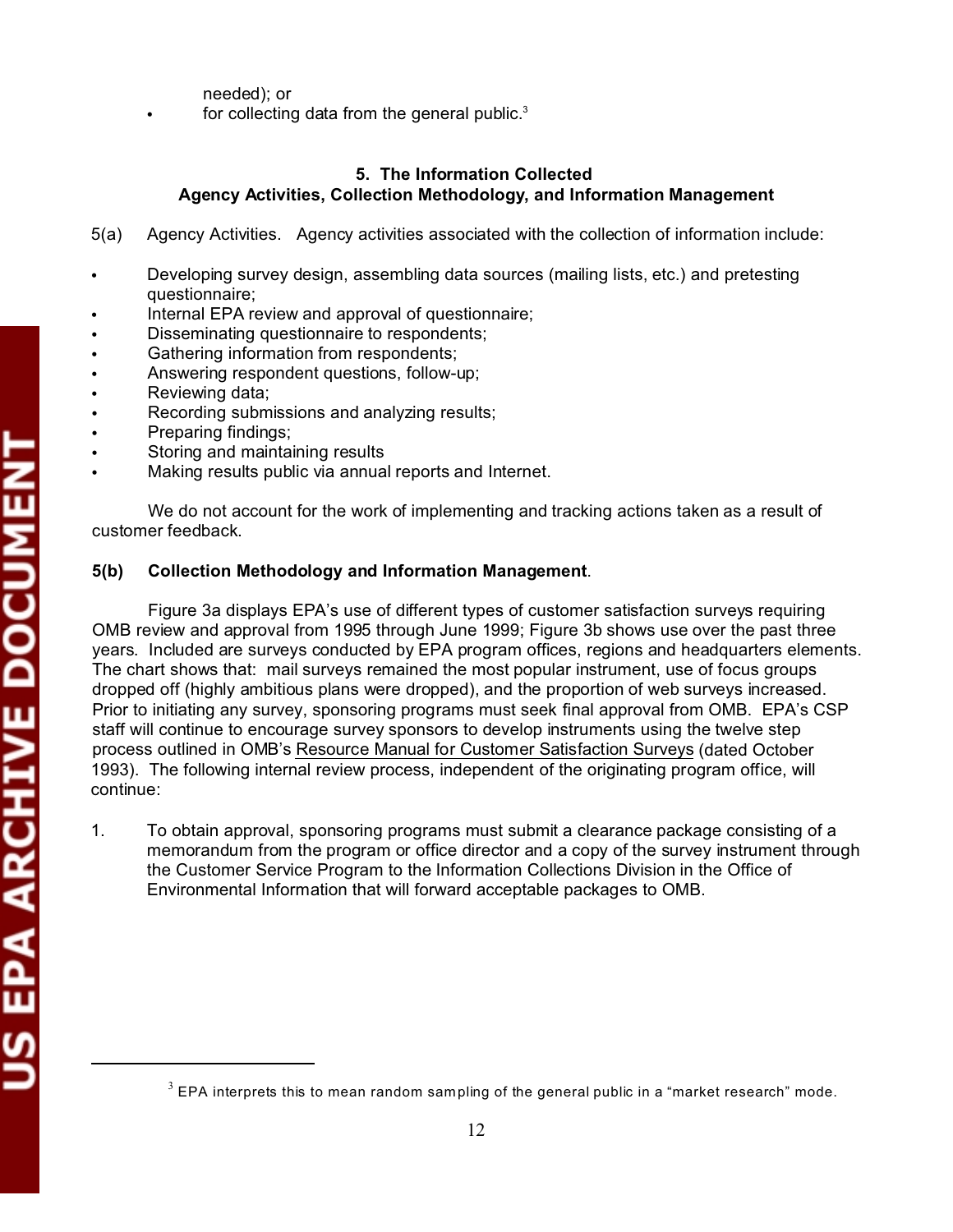# **Figure 3a**





Use of Survey Instruments 1999 - 2001

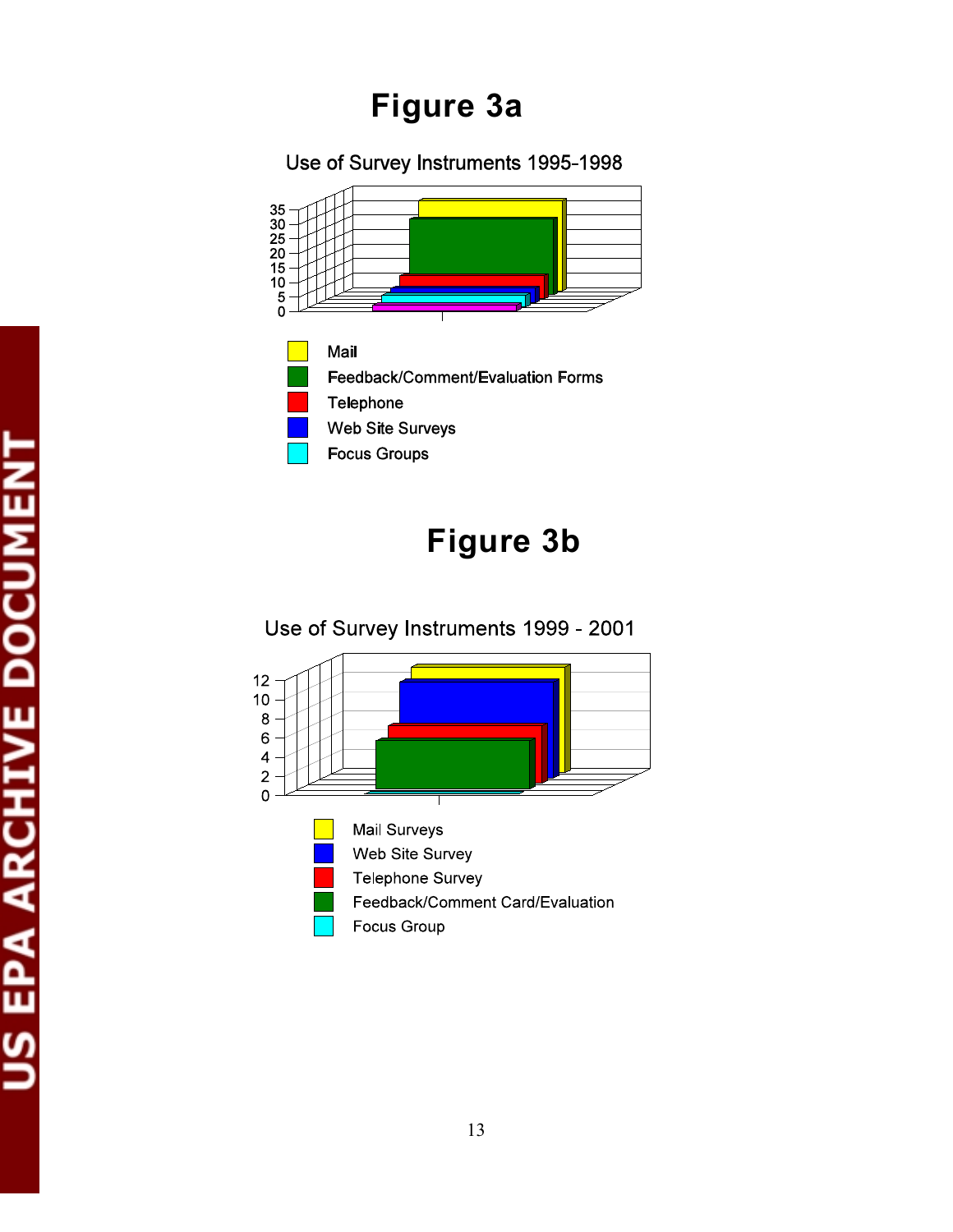The memorandum must address the following  $4$ :

- o Survey title, identification of survey originator (Office, point of contact/phone number,)
- o Description and intended purpose of the survey as it relates to EPA customers
- o Methodology and use of anticipated results
- o Collection schedule, follow-up plans
- o Costs and burden to the Agency and respondents, and the number of respondents
- The memorandum will vary in length and detail, depending on the complexity of the survey. ICD staff, experienced with the requirements of the Paperwork Reduction Act (PRA), will review each submission to ensure that it meets the requirements of the PRA and any conditions of the generic approval, and may reject any proposed customer survey that does not meet the criteria outlined in Section 3(b).
- Statistical methods will not be used for many of the collections covered under this generic clearance. However, if a collection does use statistical methods to select a sample, answers to questions 1 through 5 in the section of the OMB guidelines for preparing supporting statements will be provided for that specific survey at the time the survey instrument is sent to OMB for clearance. If statistical design or methodological issues arise, the program will obtain Agency statistical expertise to help make any final determinations as to the statistical validity of the customer survey prior to OMB submittal.
	- ICD will submit surveys and attached materials to OMB for an expedited review and determination. On an annual basis, the EPA shall submit a summary of the surveys cleared under the generic clearance to OMB. The summary shall include the survey title, sponsoring office, number of respondents and estimated burden hours.
- Sponsoring organizations within the EPA should maintain records according to each survey schedule. In general, survey results should be maintained for three years or until after follow-up activities have been completed.
- All offices will provide copies of their approved surveys, analytical reports and follow-up actions taken based on survey results to customer service.
- The customer service staff will share results and success stories with other offices and provide feedback to ICD on overall survey results. This base of experiences/lessons-learned could be useful in establishing model surveys for developing customer measurement programs within the EPA and other Agencies.

Figure 4 depicts the planned use of survey instruments for 2003 - 2005. Averages for the survey types were computed based on five basic types: feedback (to include comment cards, feedback and short evaluation forms), web based questionnaires, mail surveys, telephone surveys/short interviews and focus groups/long interviews. These are displayed in Table 5-2.

4

For customer feedback forms and short questionnaires, a one page memorandum should be sufficient. Mail or telephone surveys making use of statistical sampling must include the statistician's name/phone, and a brief description of the statistical aspects of the survey, such as the statistical approach, population coverage, survey design, precision requirement, and pretests/pilot tests.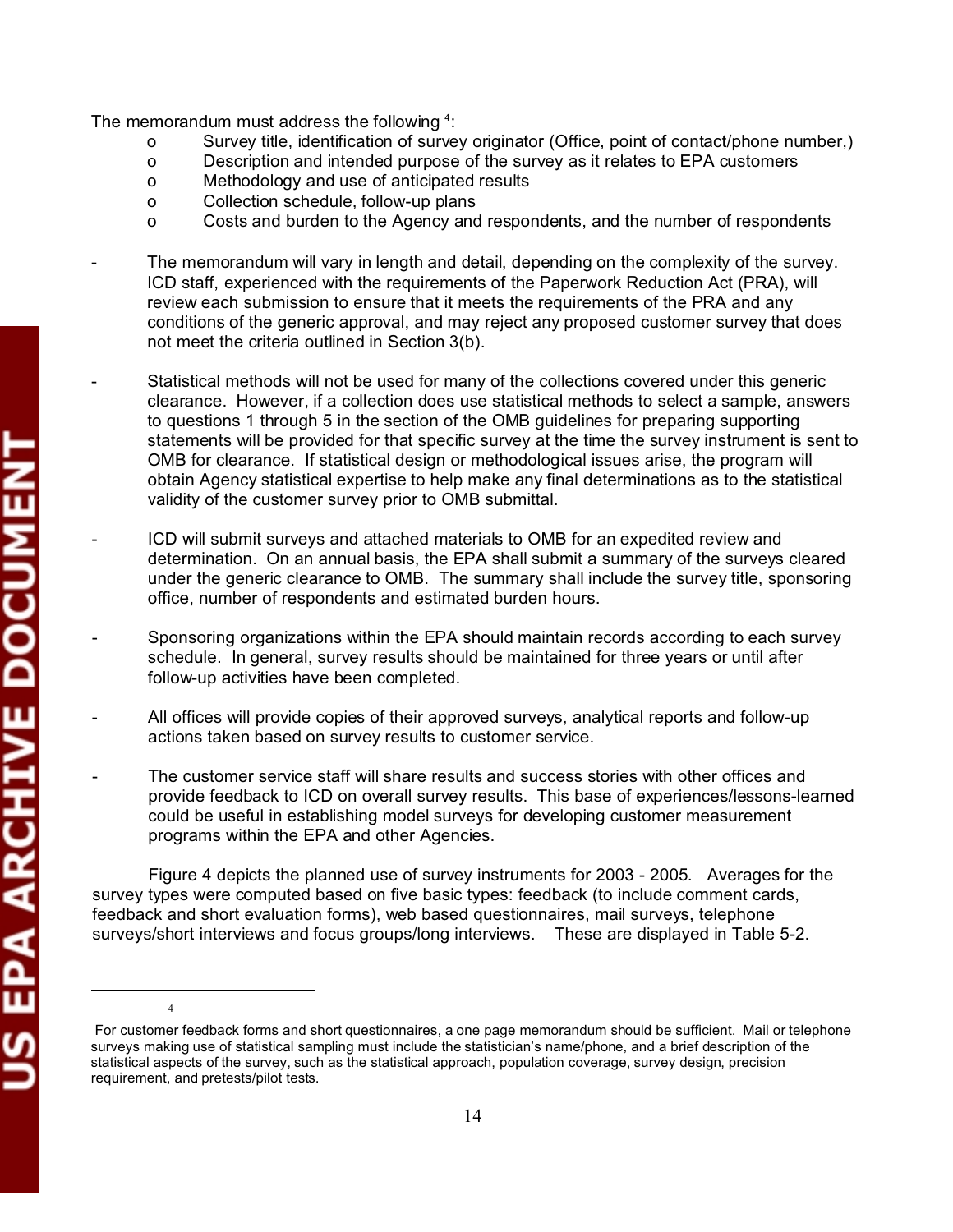# **Figure 4**

# **Planned Use of Survey Instruments**

2003 - 2005



- **5 (c) Small Entity Flexibility.** Not applicable.
- **5 (d) Collection Schedule**.

This will be dependent upon the needs of each originator of a survey. Schedules for customer surveys will be documented in the package submitted to the Information Collections Division for review and submittal to OMB.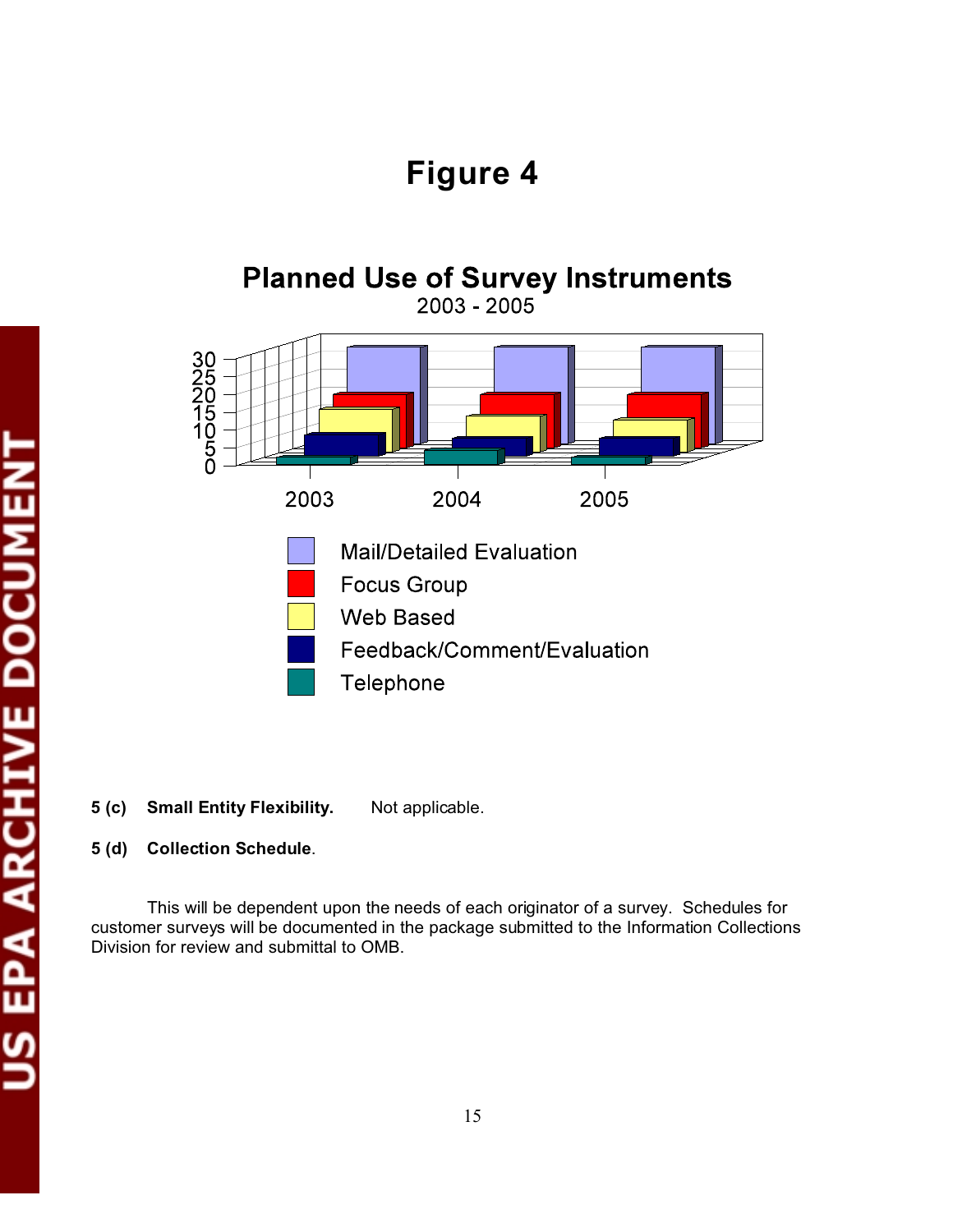| <b>Survey Type</b>                               | 2003<br>2004          |                          | 2005 | <b>Total</b> |  |
|--------------------------------------------------|-----------------------|--------------------------|------|--------------|--|
| Feedback/Com-<br>ment/Evaluation<br><b>F</b> orm | 6                     | 5                        | 5    | 16           |  |
| Mail/detailed<br>evaluation form                 | 28(3)<br>instruments) | 28                       | 28   | 84           |  |
| Telephone                                        | $\overline{2}$        | 4<br>(2 new instruments) | 2    | 8            |  |
| Web based*                                       | 12                    | 10                       | 9    | 31           |  |
| <b>Focus Group</b>                               | 15<br>(1 instrument)  | 16<br>(1 new instrument) | 15   | 46           |  |
| Total                                            | 63                    | 63                       | 59   | 185          |  |

**Table 5-1 Planned Use of Surveys 2003 - 2005**

Unless noted in the table above, all instruments will be developed in 2003.

#### **Table 5-2 Planned Survey Averages**

#### **Survey Type Average Uses/year 2003-2005**

| Feedback/evaluation form | 5.33  |
|--------------------------|-------|
| Web-based surveys        | 10.33 |
| Mail Surveys*            | 28.0  |
| Telephone Surveys        | 2.6   |
| Focus Groups**           | 15.33 |
| Instruments              | 61.59 |

\* 26 of the uses in each year will be for the same instrument to evaluate a training guide.

\*\* 45 of the 46 focus groups over the 3 year period will use the same instrument. In 2004, one new focus group instrument will be developed for a one time use.

#### **6. Estimating the Burden and the Cost of the Collection**

#### **6(a) Estimating Respondent Burden**.

The estimate was based on the survey plans of EPA programs as summarized in Table 6-1. Table 6-1a summarizes respondent burden over the three years by survey type.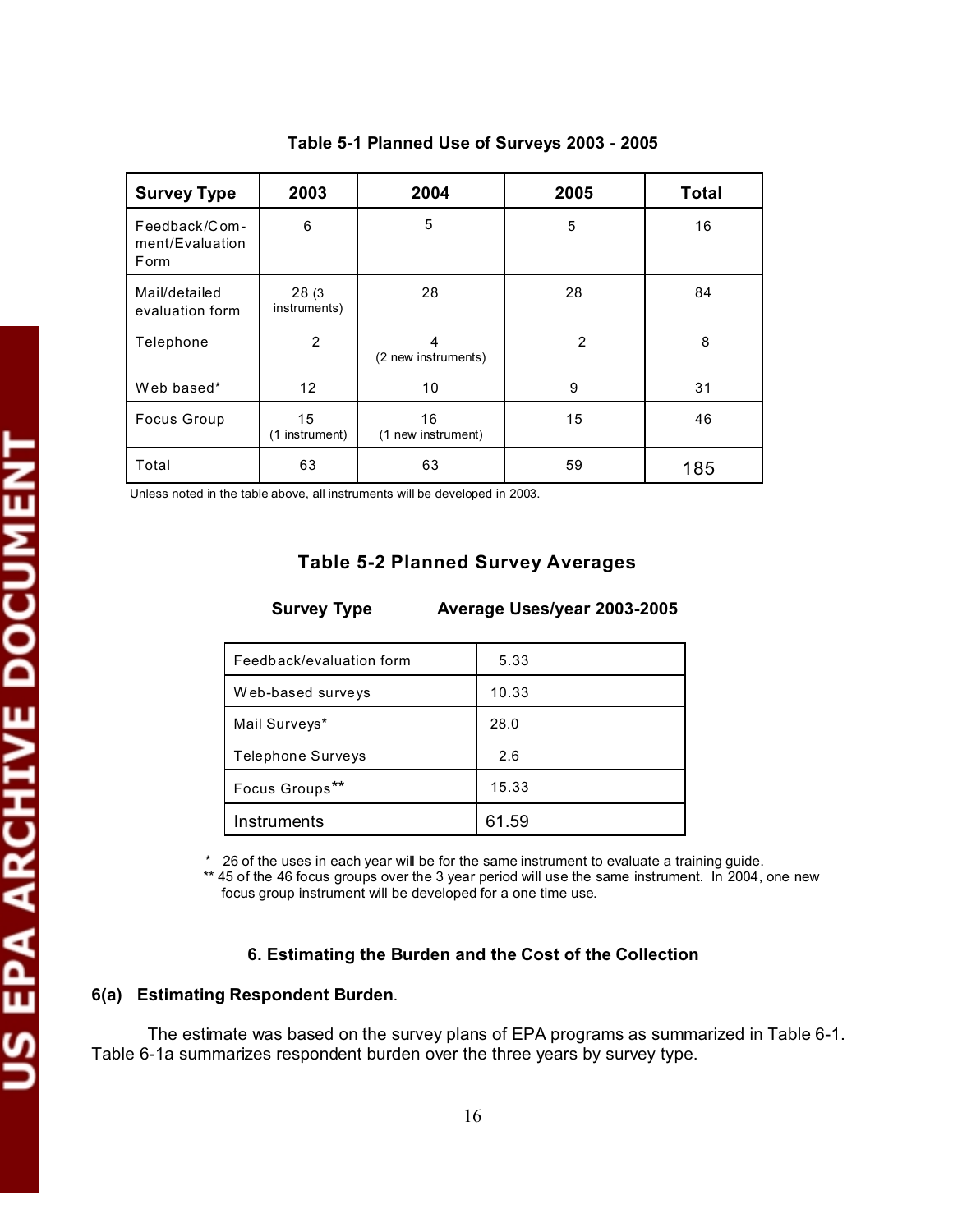# **Table 6-1 EPA CUSTOMER SATISFACTION SURVEYS INFORMATION COLLECTION REQUEST BURDEN TABLE 2003 - 2005**

| Feedback                                     | <b>Office</b>              | Time/                                                                         | <b>Total</b>                | Time                                                                       | <b>Total</b>                | Time                                                                  | <b>Total</b>             |
|----------------------------------------------|----------------------------|-------------------------------------------------------------------------------|-----------------------------|----------------------------------------------------------------------------|-----------------------------|-----------------------------------------------------------------------|--------------------------|
| Instrument                                   |                            | response<br># uses<br>hours                                                   | People<br><b>Responding</b> | /respons<br>e<br># uses<br>hours                                           | People<br><b>Responding</b> | /respons<br>e<br># uses<br>hours                                      | People<br>Respondin<br>g |
| web site user<br>surveys; e-<br>mail surveys | <b>OEI</b><br>website      | $(3 \text{ min } x)$<br>2,000<br>people)<br>100 hours                         | 2000                        | $(3 \text{ min } x)$<br>2,000<br>people)<br>100 hours                      | 2000                        | $(3 \text{ min } x)$<br>2,000<br>people)<br>100 hours                 | 2000                     |
|                                              | OEI<br>services            | $(30 \text{ min } x)$<br>60 people<br>x <sub>5</sub><br>uses/yr)<br>150 hours | 300                         | $30 \text{ min} x$<br>60 people<br>x <sub>5</sub><br>uses/yr)<br>150 hours | 300                         | $(30 \text{ min } x)$<br>60 people<br>x 5<br>uses/yr)<br>150<br>hours | 300                      |
|                                              | R <sub>3</sub>             | (2min x)<br>250<br>people)<br>8.33<br>hours                                   | 250                         |                                                                            |                             |                                                                       |                          |
|                                              | $OW*$<br>training<br>guide | $(10 \text{ min } x)$<br>1500)<br>250 hours                                   | 1,500                       | $(10 \text{ min } x)$<br>1500)<br>250<br>hours                             | 1,500                       | $(10 \text{ min } x)$<br>1500)<br>250<br>hours                        | 1,500                    |
|                                              | <b>OSW</b>                 | $(10 \text{ min } x)$<br>1,000<br>people)<br>166.66<br>hours                  | 1,000                       | $(10 \text{ min } x)$<br>1,000<br>people)<br>166.66<br>hours               | 1,000                       | $(10 \text{ min } x)$<br>1,000<br>people)<br>166.66<br>hours          | 1,000                    |
|                                              | <b>OSWER</b>               | $(10 \text{ min } x)$<br>1,000<br>people<br>166.66                            | 1,000                       | $(10 \text{ min } x)$<br>1,000<br>people<br>166.66                         | 1,000                       |                                                                       |                          |
|                                              | OPEI<br>website            | $(3 \text{ min } x)$<br>2,000<br>people)<br>100hours                          | 2,000                       | $(3 \text{ min } x)$<br>2,000<br>people)<br>100 hours                      | 2,000                       | $(3 \text{ min } x)$<br>2,000<br>people)<br>100 hours                 | 2,000                    |

2003 2004 2005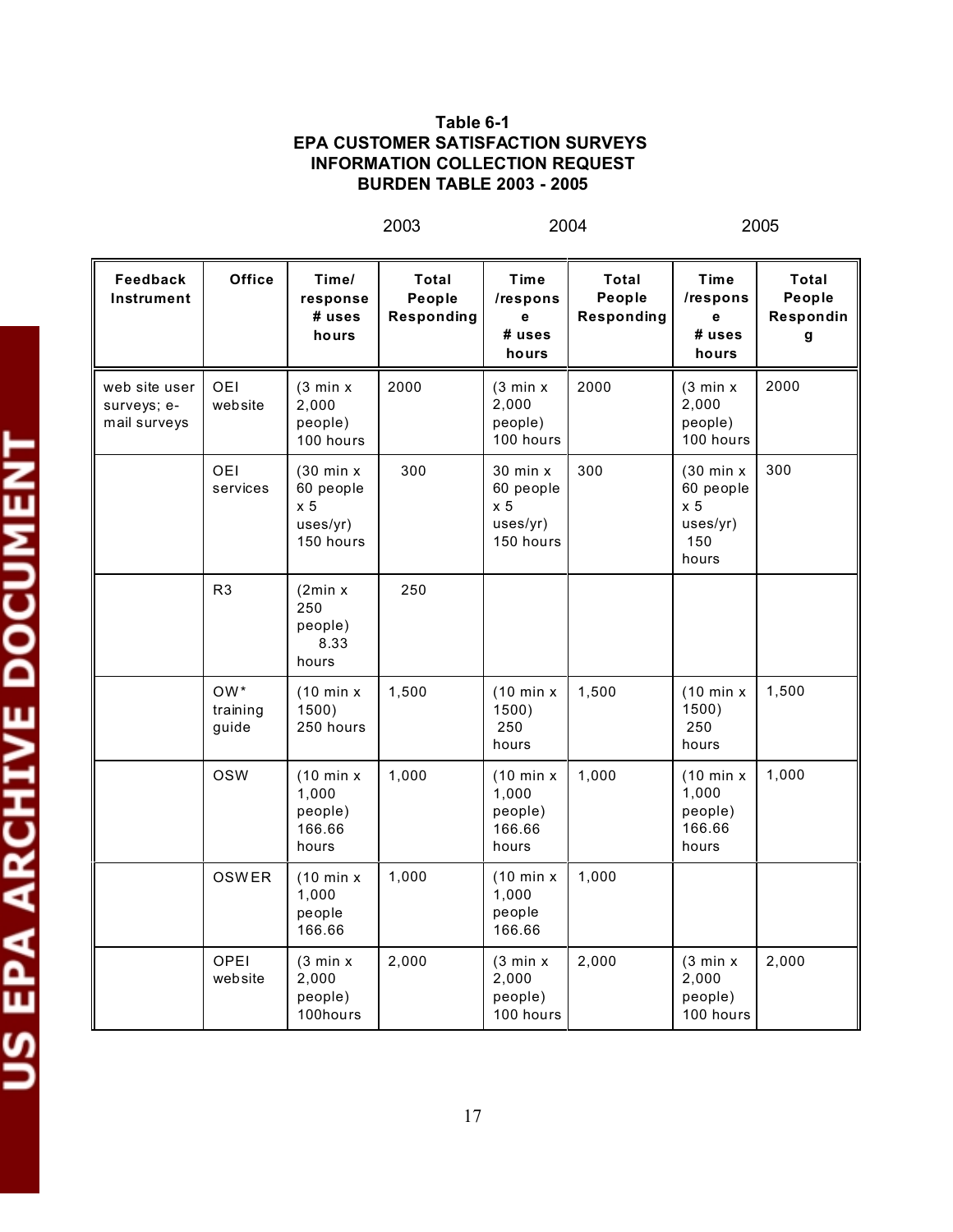| Feedback<br>Instrument | <b>Office</b>     | Time/<br>response<br># uses<br>hours                   | <b>Total</b><br>People<br><b>Responding</b> | Time<br>/respons<br>е<br># uses<br>hours                | <b>Total</b><br>People<br><b>Responding</b> | Time<br>/respons<br>e<br># uses<br>hours                | <b>Total</b><br>People<br>Respondin<br>g |
|------------------------|-------------------|--------------------------------------------------------|---------------------------------------------|---------------------------------------------------------|---------------------------------------------|---------------------------------------------------------|------------------------------------------|
|                        | OPEI<br>e-mail    | $(10 \text{ min } x)$<br>500<br>people)<br>83.3        | 500                                         | $(10 \text{ min } x)$<br>500<br>people)<br>83.3         | 500                                         | $(10 \text{ min } x)$<br>500<br>people)<br>83.3         | 500                                      |
|                        | OSWER<br>database | $(5 \text{ min } x)$<br>3,600<br>people)<br>300 hours  | 3,600                                       |                                                         |                                             |                                                         |                                          |
|                        | <b>OECA</b>       | $(5 \text{ min } x)$<br>275<br>people)<br>22.9 hours   | 275                                         | $(5 \text{ min } x)$<br>275<br>people)<br>22.9<br>hours | 275                                         | $(5 \text{ min } x)$<br>275<br>people)<br>22.9<br>hours | 275                                      |
|                        | <b>OPPTS</b>      | $(3 \text{ min } x)$<br>1,000<br>people)<br>50 hours   | 1,000                                       | $(3 \text{ min } x)$<br>1,500<br>people)<br>75 hours    | 1,500                                       | $(3 \text{ min } x)$<br>2,000<br>people)<br>100 hours   | 2,000                                    |
|                        | <b>OPPTS</b>      | $(3 \text{ min } x)$<br>1,000<br>people)<br>50 hours   | 1,000                                       | $(3 \text{ min } x)$<br>1,500<br>people)<br>75 hours    | 1,500                                       | $(3 \text{ min } x)$<br>2,000<br>people)<br>100 hours   | 2,000                                    |
| feedback<br>card       | <b>OSW</b>        | $(10 \text{ min } x)$<br>2,000<br>people)<br>333 hours | 2,000                                       | $(10 \text{ min } x)$<br>2,000<br>people)<br>333 hours  | 2,000                                       | $(10 \text{ min } x)$<br>2,000<br>people)<br>333 hours  | 2,000                                    |
|                        | <b>OPPTS</b>      | $(3 \text{ min } x)$<br>350<br>people)<br>17. Hours    | 350                                         | $(3 \text{ min } x)$<br>350<br>people)<br>17. Hours     | 350                                         | $(3 \text{ min } x)$<br>350<br>people)<br>17. Hours     | 350                                      |
| focus groups           | <b>OEI</b>        | 2hrs/(20<br>people<br>x15uses/yr<br>600 hours          | 300                                         | 2hrs/(20<br>people<br>x15uses/y<br>r)<br>600 hours      | 300                                         | 2hrs/(20)<br>people<br>x15uses/y<br>r)<br>600 hours     | 300                                      |
|                        | R <sub>3</sub>    |                                                        |                                             | $(2hr \times 12)$<br>people)<br>24 hours                | 12                                          |                                                         |                                          |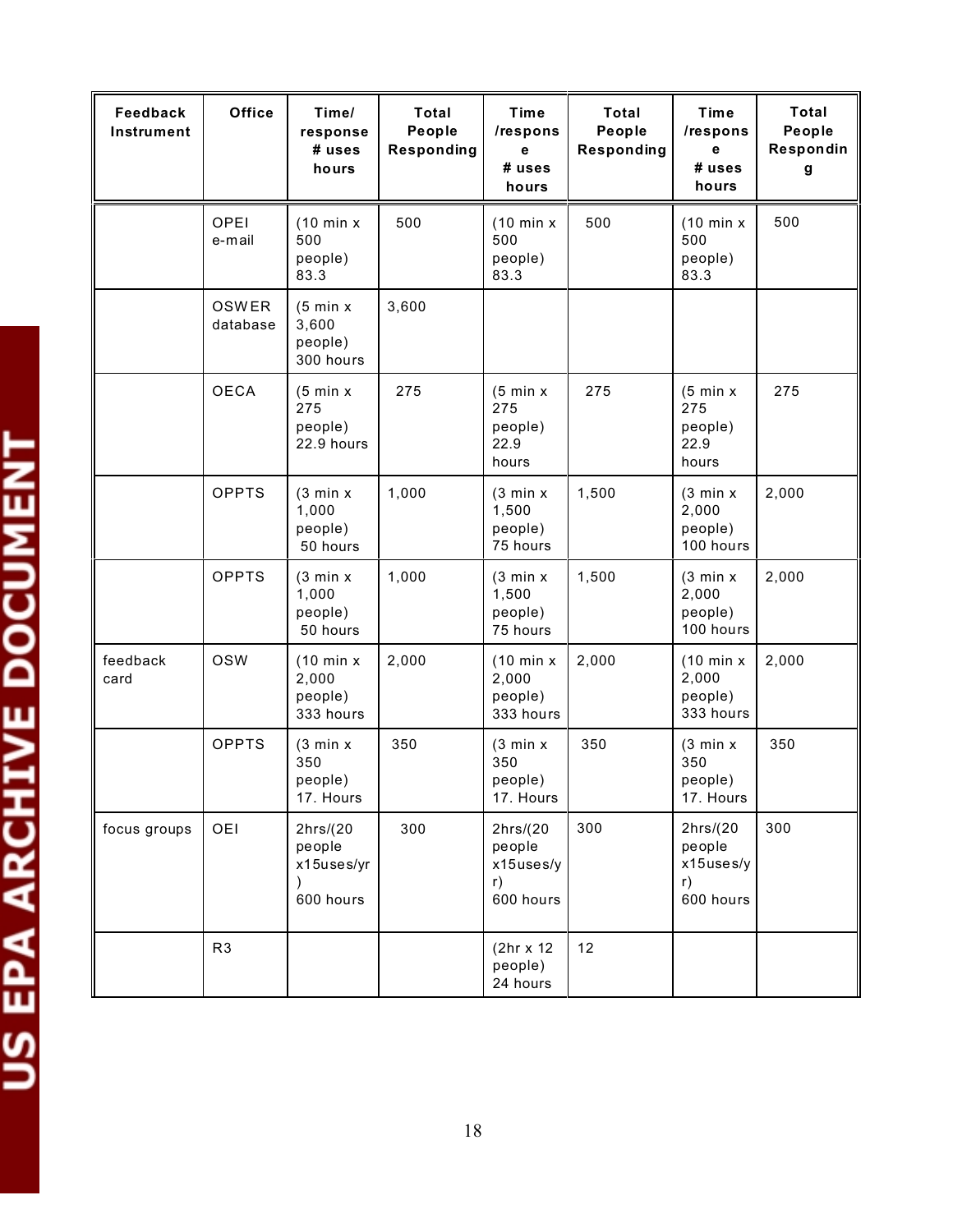| I                       |  |
|-------------------------|--|
| ľ                       |  |
| ĺ<br>I                  |  |
| Í<br>I                  |  |
| $\mathfrak l$<br>I<br>I |  |
| J                       |  |
| ŀ                       |  |
| l                       |  |
| L                       |  |
| Ľ                       |  |
| Ĺ<br>ı<br>$\big(\big)$  |  |
| ſ                       |  |
| l<br>ו                  |  |
| I                       |  |

| Feedback<br>Instrument                                                           | <b>Office</b>                         | Time/<br>response<br># uses<br>hours                                  | <b>Total</b><br>People<br><b>Responding</b> | Time<br>/respons<br>е<br># uses<br>hours                               | <b>Total</b><br>People<br><b>Responding</b> | Time<br>/respons<br>е<br># uses<br>hours                               | <b>Total</b><br>People<br>Respondin<br>g |
|----------------------------------------------------------------------------------|---------------------------------------|-----------------------------------------------------------------------|---------------------------------------------|------------------------------------------------------------------------|---------------------------------------------|------------------------------------------------------------------------|------------------------------------------|
| evaluations<br>of meetings/<br>workshops/tr<br>ainings/<br>publicationms<br>etc. | <b>OAR</b><br>Toolkit for<br>teachers | $(15 \text{ min } x)$<br>1,000)<br>250 hours                          | 1,000                                       |                                                                        |                                             |                                                                        |                                          |
|                                                                                  | OW*<br>training                       | $(10 \text{ min } x)$<br>40 people<br>$x 25$ uses)<br>166.66<br>hours | 1,000                                       | $(10 \text{ min } x)$<br>40 people<br>x 25<br>uses)<br>166.66<br>hours | 1,000                                       | $(10 \text{ min } x)$<br>40 people<br>x 25<br>uses)<br>166.66<br>hours | 1,000                                    |
|                                                                                  | OW*<br>training<br>guide              | $(10 \text{ min } x)$<br>500<br>people)<br>83.33<br>hours             | 500                                         | $(10 \text{ min } x)$<br>500<br>people)<br>83.33<br>hours              | 500                                         | $(10 \text{ min } x)$<br>500peopl<br>e)<br>83.33<br>hours              | 500                                      |
|                                                                                  | <b>OECA</b>                           | $10$ min $x$<br>550<br>people)<br>91.66<br>hours                      | 550                                         | $10$ min $x$<br>550<br>people)<br>91.66<br>hours                       | 550                                         | $10$ min $x$<br>550<br>people)<br>91.66<br>hours                       | 550                                      |
|                                                                                  | <b>OECA</b>                           | $(10 \text{ min } x)$<br>600<br>people)<br>100 hours                  | 600                                         | $(10 \text{ min } x)$<br>600<br>people)<br>100 hours                   | 600                                         | $(10 \text{ min } x)$<br>600<br>people)<br>100 hours                   | 600                                      |
|                                                                                  | OPEI                                  | $(10 \text{ min } x)$<br>500<br>people)<br>83.3 hours                 | 500                                         | $(10 \text{ min } x)$<br>500<br>people)<br>83.3<br>hours               | 500                                         | $(10 \text{ min } x)$<br>500<br>people)<br>83.3<br>hours               | 500                                      |
| mail survey                                                                      | R <sub>3</sub>                        | 10 $min x 75$<br>people)<br>12.5 hours                                | 75                                          | 10min x<br>75<br>people)<br>12.5                                       | 75                                          | 10min x<br>75<br>people)<br>12.5                                       | 75                                       |
|                                                                                  |                                       | 10 $min x 75$<br>people)<br>12.5 hours                                | 75                                          | hours<br>10min x<br>75<br>people)<br>12.5<br>hours                     | 75                                          | hours<br>10min x<br>75<br>people)<br>12.5<br>hours                     | 75                                       |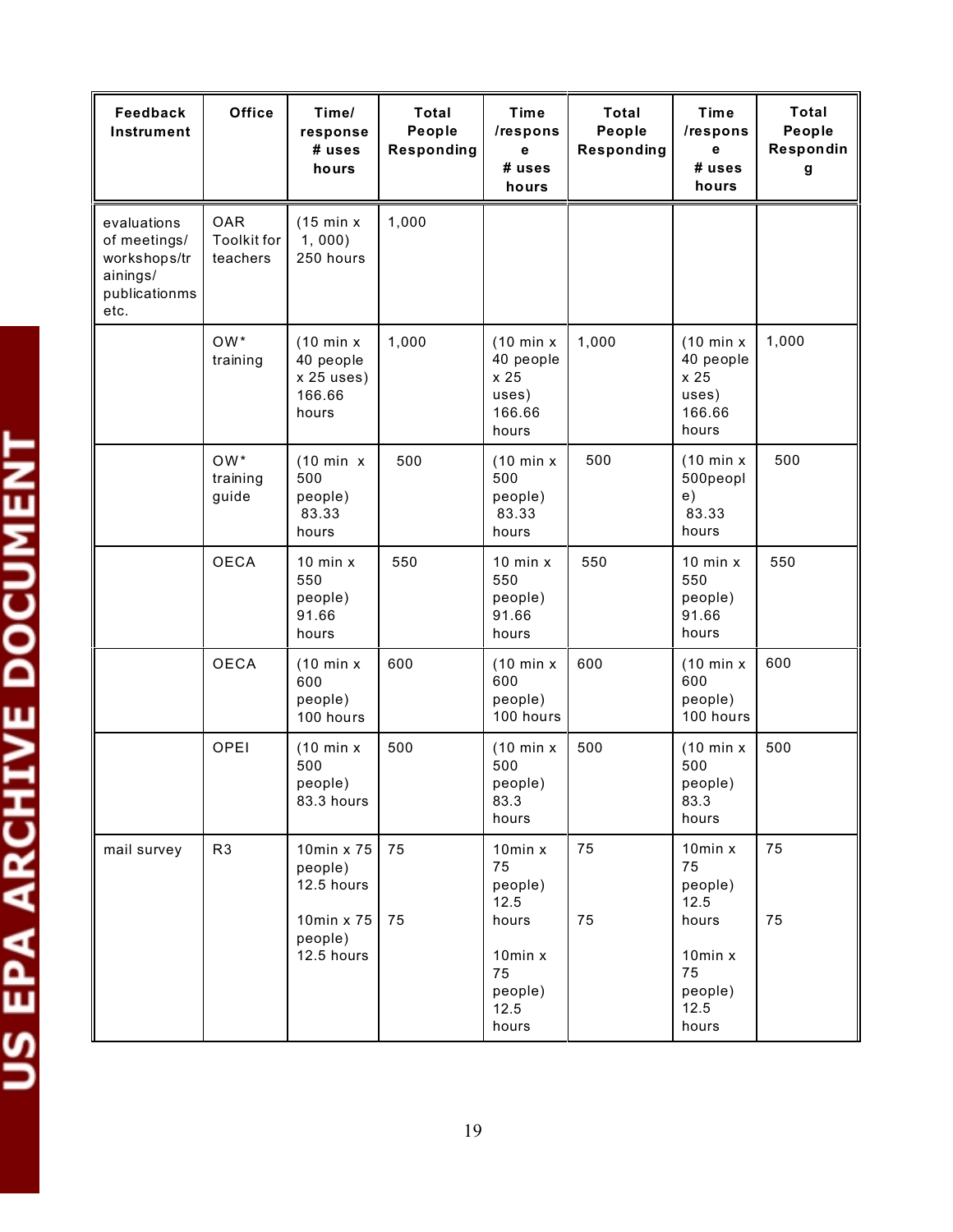|                     |                | #uses<br>hours                                 | Responding                                                                                                                                                   | е<br># uses<br>hours                                  | Responding  | е<br># uses<br>hours                              | respo<br>g |
|---------------------|----------------|------------------------------------------------|--------------------------------------------------------------------------------------------------------------------------------------------------------------|-------------------------------------------------------|-------------|---------------------------------------------------|------------|
| telephone<br>survey | <b>OAR</b>     |                                                |                                                                                                                                                              | $(15 \text{ min} x)$<br>1,000<br>people)<br>250 hours | 1,000       |                                                   |            |
|                     | R <sub>3</sub> | $(10 \text{ min } x)$<br>30 people)<br>5 hours | 30                                                                                                                                                           | $(10 \text{ min } x)$<br>30<br>people)<br>5 hours     | 30          | $(10 \text{ min } x)$<br>30<br>people)<br>5 hours | 30         |
|                     | <b>OSW</b>     |                                                |                                                                                                                                                              | $(15 \text{ min } x)$<br>400<br>people)<br>100 hours  | 400         |                                                   |            |
|                     | <b>RCRA</b>    | $10$ min $x$<br>300<br>people)<br>50 hrs       | 300                                                                                                                                                          | $10$ min $x$<br>300<br>people)<br><b>50 hrs</b>       | 300         | $10$ min $x$<br>300<br>people)<br>50 hrs          | 300        |
| <b>TOTALS</b>       |                | 3, 219.4                                       | 21,705                                                                                                                                                       | 3,085                                                 | 19, 267     | 2,<br>594.41                                      | 17,85      |
| web site)           |                |                                                | * OW will use the same survey instrument for the three applications (following training, in the training guide and on t<br>Table 6 -1a Response Time Summary |                                                       |             |                                                   |            |
| Year                |                |                                                |                                                                                                                                                              |                                                       |             |                                                   |            |
|                     |                | <b>Respondents</b>                             | <b>Burden Hours</b>                                                                                                                                          |                                                       |             | <b>Average Response Time*</b>                     |            |
| 2003                | 21, 705        |                                                | 3, 219.4                                                                                                                                                     |                                                       | 8.9 minutes |                                                   |            |
| 2004                | 19,267         |                                                | 3,085.0                                                                                                                                                      |                                                       | 9.6 minutes |                                                   |            |
| 2005                | 17,855         |                                                | 2,594.4                                                                                                                                                      |                                                       | 8.7 minutes |                                                   |            |

**Feedback**

 **Office Time/**

\* Average Response Time has dropped from the 1999 ICR level of 13.4 minutes (14.1, 13.1, 12.7 minutes for 2000, 2001 and 2002)

| Instrument          |                | response<br># uses<br>hours                    | People<br><b>Responding</b> | /respons<br>е<br># uses<br>hours                       | People<br><b>Responding</b> | /respons<br>e<br># uses<br>hours                  | People<br>Respondin<br>g |
|---------------------|----------------|------------------------------------------------|-----------------------------|--------------------------------------------------------|-----------------------------|---------------------------------------------------|--------------------------|
| telephone<br>survey | <b>OAR</b>     |                                                |                             | $(15 \text{ min } x)$<br>1,000<br>people)<br>250 hours | 1,000                       |                                                   |                          |
|                     | R <sub>3</sub> | $(10 \text{ min } x)$<br>30 people)<br>5 hours | 30                          | $(10 \text{ min } x)$<br>30<br>people)<br>5 hours      | 30                          | $(10 \text{ min } x)$<br>30<br>people)<br>5 hours | 30                       |
|                     | <b>OSW</b>     |                                                |                             | $(15 \text{ min } x)$<br>400<br>people)<br>100 hours   | 400                         |                                                   |                          |
|                     | <b>RCRA</b>    | $10$ min $x$<br>300<br>people)<br>50 hrs       | 300                         | $10$ min $x$<br>300<br>people)<br>50 hrs               | 300                         | $10$ min $x$<br>300<br>people)<br>50 hrs          | 300                      |
| TOTALS              |                | 3, 219.4                                       | 21,705                      | 3,085                                                  | 19, 267                     | 2,<br>594.41                                      | 17,855                   |

**Total**

**Time**

**Total**

**Time**

**Total**

| Table 6 -1a Response Time Summary |  |  |
|-----------------------------------|--|--|
|                                   |  |  |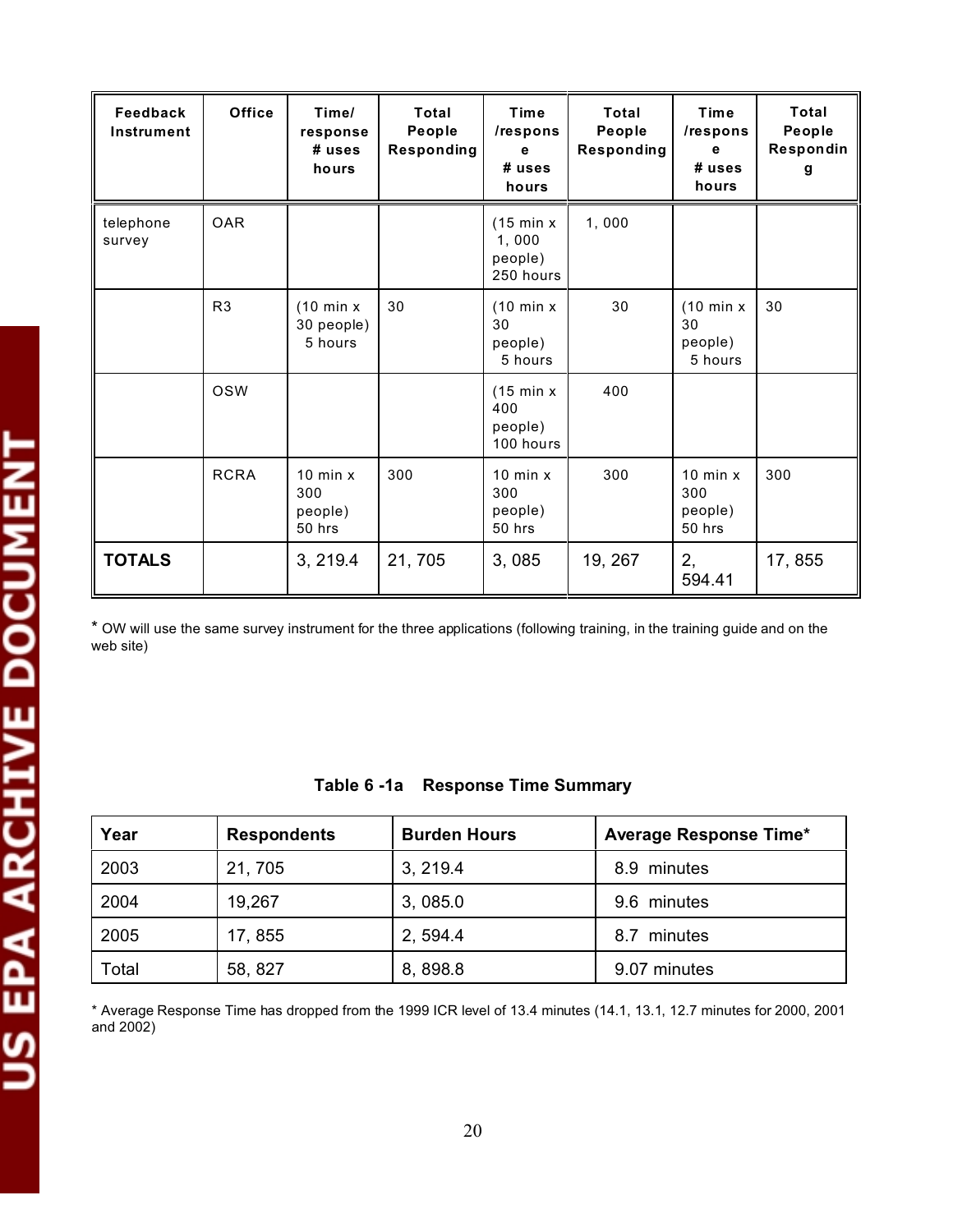Recent feedback from EPA programs suggests continuing interest in using customer satisfaction surveys as part of the overall long-term strategy of these organizations. The EPA estimates 3, 219.4 hours of respondent burden on the part of 21,705 individuals in FY 2003; 3, 085 hours from 19, 267 respondents in FY 2004, and 2,594.4 hours of burden from 17,855 respondents in FY 2005, a three year total of 8,898.8 hours and 58,827 respondents, for an average of 9.2 minutes per respondent.

The EPA program staff planning to use this generic clearance know that burden should be as low as possible in keeping with the Paperwork Reduction Act. Survey designs will be simple, convenient, easy to respond to, and clear in content and purpose. Few long surveys will be designed; most surveys will be of limited scope and require only a short time to complete. Many comments card/feedback forms will be used, and programs will continue to increase their use of web based feedback. However, several major projects are planned:

Figure 4 (page 15) displays the types and number of uses for five types of survey instruments. If programs succeed in their expanded use of Internet for customer satisfaction surveys, burden could be further reduced. EPA may achieve additional reductions by eliminating some planned surveys through sharing results of completed surveys across the Agency.

# **6(b) Estimating Respondent Costs**

### I Labor Costs

Since the respondents represent such a diverse group, EPA based wage estimates on the Bureau of Labor Statistics (BLS) of the U.S. Department of Labor weekly earnings of wage and salary workers as reported on July 22, 2002, in the BLS news release "Usual Weekly Earnings of Wage and Salary Workers: Second Quarter 2002." The weekly earnings are \$608.00; this computes to \$15.20 per hour for a 40 hour week.

There is no need for "developing, acquiring, or utilizing technology and systems for the purpose of collecting, validating or verifying information," "....disclosing and providing information," "adjusting the existing ways to comply with any previously applicable instructions or requirements," "training personnel to be able to respond to a collection of information," "searching data sources," nor a need for the respondents to keep records. Burden activities include only a few steps: reviewing instructions, responding, and sending (e-mail or mail) responses when the surveys are not performed in person or over the telephone.

 Table 6-2 displays the annual burden estimates for respondents and total estimated respondent costs. The average burden estimate was derived by dividing the total hours for years one through three (8,898.8) and dividing by the total respondents (58,827). The average hours per response is 0.15 hours, or 9.19 minutes per respondent. The average cost per response over the three-year period is estimated to be \$2.33 (\$15.20/hour= \$0.253/minute; 9.19 x \$0.253=\$2.33 per response).

II Capital and Operations and Maintenance Costs Not applicable.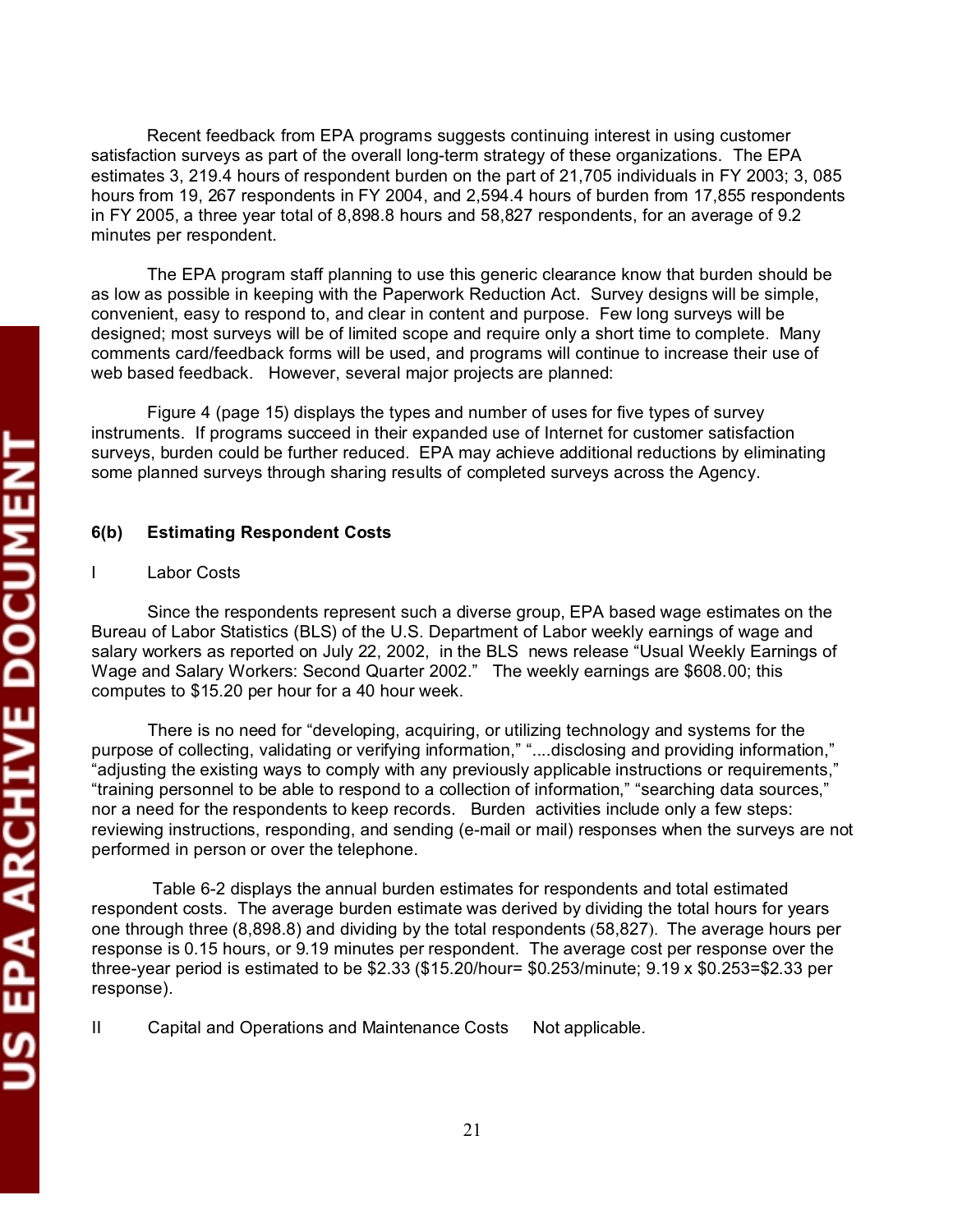- III Capital/Start-up vs. Operating and Maintenance (O & M) Costs Not applicable.
- IV Annualizing Capital Costs Not applicable.

# **6 (c) Estimating Agency Burden and Cost**.

Tables 6-3 through 6-7 provide the annual estimates for agency burden associated with developing, disseminating customer surveys and analyzing the results. Wage estimates were divided into three categories of labor: Management (GS-15), Technical (GS-13), and Clerical (GS- $7)$ .<sup>5</sup> Rates used in 1999 were increased by 10%. (See Figure 4 and Table 5 -1 for yearly plan totals by survey instrument type.)

| <b>Survey Type</b>                               | 3 years<br><b>Surveys</b> | <b>Respondents</b><br>(Thousands) | <b>Burden</b><br>Hours/Survey | <b>Total</b><br><b>Hours</b> | <b>Total Cost</b> |
|--------------------------------------------------|---------------------------|-----------------------------------|-------------------------------|------------------------------|-------------------|
| Mail                                             | 84                        | 4.95                              | $0.207$ hours                 | 1,024.88                     | 15,578.17         |
| Telephone                                        | 8                         | 2.39                              | 0.169 hours                   | 405                          | 6,156.00          |
| Feedback<br>cards,<br>evaluations +<br>Web-based | 47                        | 50.57                             | $0.115$ hours                 | 5,836.61                     | 88,716.47         |
| Focus<br>Groups                                  | 46                        | .91                               | 2.0 hours                     | 1,824                        | 27,724.80         |
| Totals                                           | 185                       | 58.82<br>(58,827)                 |                               | 9,090.49                     | \$138,175.44      |

# **Table 6-2 Respondent Universe, Total Burden and Costs**

The Customer Service Program and Information Collection staffs will be sharing information and survey instruments across the Agency. Feedback Advisors will also use this information to assist people. Costs per instrument should continue to be reduced as Agency staff members gain experience with feedback through Internet, and with developing and analyzing surveys of other types. However, since these cost reductions cannot be accurately estimated, aggregate annual costs that follow do not reflect these cost reductions to the Agency.

Based on past use of the ICR over the years, the Agency is not likely to issue every survey now planned; some may be recognized as duplicative during internal clearance. Development costs may be reduced if several organizations use the same instrument (as has been done with the agency wide web site users survey), or if results of one group's survey can be applied to one or more units within the Agency.

In the tables presenting the cost estimates, when an instrument is to be used many times as they will be for focus groups, feedback cards/web surveys and an evaluation of training, development costs will not be reflected for each use. Costs for activities after survey development

5

Agency hourly wages estimates were made using the 1999 figure plus 10%.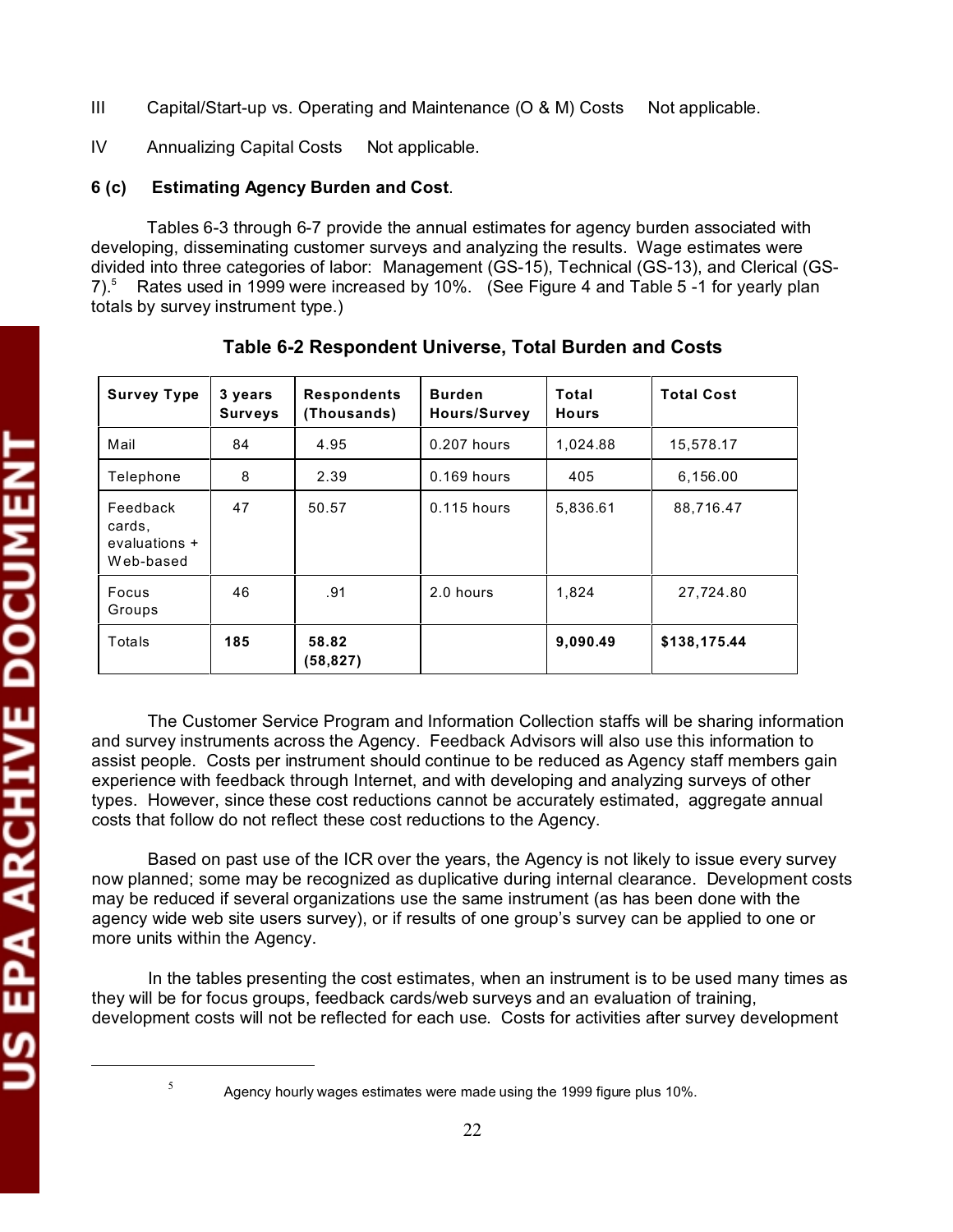and approval will be reflected for each use. Even this methodology does not properly represent the reduced costs for multiple uses of the same instrument.

# **6(d) Estimating the Respondent Universe and Total Burden and Costs Burden**

Table 6-1 provides information on each survey by instrument type, specific issuing office, number of respondents expected, burden per response, number of uses (if more than one) and burden hours requested per survey. Table 6-11 summarizes the total burden and costs for respondents, and the Agency. Activities have been grouped to reflect the various types of surveys and the total respondents expected for each instrument type. In all cases, the activities performed remain only the time required to read, respond and transmit the survey instruments. Burden estimates were calculated using the median weekly earnings of the nation's 97.6 million full-time wage and salary workers in the second quarter of 2002, \$608.00, or \$15.20 per hour for a 40 hour week.

| <b>Activities</b>                                                                                                                                                                       | Manager<br>@<br>\$46.30                       | <b>Burden</b><br>Technical<br>@ \$33               | <b>Hours</b><br>Clerical<br>@ \$21              | Total Hrs.                                         | <b>Total Cost</b>                                                            |
|-----------------------------------------------------------------------------------------------------------------------------------------------------------------------------------------|-----------------------------------------------|----------------------------------------------------|-------------------------------------------------|----------------------------------------------------|------------------------------------------------------------------------------|
| Developing survey<br>Obtaining EPA approval<br>Gathering information<br>Reviewing data; follow-ups<br>Analyzing results<br>Storing and maintaining results<br>Preparing survey findings | 1.5<br>1.0<br>0.0<br>0.0<br>2.0<br>0.0<br>1.0 | 40.0<br>4.0<br>60.0<br>16.0<br>80.0<br>4.0<br>80.0 | 20.0<br>1.0<br>20.0<br>8.0<br>0.0<br>5.0<br>8.0 | 61.5<br>6.0<br>80.0<br>24.0<br>82.0<br>9.0<br>89.0 | \$1,809.45<br>199.30<br>2.400.00<br>696.00<br>2.732.60<br>237.00<br>2.854.30 |
| <b>Totals hours</b><br>Category costs                                                                                                                                                   | 5.5<br>\$245.65                               | 284.0<br>\$9.372.00                                | 62.0<br>\$1.302.00                              | 351.5                                              | \$10,928.65                                                                  |

# **Table 6-3. Agency Burden/Cost for Telephone Surveys**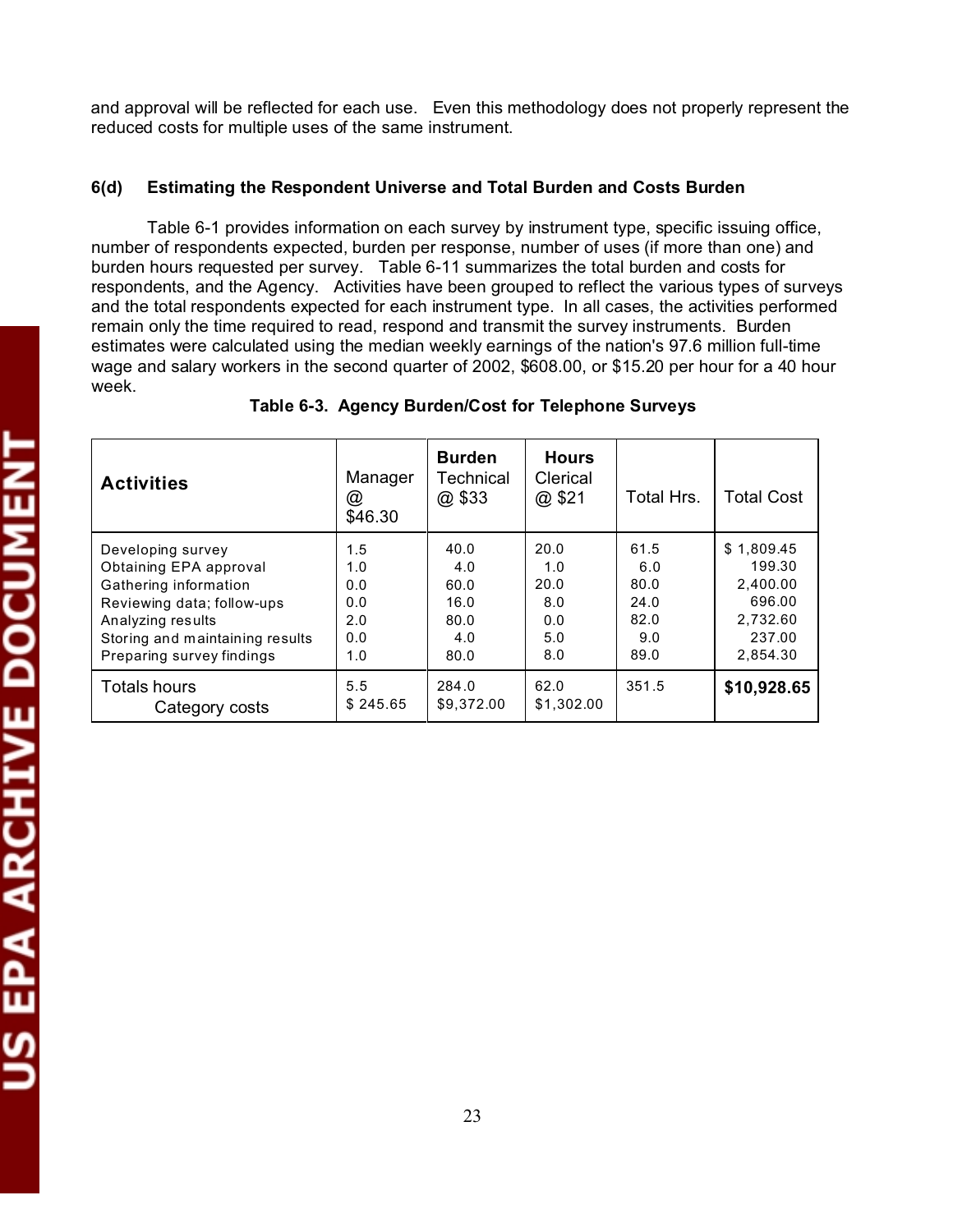**Table 6-4. Agency Burden/Cost for Mail Surveys and Evaluation Forms**\*

| <b>Activities</b>                                                                                                                                                              | Manager<br>$@$ \$46.3                         | <b>Burden</b><br>Technical<br>@ \$33              | <b>Hours</b><br>Clerical<br>@\$21              | Total<br><b>Hours</b>                              | <b>Total Cost</b>                                                            |
|--------------------------------------------------------------------------------------------------------------------------------------------------------------------------------|-----------------------------------------------|---------------------------------------------------|------------------------------------------------|----------------------------------------------------|------------------------------------------------------------------------------|
| Developing survey<br>Obtaining EPA approval<br>Gathering information<br>Reviewing data<br>Analyzing results<br>Storing and maintaining<br>results<br>Preparing survey findings | 1.5<br>1.0<br>0.0<br>0.0<br>2.0<br>0.0<br>5.0 | 80.0<br>4.0<br>40.0<br>8.0<br>40.0<br>2.0<br>40.0 | 8.0<br>1.0<br>16.0<br>8.0<br>0.0<br>3.0<br>8.0 | 89.5<br>6.0<br>56.0<br>16.0<br>42.0<br>5.0<br>53.0 | \$2,877.45<br>199.30<br>1,656.00<br>432.00<br>1,412.60<br>129.00<br>1,719.50 |
| Totals hours<br>Category costs                                                                                                                                                 | 9.5<br>\$439.85                               | 214.0<br>\$7,062.00                               | 44.0<br>\$924.00                               | 267.5                                              | \$8,425.85                                                                   |

**\*** Two training evaluation questionnaires planned are sim ilar in length and depth to mail surveys.

| Table 6-5.  Agency Burden/Cost for Customer Feedback Forms/Internet Screens* |                     |                                      |                                      |                |                   |  |  |  |
|------------------------------------------------------------------------------|---------------------|--------------------------------------|--------------------------------------|----------------|-------------------|--|--|--|
| <b>Activities</b>                                                            | Manager @<br>\$46.3 | <b>Burden</b><br>Technical<br>@ \$33 | <b>Hours</b><br>Clerical $@$<br>\$21 | Total<br>Hours | <b>Total Cost</b> |  |  |  |
| Developing feedback<br>instruments                                           | 1.0                 | 20.0                                 | 2.0                                  | 23.0           | \$<br>748.30      |  |  |  |
| Obtaining EPA approval                                                       | 1.0                 | 4.0                                  | 1.0                                  | 6.0            | 199.30            |  |  |  |
| Gathering information                                                        | 0.0                 | 20.0                                 | 16.0                                 | 36.0           | 996.00            |  |  |  |
| Reviewing data                                                               | 0.0                 | 8.0                                  | 8.0                                  | 16.0           | 432.00            |  |  |  |
| Analyzing results                                                            | 2.0                 | 20.0                                 | 0.0                                  | 22.0           | 752.60            |  |  |  |
| Storing and maintaining<br>results                                           | 0.0                 | 2.0                                  | 3.0                                  | 5.0            | 129.00            |  |  |  |
| Preparing survey findings                                                    | 2.0                 | 20.0                                 | 8.0                                  | 30.0           | 920.60            |  |  |  |
| <b>Total hours</b><br>Category costs                                         | 6.0<br>\$277.80     | 94.0<br>\$3,102.00                   | 38.0<br>\$798.00                     | 138.0          | \$4,177.80        |  |  |  |

# **Table 6-5. Agency Burden/Cost for Customer Feedback Forms/Internet Screens\***

\* Internet feedback forms, comment cards, short publication/meeting/workshop evaluation forms and short web-based surveys are grouped into this one category.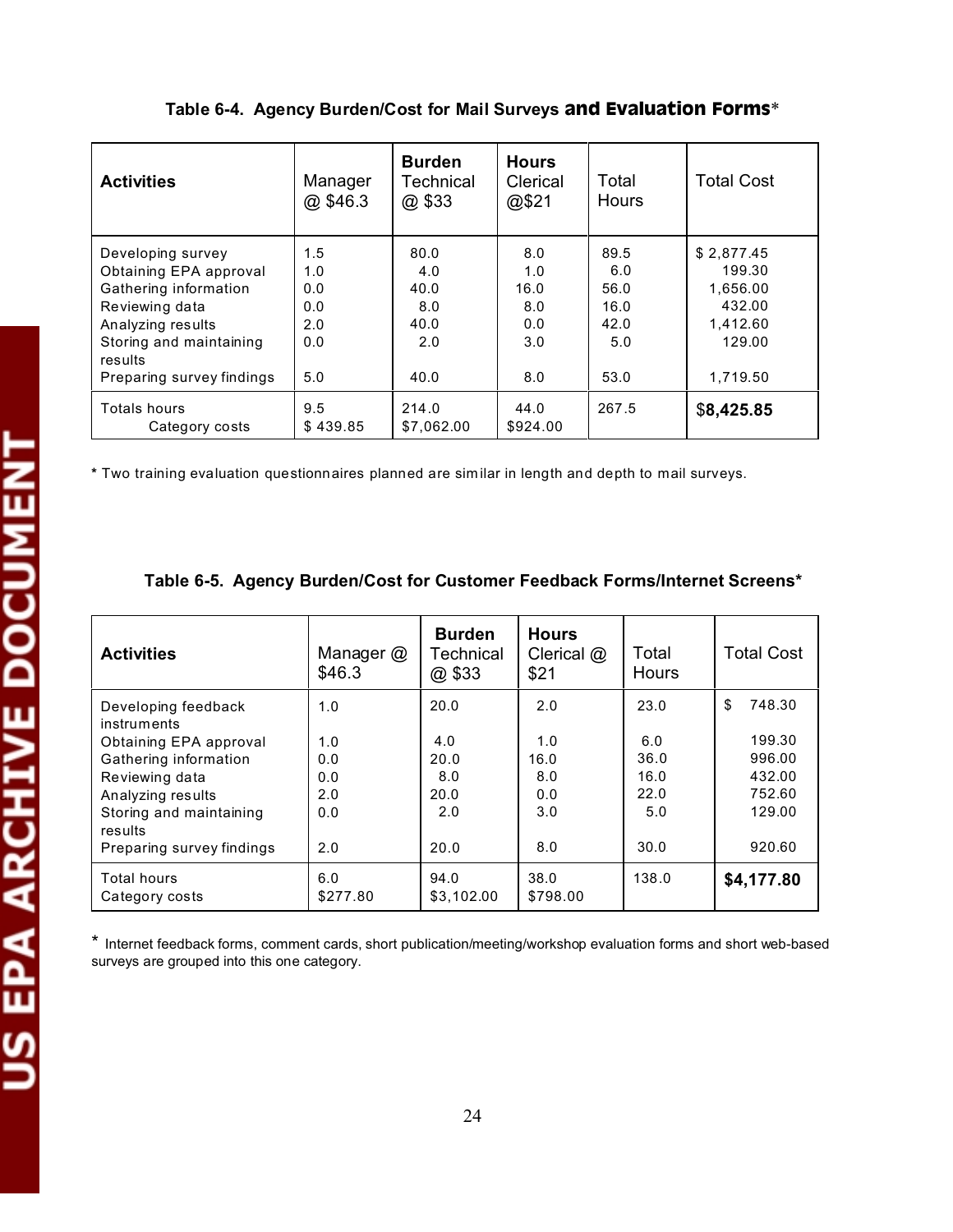| <b>Activities</b>                                                                                                                                                                    | Manager<br>@ \$46.3                           | <b>Burden</b><br>Technical<br>@\$33              | <b>Hours</b><br>Clerical $@$<br>\$21           | Total<br><b>Hours</b>                             | <b>Total Cost</b>                                                      |
|--------------------------------------------------------------------------------------------------------------------------------------------------------------------------------------|-----------------------------------------------|--------------------------------------------------|------------------------------------------------|---------------------------------------------------|------------------------------------------------------------------------|
| Developing Focus Sessions<br>Obtaining EPA approval<br><b>Conducting Focus Groups</b><br>Reviewing data<br>Analyzing results<br>Storing and maintaining result<br>Preparing findings | 1.5<br>1.0<br>0.0<br>0.0<br>1.0<br>0.0<br>3.0 | 40.0<br>4.0<br>8.0<br>4.0<br>20.0<br>2.0<br>20.0 | 40.0<br>2.0<br>8.0<br>4.0<br>0.0<br>3.0<br>8.0 | 81.5<br>7.0<br>16.0<br>8.0<br>21.0<br>5.0<br>31.0 | \$2,229.45<br>220.30<br>432.00<br>216.00<br>706.30<br>129.00<br>966.90 |
| Totals hours<br>Category costs                                                                                                                                                       | 6.5<br>\$300.95                               | 98.0<br>\$3,234.00                               | 65.0<br>\$1,365.00                             | 169.5                                             | \$4,899.95                                                             |

# **Table 6-6. Agency Burden/Cost for Focus Groups**

# **6(e) Bottom Line Burden Hours and Cost Tables**

I Respondent Tally See Table 6-1.

II The Agency Tally Tables 6-8 through 6-11 provide the Agency Tally estimates. Many surveys will be used more than once. Development and approval costs should be counted only once per instrument. Since there are many uses of the same instrument, costs were calculated counting development and approval costs for new instruments and all other costs for any repeat uses. Total EPA tally for the three-year period is \$840, 046.05.

# III Variations in the Annual Bottom Line

EPA burden hour projections are:13,219.5 hours for 2003; 8,570.0 hours for 2004; and 8, 497.0 hours for 2005. Since almost all surveys will be developed in the first year, there is a difference of 4,600 fewer hours in years two and three. Most development and approval costs for surveys will fall into 2003. In 2004 and 2005 programs and regions will use the same surveys developed in 2003. A few surveys will be done only once.

# IV Reasons for Change in Burden

Within the Agency fewer organizations than in past years have decided to do customer satisfaction surveys during the next three years, and more of them plan to use web-based or short surveys. Offices and regions will be using a variety of techniques, but will repeatedly use the same survey instruments. The number of respondent burden hours will continue to drop as more organizations use web-based surveys and feedback options, rather than longer and more formal survey instruments. Respondent burden hours are: 3,219.4 hours for 2003; 3,085.0 hours for 2004 and 2,594.4 hours for 2005.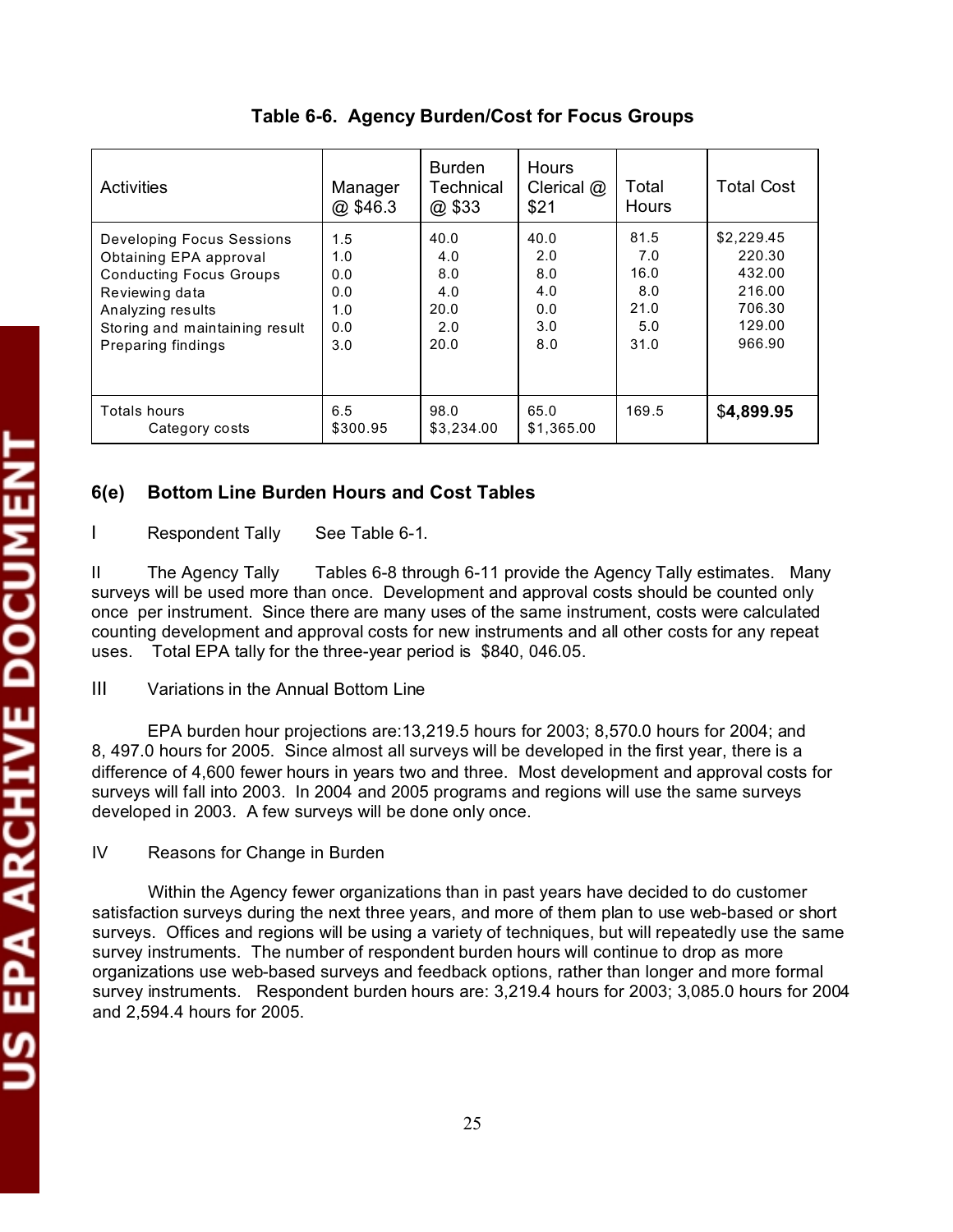# **Table 6-7. Aggregate Agency Table for Annual Burden/Cost**

| <b>Survey</b><br><b>Collection</b><br>Type                          | Annual # of<br><b>Collections</b><br>(Avg)                               | Annual<br>Hours/<br><b>Survey</b>                                                               | <b>Annual Hours</b><br>Annual<br>Cost<br><b>Survey Type</b>                                                                                                                    |                                                                                                            | <b>Annual Cost</b><br><b>Survey Type</b>               |
|---------------------------------------------------------------------|--------------------------------------------------------------------------|-------------------------------------------------------------------------------------------------|--------------------------------------------------------------------------------------------------------------------------------------------------------------------------------|------------------------------------------------------------------------------------------------------------|--------------------------------------------------------|
| Telephone                                                           | 2.6                                                                      | 351.5                                                                                           | \$10,928.65                                                                                                                                                                    | 913.9                                                                                                      | \$<br>28,414.49                                        |
| Mail                                                                | $28.0*$<br>(all <sub>3</sub> )<br>instruments<br>developed in<br>year 1) | 267.5*<br>(95.5 for<br>instrument<br>development &<br>approval year 1<br>only; 156 all<br>else) | $$1,024.12*$<br>(3instruments)<br>development<br>& approval<br>year 1 only; 0<br>hours in years<br>2 and $3$ ;<br>\$3072.35/3<br>$= $1024.12$<br>\$5,349.10<br>(all else x 28) | 95.5 (3 x 95.5)<br>in year 1 only; 0<br>hours in years 2 and<br>3; 286.5/3 = 95.5 $^*$<br>4,368 (28 x 156) | 150,798.92*<br>\$.<br>$($ 1,024.12 +$<br>\$149,774.80) |
| Feedback<br>(cards, web-<br>based, e-mail &<br>evaluation<br>forms) | 15.6                                                                     | 138.0 (9 for<br>development<br>and approval)                                                    | \$4,177.80                                                                                                                                                                     | 2,111.4                                                                                                    | \$<br>65,173.68                                        |
| <b>Focus Groups</b>                                                 | $15.33**$<br>(2 instruments)<br>total)                                   | $169.5**$<br>(88.5 for<br>instrument<br>development &<br>approval; 81.0<br>all else)            | \$2,229.45<br>** (instrument<br>development<br>& approval,<br>\$2,670.50<br>(all else)                                                                                         | 117.70 **<br>$(88.5 \times 1.33)$<br>1.241.73<br>$(81 \times 15.33)$                                       | \$43,903.94<br>$($2,965.17 +$<br>\$40,938.76)          |
| Totals                                                              | 61.53                                                                    |                                                                                                 |                                                                                                                                                                                |                                                                                                            | \$288,291.03                                           |

\* 26 of the uses in each year will be for the same evaluation of a training guide, using the same instrument for the 3-year period.

\*\* 45 of the 46 focus groups over the 3-year period will use the same instrument. In 2004, one new instrument will be developed for a one time use.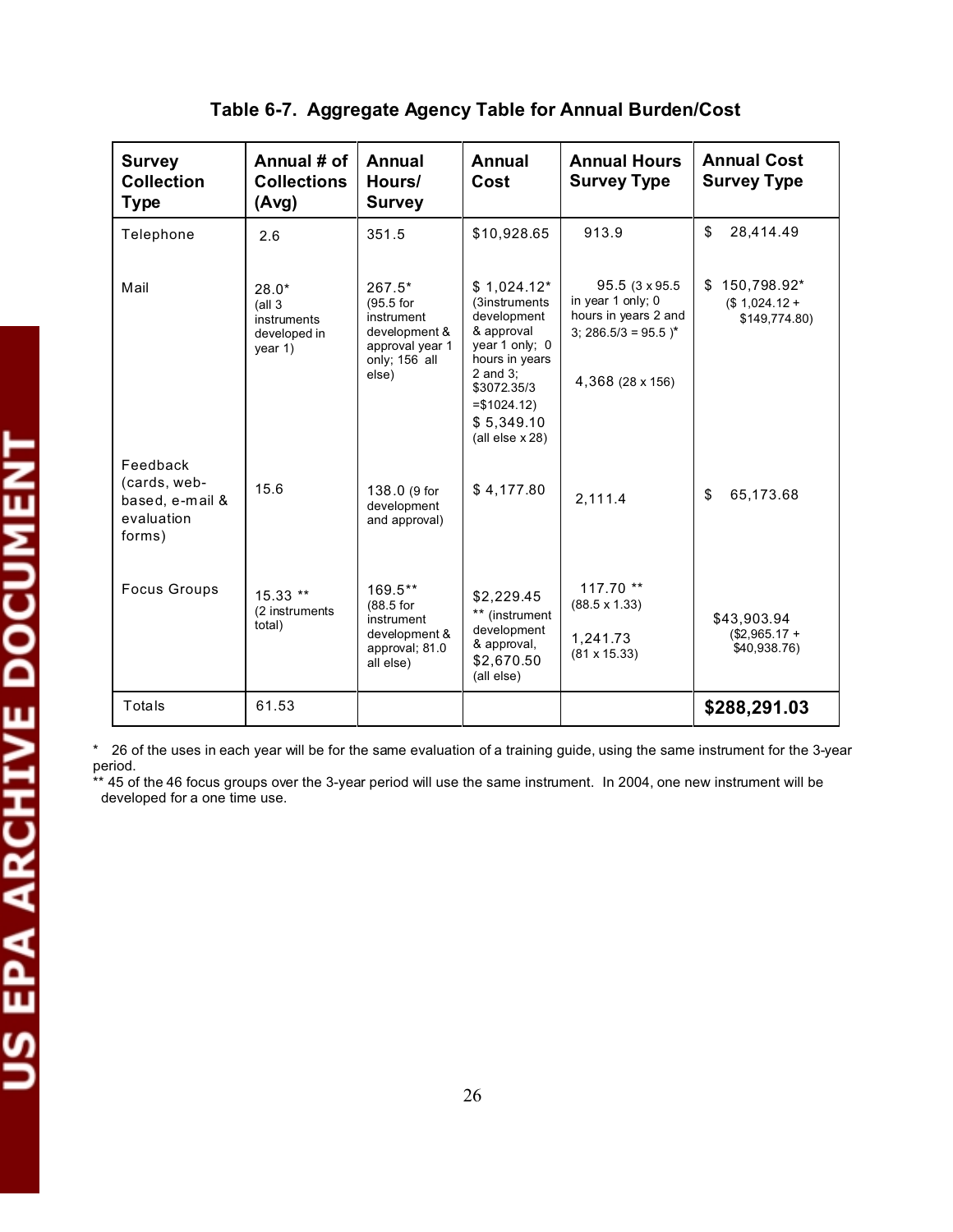| Table 6-8 Estimated Agency Costs during FY 2003 |  |  |  |
|-------------------------------------------------|--|--|--|
|                                                 |  |  |  |

| Survey<br><b>Collection Type</b>                                  | Number of<br>Collections                            | Annual<br>Hours/<br>Survey                                 | Annual<br>Cost                                                                | Annual<br><b>Hours</b><br>Survey Type | <b>Annual Cost</b><br>Survey Type |
|-------------------------------------------------------------------|-----------------------------------------------------|------------------------------------------------------------|-------------------------------------------------------------------------------|---------------------------------------|-----------------------------------|
| Telephone                                                         | 2                                                   | 351.5                                                      | \$10,928.65                                                                   | 703                                   | \$<br>21, 857.3                   |
| Mail/Complex<br>Evaluation<br><b>Forms</b>                        | 28 (all 3<br>instruments<br>developed in<br>year 1) | 267.5                                                      | \$8,425.85<br>(\$3,076.75)<br>develop/approve;<br>\$5,349.10 all<br>else)     | 7,490                                 | 149, 774.80                       |
| Feedback<br>(cards,<br>electronic &<br>short evaluation<br>forms) | 18                                                  | 138 (29<br>develop/approv<br>e; 109 all else)              | \$4, 177.80<br>(\$947.30<br>develop/approve;<br>\$3,230 all else)             | 2,484                                 | 75,200.40                         |
| <b>Focus Groups</b>                                               | 15                                                  | 169.5 (88.5<br>to develop &<br>approval; 81.0<br>all else) | \$<br>4,889.95<br>(\$2,449.45)<br>develop/approve;<br>\$2,450.50 all<br>else) | 2, 542.5                              | 73, 349.25                        |
| Totals                                                            | 63                                                  |                                                            |                                                                               | 13,219.5                              | \$320, 181.75                     |

# V Burden Statement

The following statement applies overall to the planned surveys for the next three years:

Public reporting burden for this collection of information is estimated to average 9.2 minutes per response, including the time for reviewing instructions, gathering information, and completing and reviewing the collection of information. Send comments on the Agency's need for this information, the accuracy of the provided burden estimates, and any suggestions for reducing the burden, including the use of automated collection techniques to the Director, Information Collections Division, Office of Environmental Information, United States Environmental Protection Agency (Mail Code 2822T)**,** 1200 Pennsylvania Avenue , NW, Washington, D.C. 20460; and to the Office of Information & Regulatory Affairs, Office of Management & Budget, 725 17th Street, NW, Washington, DC 20503, Attention: Desk Officer for EPA. Include the EPA ICR number and the OMB control number in any correspondence.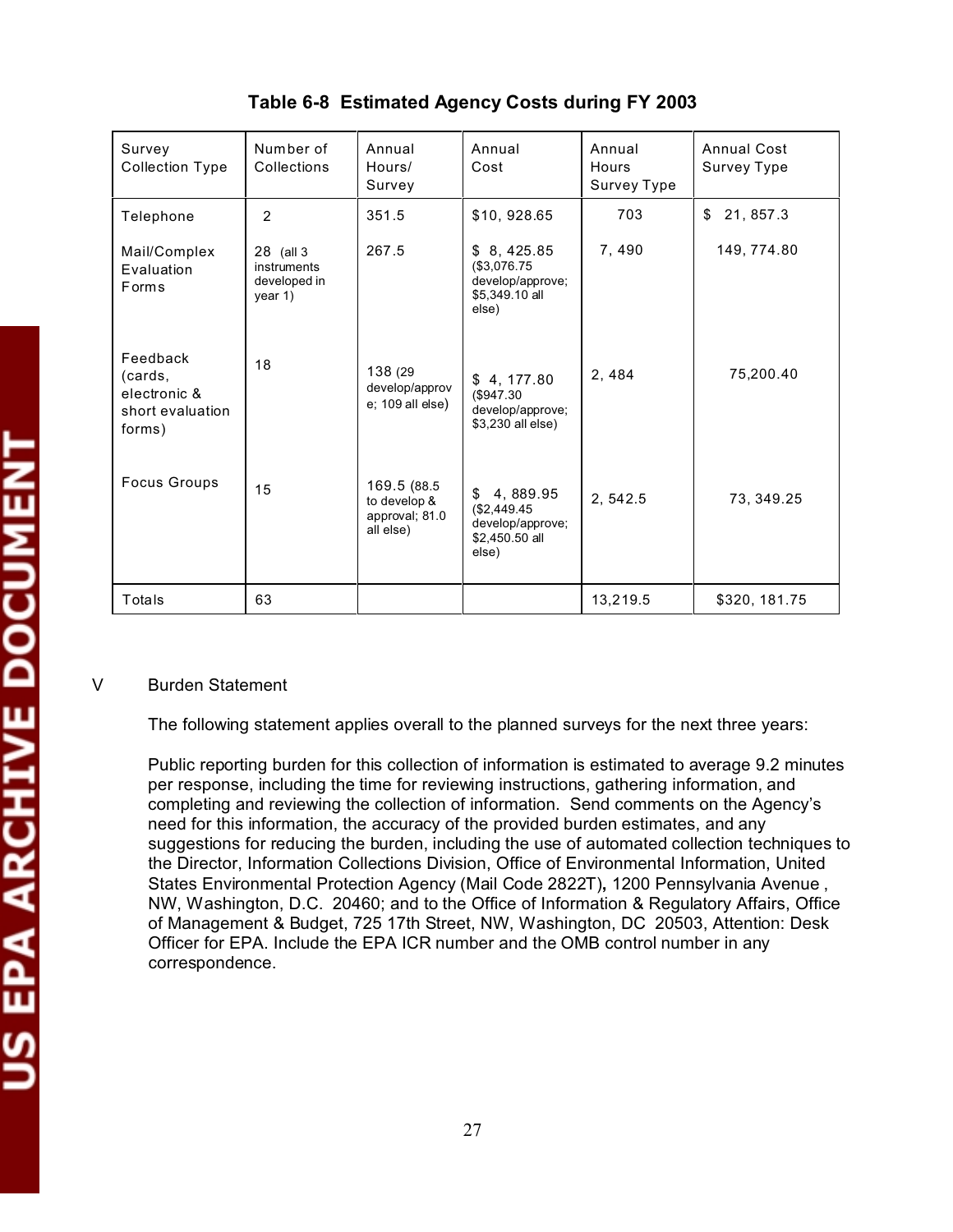| Survey<br>Collection<br>Type                                      | Number of<br>Collections | Annual<br>Hours/<br>Survey | Annual<br>Cost                                                                               | Annual<br><b>Hours</b><br>Survey<br>Type                                         | <b>Annual Cost</b><br>Survey Type           |
|-------------------------------------------------------------------|--------------------------|----------------------------|----------------------------------------------------------------------------------------------|----------------------------------------------------------------------------------|---------------------------------------------|
| Telephone                                                         | 4(2 new)                 | 351.5                      | \$10.928.65<br>(\$2,008 to<br>develop/ approve;<br>\$8,920.65 for all<br>else)               | 1, 271<br>(67.5 to develop/<br>approve; 284 for<br>all else = $135+$<br>1,136    | \$<br>39,698.60<br>$($4,016 + $35,682.60)$  |
| Mail/Complex<br>Evaluation<br><b>F</b> orm <sub>s</sub>           | 28                       | 267.5                      | \$5,349.10<br>(\$3,076.75<br>develop/approve;<br>\$5,349.10 all<br>else:<br>28 x \$5,349.10) | 4,368<br>$(95.5$ develop/<br>approve in 2003<br>only; 156 all<br>else: 156 x 28) | \$149,774.80<br>$(28 \times $5,349.10)$     |
| Feedback<br>(cards,<br>electronic &<br>short evaluation<br>forms) | 15                       | 138                        | 4,177.80<br>(947.60 develop/<br>approve;<br>3,230.20 all else;<br>15 x 3,230.20)             | 1,635<br>(29 develop/<br>approve; 109 all<br>else; 109 x 15)                     | \$<br>48, 453.00<br>$(15 \times 3, 230.20)$ |
| Focus Groups &<br>Interviews                                      | 16                       | 169.5                      | \$4,889.95<br>(\$2.225.50<br>develop/approve<br>2,229.00 all else,<br>$$2,229 \times 16)$    | 1, 296 (88.5<br>for instrument<br>development &<br>approval; 81.0<br>all else)   | \$<br>35.664.00<br>$(16 \times $2,229)$     |
| Totals                                                            | 63                       |                            |                                                                                              | 8.570                                                                            | \$273,590.40                                |

**Table 6-9 Estimated Agency Costs during FY 2004**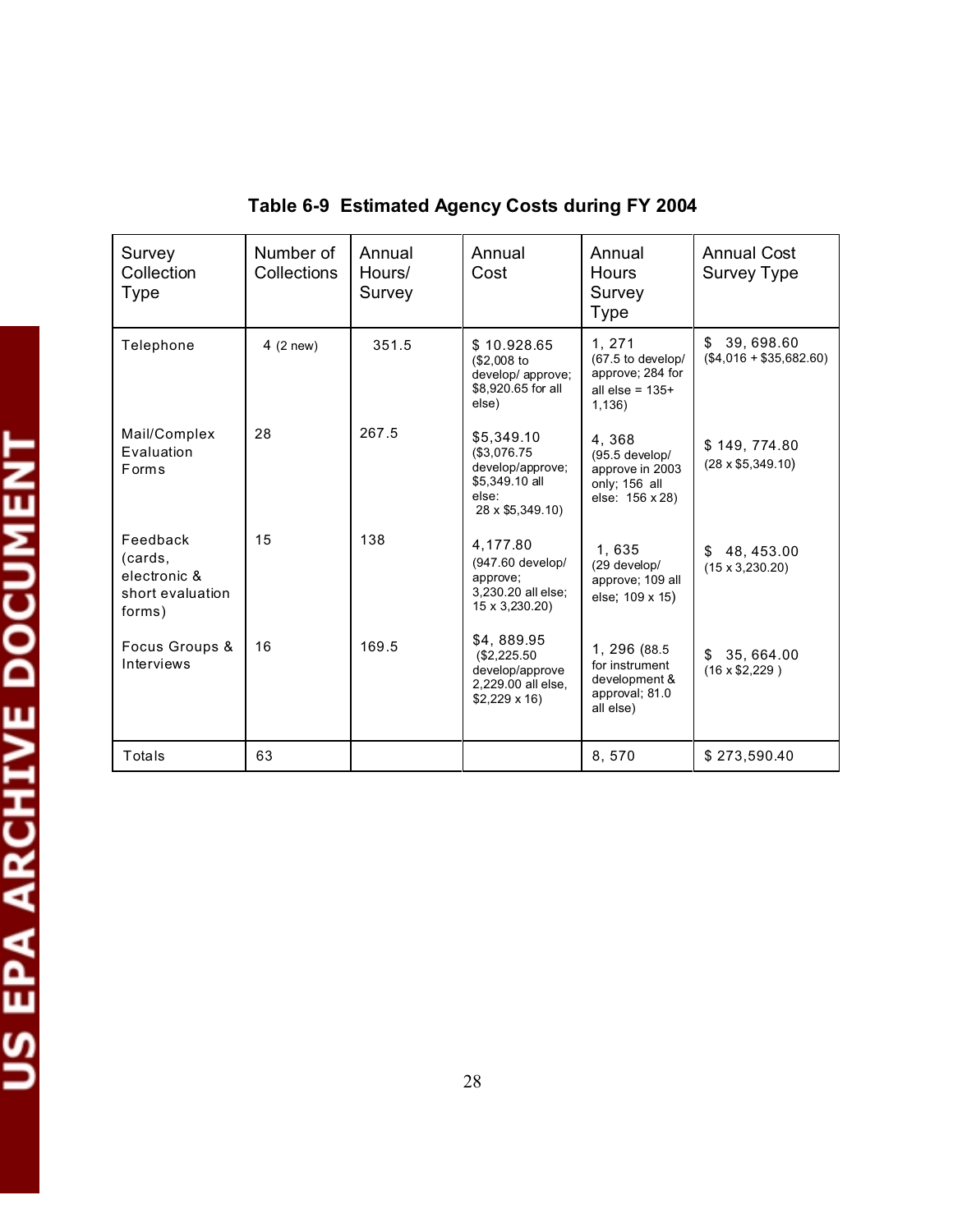| Survey<br><b>Collection Type</b>                                  | Number of<br>Collections | Annual<br>Hours/<br>Survey                                        | Annual<br>Cost                                                                                 | <b>Annual Hours</b><br>Survey Type                                                      | <b>Annual Cost</b><br>Survey Type       |
|-------------------------------------------------------------------|--------------------------|-------------------------------------------------------------------|------------------------------------------------------------------------------------------------|-----------------------------------------------------------------------------------------|-----------------------------------------|
| Telephone                                                         | $\overline{2}$           | 351.5                                                             | \$10.928.65<br>(\$2,008 to<br>develop/<br>approve;<br>\$8,920.65 for all<br>else)              | 1, 271<br>(67.5 to develop/<br>approve; 284 for<br>all else; 135+<br>1,136              | \$17,841.30<br>$(2 \times $8,920.65)$   |
| Mail/Complex<br>Evaluation<br>Forms                               | 28                       | 267.5                                                             | \$5,349.10<br>(\$3,076.75)<br>develop/approve<br>; \$5,349.10 all<br>else:<br>28 x \$5,349.10) | 4,368<br>(95.5 develop/<br>approve in 2003<br>only; 156 all<br>else; 156 x 28)          | \$149,774.80<br>$(28 \times $5,349.10)$ |
| Feedback<br>(cards,<br>electronic &<br>short evaluation<br>forms) | 14                       | 138.0                                                             | 4,177.80<br>(947.60)<br>develop/<br>approve;<br>3,230.20 all<br>else; 14 x<br>3,230.20         | 1.562<br>(29 develop/<br>approve; 109 all<br>else; 109 x 14)                            | \$45,222.80<br>$(14 \times 3, 230.20)$  |
| <b>Focus Groups</b>                                               | 15                       | 169.5 (88.5 for<br>instrument<br>development &<br>approval; 81.0) | \$4,889.95<br>(\$2,225.50<br>develop/approve<br>2.229.00 all<br>else, \$2,229 x<br>15)         | 1, 296 (88.5 for<br>instrument<br>development &<br>approval; 81.0 all<br>else; 81 x 15) | \$33,435.00<br>$($2,229 \times 15)$     |
| Totals                                                            | 59                       |                                                                   |                                                                                                | 8,497                                                                                   | \$246, 273.90                           |

**Table 6-10 Estimated Agency Costs during FY 2005**

# **Table 6-11 Aggregate EPA and Respondent Costs**

|       | Surveys | EPA hours | EPA costs     | Respondent hours Respondent costs |              |
|-------|---------|-----------|---------------|-----------------------------------|--------------|
| 2003  | 63      | 13, 219.5 | \$320, 181.75 | 3, 219.4                          | \$48, 934.88 |
| 2004  | 63      | 8,570.0   | \$273, 590.40 | 3,085.0                           | 46, 892.00   |
| 2005  | 59      | 8, 497.0  | \$246, 273.90 | 2, 594.4                          | 39, 434.88   |
| Total | 185     | 30, 286.5 | \$840, 046.05 | 8, 898.8                          | \$135,261.76 |

Three year total respondents: 58,827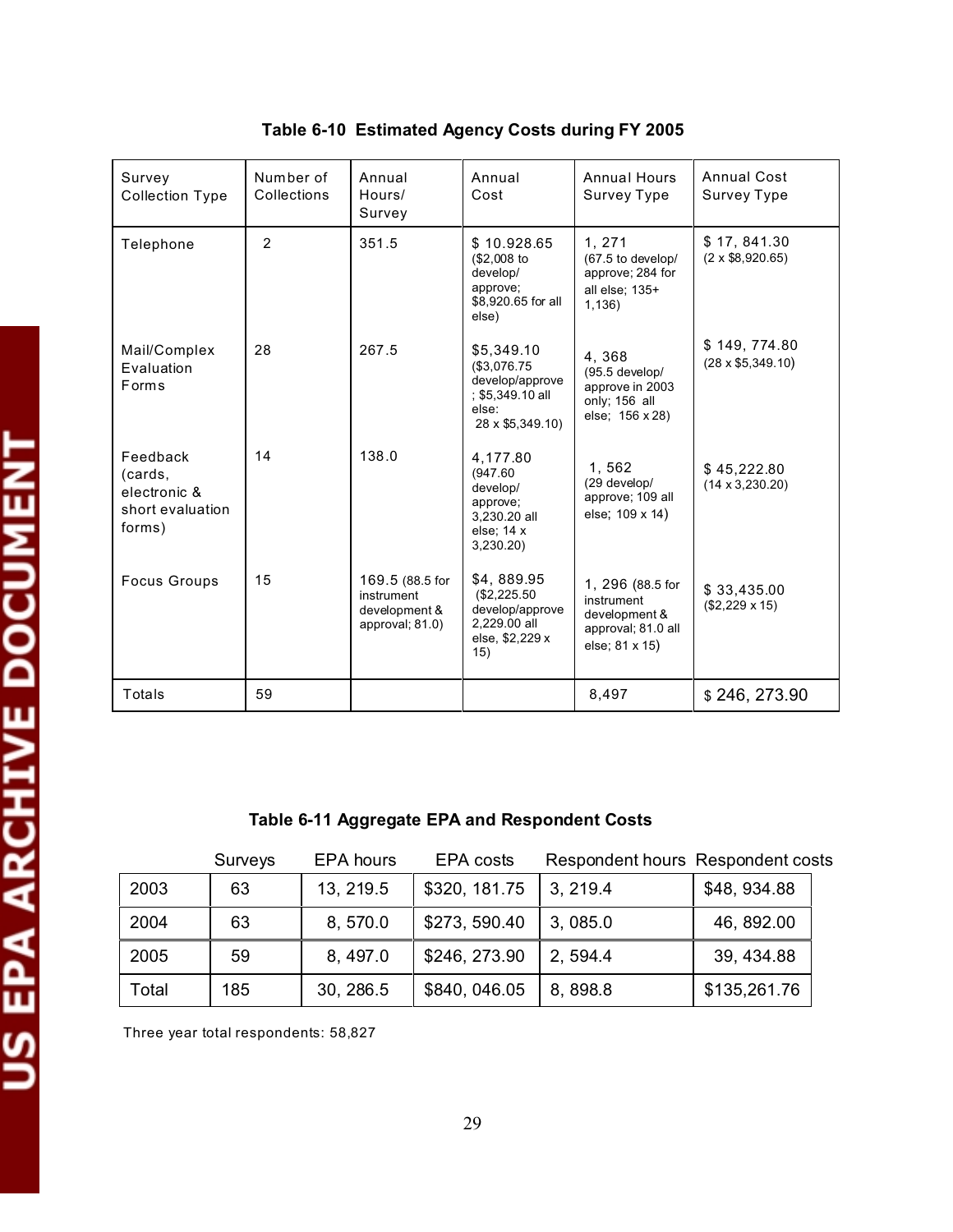# **EXHIBITS Samples of past OMB - Approved EPA Survey Instruments**

Eight different OMB approved survey instruments follow as Exhibits 1 - 7.

| Comment/Feedback Card         | 31 |
|-------------------------------|----|
| Telephone                     | 32 |
| <b>Interview Surveys</b>      | 35 |
| Website Survey                | 40 |
| Mail/E-Mail Survey            | 42 |
| <b>Focus Group Guide</b>      | 45 |
| <b>Evaluation Survey/Form</b> | 46 |
| Website Feedback Screen       | 47 |
|                               |    |

All future surveys under this ICR are to include, on or near the first page of the survey, a burden statement specific to that survey explaining the number of hours/minutes per year per respondent and what that burden entails (E.g.: Respondent burden for this survey is estimated to be five minutes for reading and responding to the questions.) as well as the following paragraphs.

Burden means the total time, effort, or financial resources expended by persons to generate, maintain, retain, or disclose or provide information to or for a Federal agency. This includes the time needed to review instructions; develop, acquire, install, and utilize technology and systems for the purposes of collecting, validating, and verifying information, processing and maintaining information, and disclosing and providing information; adjust the existing ways to comply with any previously applicable instructions and requirements; train personnel to be able to respond to a collection of information; search data sources; complete and review the collection of information; and transmit or otherwise disclose the information. An agency may not conduct or sponsor, and a person is not required to respond to, a collection of information unless it displays a currently valid OMB control number. The OMB control numbers for EPA's regulations are listed in 40 CFR Part 9 and 48 CFR Chapter 15.

Send comments on the Agency's need for this information, the accuracy of the provided burden estimates, and any suggested methods for minimizing respondent burden, including through the use of automated collection techniques to the Director, Collection Strategies Division, U.S. Environmental Protection Agency (2822T), 1200 Pennsylvania Ave., NW, Washington, D.C. 20460; and to the Office of Information and Regulatory Affairs, Office of Management and Budget, 725 17th Street, NW, Washington, DC 20503, Attention: Desk Officer for EPA. Include the EPA ICR number 1711.04 and OMB control number 2090-2119 in any correspondence.

# **All future surveys under this ICR are to include the following OMB number and expiration date information at the top right hand corner of the survey's first page:**

OMB CONTROL NO: 2090-0019 EXPIRATION DATE: 03/31/2003

*At the request of OEI's Collections Division Staff, the preparer of this ICR application added the above paragraphs, a burden statement specific to the survey, and the OMB number and the ICR expiration date space to each previously approved sample survey if these items were lacking.*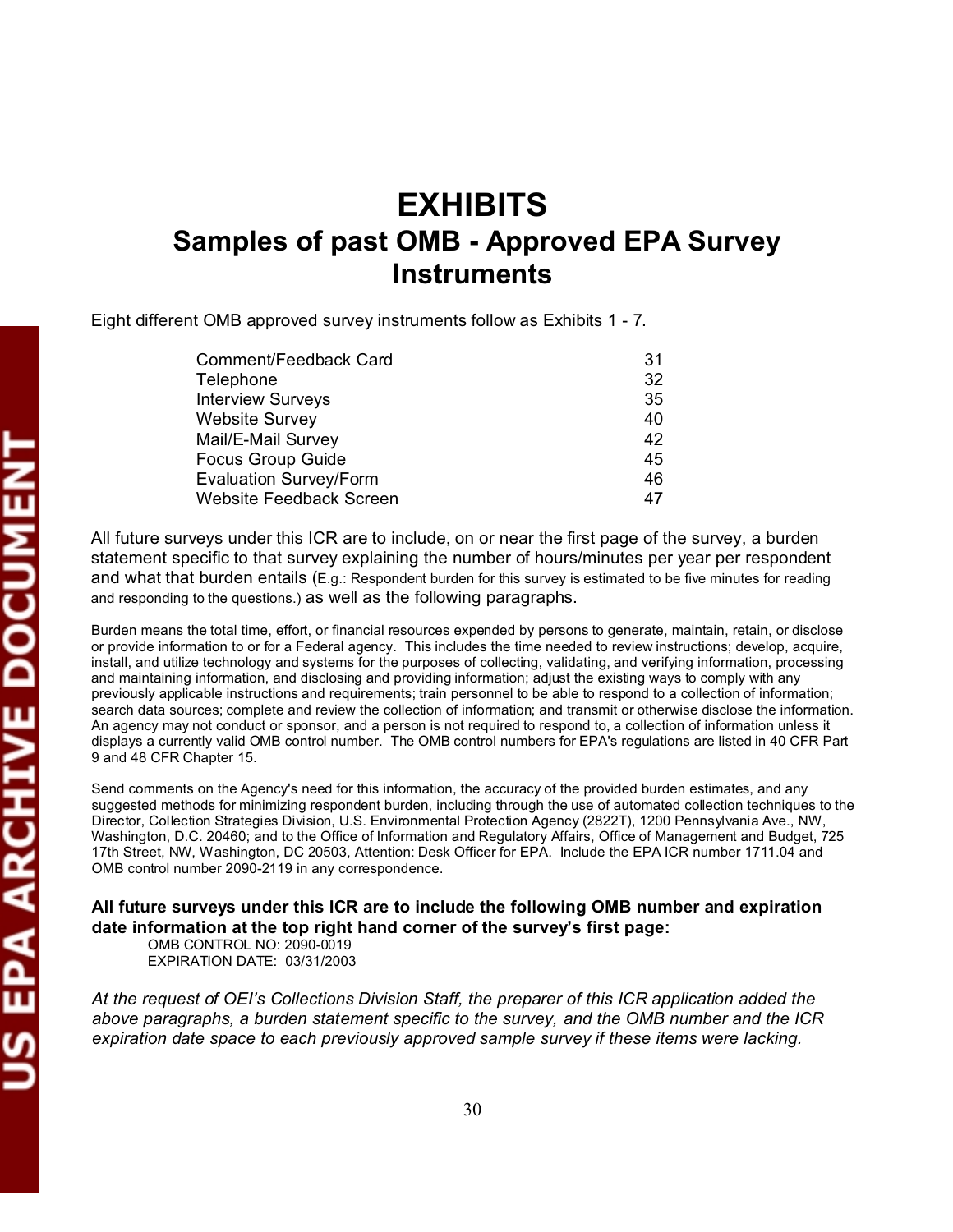**Exhibit 1 Comment/Feedback card**

OFFICIAL BUSINESS **NO POSTAGE NECESSARY**  PENALTY FOR PRIVATE USE **IF MAILED** \$300 **IN THE**

**UNITED STATES**

# **BUSINESS REPLY MAIL**

FIRST CLASS MAIL PERMIT NO. WASHINGTON, DC

# **POSTAGE WILL BE PAID BY ENVIRONMENTAL PROTECTION AGENCY**

 **U.S. Environmental Protection Agency 1200 Pennsylvania Ave, NW (Mail Code) Washington, DC 20460**

----- ------- -------- -------- -------- ------- -------- -------- -------- -------- -------- -------- -------- ------- ----- OMB C ONTR OL NO: 2090-0019 EXPIRAT ION DATE: XX/XX/XXXX

# **CUSTOMER SATISFACTION FEEDBACK CARD FOR EPA'S PARTNERSHIP PROGRAMS HOW ARE WE DOING?**

Please help us understand how well our service at the U.S. EPA is meeting your needs by completing this comment card. **Respondent burden for this survey is estimated to be five minutes for reading and responding to the questions.**

1. The information we provided: **COMMENTS/SUGGESTIONS** met your needs did not meet your needs Why not?

2. Was the person who assisted you<br>knowledgeable and polite?  $\Box$  Yes  $\Box$  No

3. How long did it take to get the **THANK YOU VERY MUCH!** information you requested? days NAME

Was this reasonable?  $\Box$  Yes  $\Box$  No MAIL CODE

What would have been reasonable?

If you have questions or comments on this card, please Please explain: call our office at (fill in partnership program number)

PHONE NUMBER

.<br>Burden means the total time, effort, or financial resources expended by persons to generate, maintain, retain, or disclose or provide information to or for a Federal agency. This<br>includes the time needed to review instru processing and maintaining information, and disclosing and providing information; adjust the existing ways to comply with any previously applicable instructions and requirements; train personnel to be able to respond to a collection of information; search data sources; complete and review the collection of information; and transmit or otherwise disclose the

information. An agency may not conduct or sponsor, and a person is not required to respond to, a collection of information unless it displays a currently valid OMB control number. The OMB control numbers for EPA's regulations are listed in 40 CFR Part 9 and 48 CFR Chapter 15.

Send comments on the Agency's need for this information, the accuracy of the provided burden estimates, and any suggested methods for minimizing respondent burden, induding<br>through the use of automated collection technique

Printed on recycled paper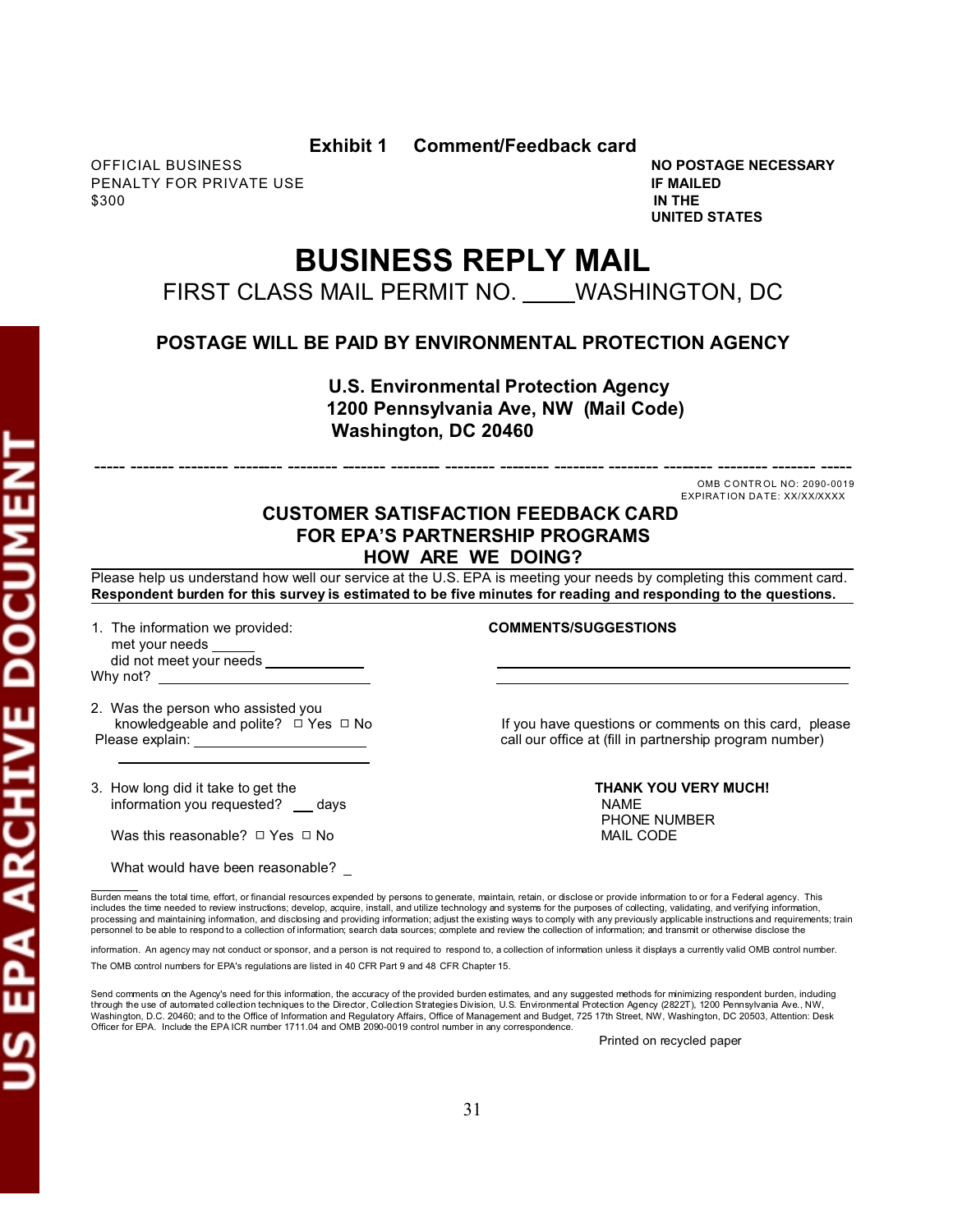# **Exhibit 2 - Telephone Survey**

# **RCRA, Superfund & EPCRA Call Center Survey Questionnaire**

**Hello, this is -----, calling on behalf of the Environmental Protection Agency. May I please speak with <First NAME><Last NAME>?**

**You recently made a call to the RCRA, Superfund & EPCRA Call Center and agreed to participate in a follow-up survey about that call. That is the purpose of this call today. With the information you provide on this survey, EPA can continually improve how services are provided to its Call Center customers. This survey will take about five minutes of your time to complete. It is purely a research effort and any information you provide will be held in strict confidence.** 

1. Which one of the following reflects how often you use the Call Center? (LIMIT 1 RESPONSE)

My last experience was my first call 1 I use the Call Center less than once a month 2 I use the Call Center 1-3 times per month 3 I use the Call Center more than 4 times per month 4  $DK/RF$  9

2. How would you categorize the reason for your most recent call to the Call Center? Was the call mainly for…

| Work                        |   |
|-----------------------------|---|
| School                      |   |
| Personal interest           |   |
| Some other reason (specify) | 8 |

Now I'd like to ask your opinions about your last Call Center inquiry.

# **Burden Statement**

**Respondent burden for this survey is estimated as five minutes to listen and respond to the questions asked.**

Burden means the total time, effort, or financial resources expended by persons to generate, maintain, retain, or disclose or provide information to or for a Federal agency. This includes the time needed to review instructions; develop, ac quire, install, and utilize technology and systems for the purposes o f collecting, validating, and verifying information, processing and m aintaining information, and disclosing and providing information; adjust the existing ways to comply w ith any previously applicable instructions and requirements; train personnel to be able to respond to a collection of information; search data sources; complete and review the collection of information; and transmit or otherw ise disclose the information. An agency may not conduct or sponsor, and a person is not required to respond to, a collection of information unless it displays a currently valid OM B control number. The OMB control numbers for EPA's regulations are listed in 40 CFR Part 9 and 48 CFR Chapter 15.

Send comments on the Agency's need for this information, the accuracy of the provided burden estimates, and any suggested methods for minimizing respondent burden, including through the use of automated collection techniques to the Director, Collection Strategies Division, U.S. Environmental Protection Agency (2822T), 1200 Pennsylvania Ave., NW, W ashington, D.C. 20460; and to the Office of Information and Regulatory Affairs, Office of Management and Budget, 725 17th Street, NW , Washington, DC 20503, Attention: Desk O fficer for EPA. Include the EPA ICR number 1711.04 and OMB control number 2090-0019 in any correspondence.

# 3. On a scale of 1 to 5 with 1 being very dissatisfied and 5 being very satisfied, what was your overall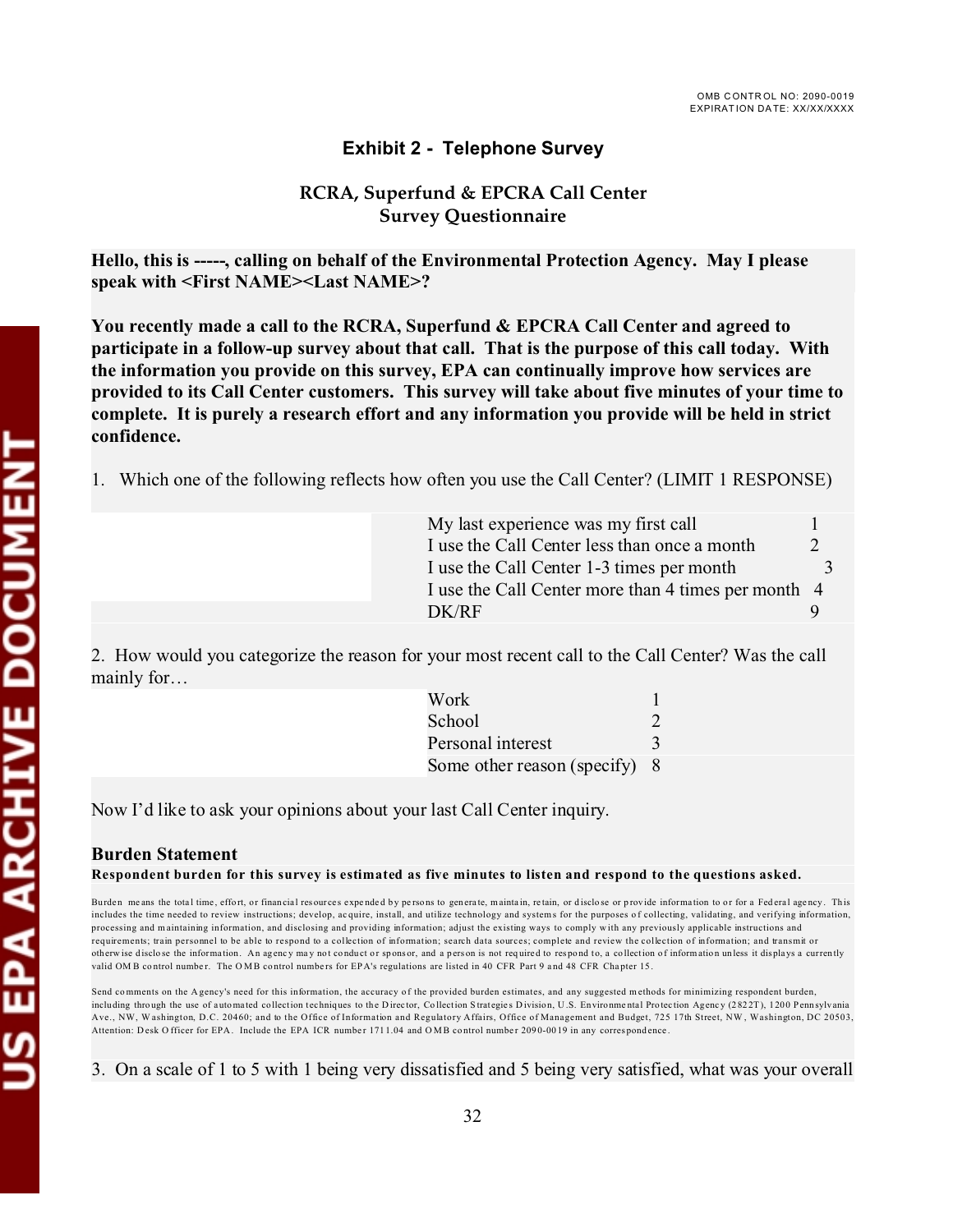satisfaction-level with the Call Center?

| Very<br>Dissatisfied |  | Very<br>Satisfied | DK/RF |
|----------------------|--|-------------------|-------|
|                      |  |                   | u     |

4. Considering your standards for quality, how well did the Call Center meet your expectations in (READ ITEM)? Would you say it was much worse than expected, worse than expected, just as expected, better than expected, or much better than expected? What about (READ ITEM)...

| Much<br>Worse | Worse | Just<br>As | <b>Better</b> | Much<br><b>Better</b> | DK/RF |
|---------------|-------|------------|---------------|-----------------------|-------|
|               |       |            |               |                       | Q     |

- a) Providing regulatory information?
- b) Referring to other sources of information?
- c) Providing general information about environmental issues?
- d) Locating and ordering documents?

5. Consider your most recent Call Center contact, on a scale of 1-5 where 1 totally missed your expectations and 5 fully exceeded your expectations, how well did the Call Center's telephone system meet your expectations with...

| Totally |  | Fully |          |       |
|---------|--|-------|----------|-------|
| Missed  |  |       | Exceeded | DK/RF |
|         |  |       |          |       |

a) Providing a variety of information on recorded messages

- b) The length of on-hold wait time
- c) The ease of navigating the phone system
- d) The length of recorded messages
- e) The hours of operation
- f) Access to Call Center on the first call attempt

6. How much do you agree with the following descriptions about the Call Center staff person with whom you most recently spoke? Would you strongly disagree, somewhat disagree, agree, mostly agree or strongly agree that the staff person....(READ ITEM)....

| Strongly | Somewhat |       | Mostly | Strongly |       |
|----------|----------|-------|--------|----------|-------|
| Disagree | Disagree | Agree | Agree  | Agree    | DK/RF |
|          |          |       |        |          |       |

a) Performed the service adequately

b) Provided prompt service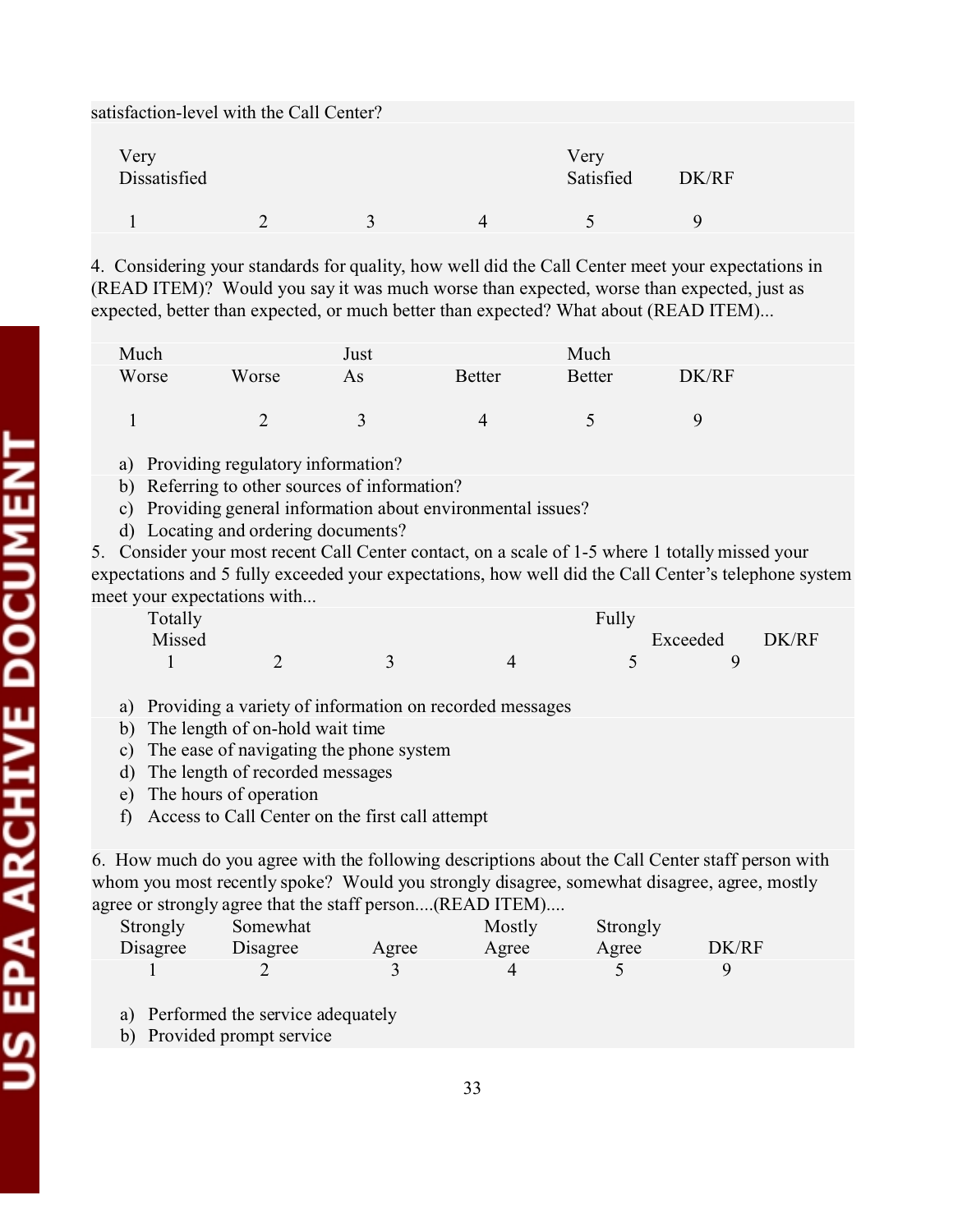- c) Had the knowledge needed to perform the service
- d) Told you what you needed to know clearly
- e) Understood what you needed to know
- f) Provided accurate information
- g) Was courteous to you

7. Using a scale of 1 to 5 with 1 being not at all important and 5 being extremely important, how important is it to you that the Call Center (READ ITEM)....

| Not    |  | Extremely |       |
|--------|--|-----------|-------|
| At All |  | Important | DK/RF |
|        |  |           |       |

- a) Provides you with regulatory information
- b) Refers you to other sources of information
- c) Provides you with general information about environmental issues
- d) Locates and orders documents

8. Considering the various electronic options for your inquiry with the Call Center, on a scale of 1 to 5 with 1 being not likely at all and 5 being extremely likely, how likely would you use....(READ ITEM)...

| Not Likely |  | Extremely |        |       |  |
|------------|--|-----------|--------|-------|--|
| At All     |  |           | Likely | DK/RF |  |
|            |  |           |        |       |  |

a) the Telephone for direct contact with Call Center staff (SKIP TO Q 10)

b) an Automated telephone system to obtain information (SKIP TO Q 10)

c) Email to receive a response within 24 hours (ONLY IF  $1$  OR  $2$  GO TO  $\overline{Q}$  9)

d) On-line email "chat" (SKIP TO Q 10)

e) Fax/fax-on-demand (SKIP TO Q 10)

9. What are your reasons for not being likely to use email for your inquiry with the Call Center?(OPEN-CODED RESPONSE)

10. If you could make one Call Center service improvement, what would it be? (OPEN-CODED RESPONSE)

**That is all the questions I have for you today. Thank you for participating in this survey.**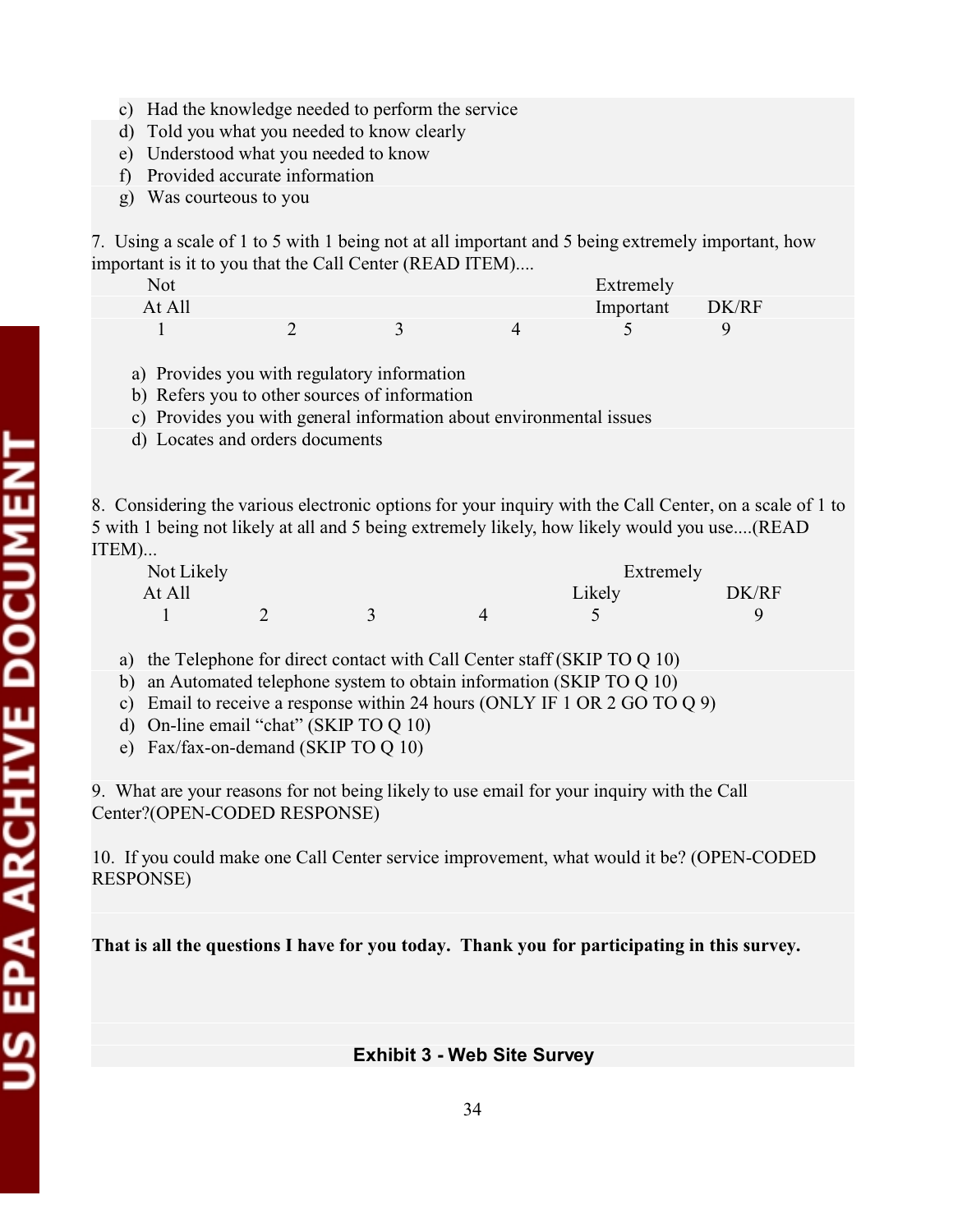# **Office of Transportation and Air Quality (OTAQ) Web Site Customer Satisfaction Survey**

*xxx NAME xxx,*

As someone with whom we work closely, and whose opinion we value greatly, we'd like your feedback, as we start a comprehensive review and possible redesign of the Office of Transportation and Air Quality (OTAQ) web site. We are interested in whether our web site meets your needs and expectations. We invite your forthright responses to these questions, along with any other comments or suggestions you can offer. We would appreciate hearing back from you by (*one week after survey is sent out*).

#### **A. Questions About You As Our Customer**

- 1. Please check the box that best describes you:
	- 9 Academic / Teacher
	- $\Box$  Student
	- $\Box$  Non-profit / non-governmental organization
	- $\Box$  State / local government
	- $\Box$  Consumer / concerned citizen
	- 9 Federal government
	- $\Box$  Manufacturing
	- $\Box$  Media
	- □ Trade Association
	- $\Box$  Consultant
	- $\Box$  Librarian
	- $\Box$  Lawyer
	- $\Box$  Other

#### **Burden Statement Respondent burden for this survey is estimated as ten minutes to read and respond to the questions asked.**

Burden means the total time, effort, or financial resources expended by persons to generate, maintain, retain, or disclose or provide information to or for a Federal agency. This includes the time needed to review instructions; develop, acquire, install, and utilize technology and systems for the purposes of collecting, validating, and verifying information, processing and maintaining information, and disclosing and providing information; adjust the existing ways to comply with any previously applicable instructions and requirements; train personnel to be able to respond to a collection of information; search data sources; complete and review the collection of information; and transmit or otherw ise disclose the information. An agency may not conduct or sponsor, and a person is not required to respond to, a collection of information unless it displays a currently valid OM B control number. The OMB control numbers for EPA's regulations are listed in 40 CFR Part 9 and 48 CFR Chapter 15.

Send co mments on the A gency's need for this information, the accuracy o f the provided burden estimates, and any suggested methods for minimizing respondent burden, including through the use of automated collection techniques to the Director, Collection Strategies Division, U.S. Environmental Protection Agency (2822T), 1200 Penn sylvania Ave., NW, W ashington, D.C. 20460; and to the Office of Information and Regulatory Affairs, Office of Management and Budget, 725 17th Street, NW , Washington, DC 20503, Attention: Desk Officer for EPA. Include the EPA ICR number 1711.04 and OMB control number 2090-0019 in any correspondence.

2. Please check all of the boxes below that describe how you use the Web site: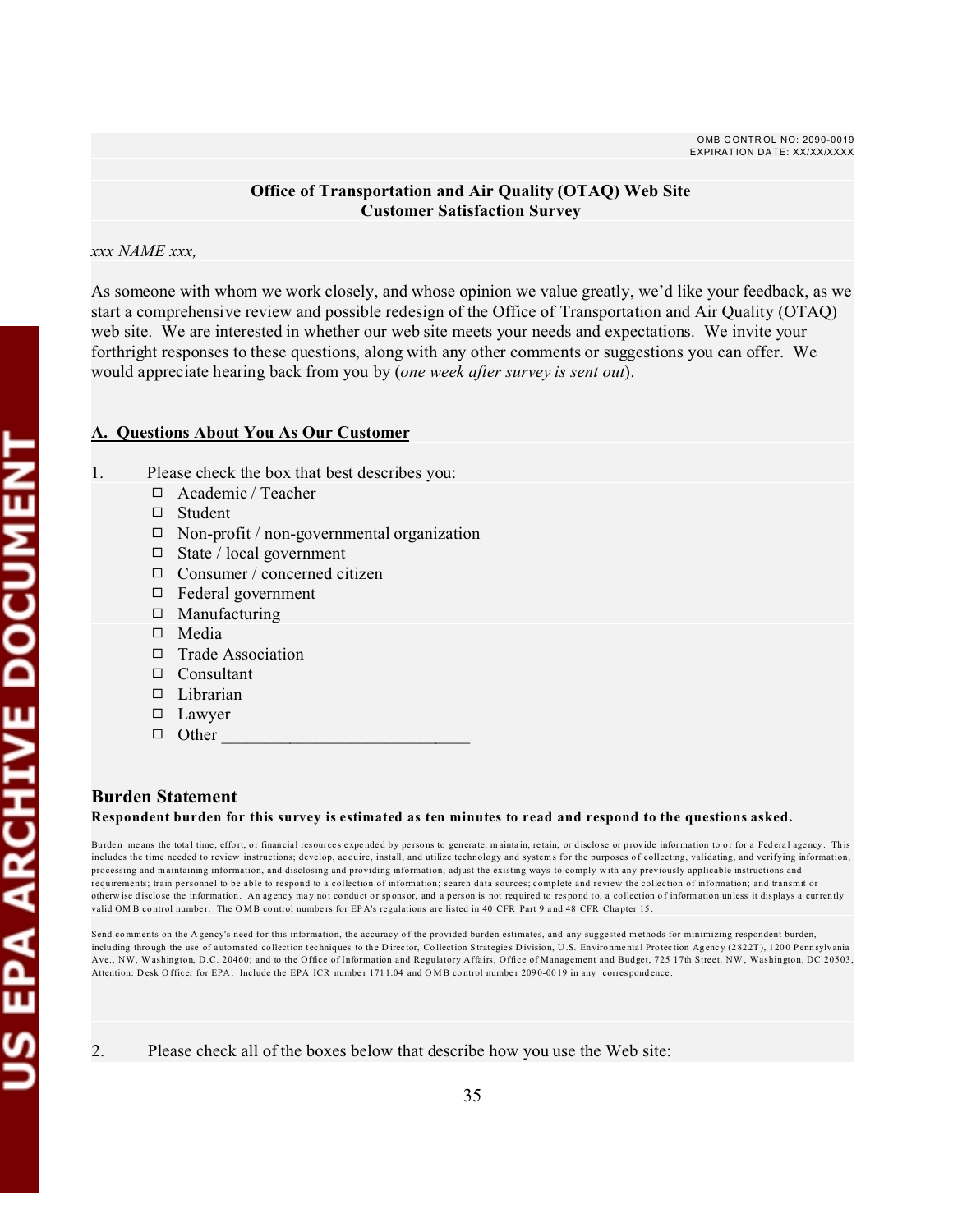- $\Box$  Find environmental information about my car or my company's vehicles
- $\Box$  Find information about a specific regulation
- $\Box$  Find information about a policy or guidance
- $\Box$  Find general information on federal auto regulations
- $\Box$  Find information on how federal government can help my State/local government
- $\Box$  Find information re how I can help control air pollution
- $\Box$  Find information on test procedures or modeling emissions
- $\Box$  Find information on how I can get federal assistance or a grant

 $\_$  , and the set of the set of the set of the set of the set of the set of the set of the set of the set of the set of the set of the set of the set of the set of the set of the set of the set of the set of the set of th

- $\Box$  Find EPA press releases
- $\Box$  Find information on voluntary programs like diesel retrofit, commuter choice
- $\Box$  Find educational materials
- $\Box$  Research an issue in the news
- $\Box$  Find data on automotive emissions
- $\Box$  Just browse
- $\Box$  Other

#### 3. How often do you visit the OTAQ web site?

- $\Box$  More than 4 times per week
- $\Box$  Three to 4 times a week
- $\Box$  Once or twice a week
- $\Box$  One to three times a month
- $\Box$  Less than once a month / regularly, but only occasionally
- $\Box$  Have only visited it a few times ever in my life

Please list any specific sites or pages within the OTAQ web site that you would say you visit frequently:

 $\mathcal{L}_\text{max} = \frac{1}{2} \sum_{i=1}^{n} \frac{1}{2} \sum_{i=1}^{n} \frac{1}{2} \sum_{i=1}^{n} \frac{1}{2} \sum_{i=1}^{n} \frac{1}{2} \sum_{i=1}^{n} \frac{1}{2} \sum_{i=1}^{n} \frac{1}{2} \sum_{i=1}^{n} \frac{1}{2} \sum_{i=1}^{n} \frac{1}{2} \sum_{i=1}^{n} \frac{1}{2} \sum_{i=1}^{n} \frac{1}{2} \sum_{i=1}^{n} \frac{1}{2} \sum_{i=1}^{n} \frac{1$ 

 $\_$  , and the set of the set of the set of the set of the set of the set of the set of the set of the set of the set of the set of the set of the set of the set of the set of the set of the set of the set of the set of th

#### **B. Questions About Your Satisfaction with Service Provided by the OTAQ Web Site**

4. How satisfied are you generally with the ease of finding the information you need?

- $\Box$  Extremely dissatisfied
- $\Box$  Very dissatisfied
- $\neg$  Dissatisfied
- 9 Satisfied
- $\Box$  Very satisfied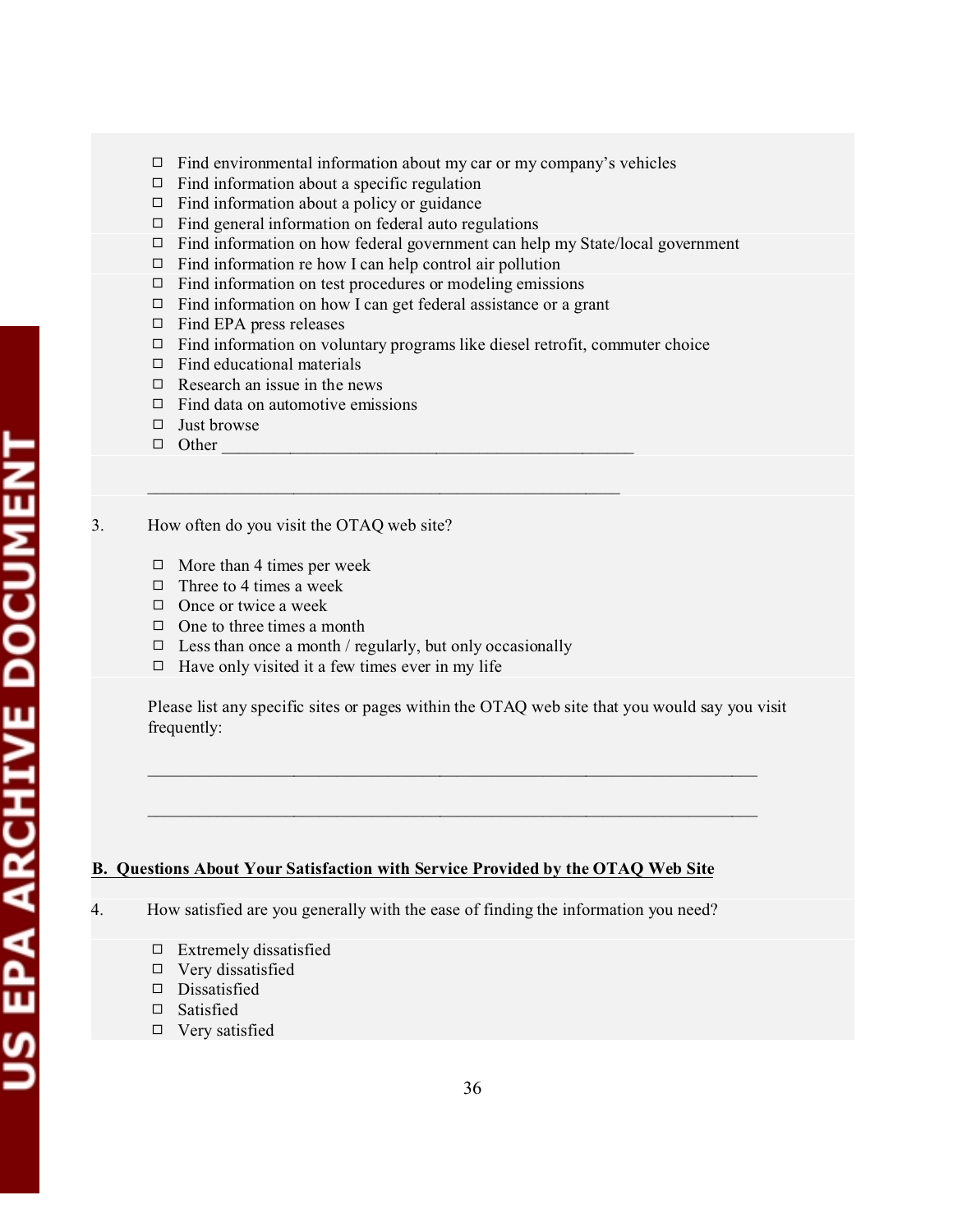- $\Box$  Extremely satisfied
- $\Box$  Don't know/Not applicable

Please list any comments that you may have about how the site meets your information needs:

 $\mathcal{L}_\text{max} = \frac{1}{2} \sum_{i=1}^{n} \frac{1}{2} \sum_{i=1}^{n} \frac{1}{2} \sum_{i=1}^{n} \frac{1}{2} \sum_{i=1}^{n} \frac{1}{2} \sum_{i=1}^{n} \frac{1}{2} \sum_{i=1}^{n} \frac{1}{2} \sum_{i=1}^{n} \frac{1}{2} \sum_{i=1}^{n} \frac{1}{2} \sum_{i=1}^{n} \frac{1}{2} \sum_{i=1}^{n} \frac{1}{2} \sum_{i=1}^{n} \frac{1}{2} \sum_{i=1}^{n} \frac{1$ 

 $\mathcal{L}_\text{max} = \frac{1}{2} \sum_{i=1}^{n} \frac{1}{2} \sum_{i=1}^{n} \frac{1}{2} \sum_{i=1}^{n} \frac{1}{2} \sum_{i=1}^{n} \frac{1}{2} \sum_{i=1}^{n} \frac{1}{2} \sum_{i=1}^{n} \frac{1}{2} \sum_{i=1}^{n} \frac{1}{2} \sum_{i=1}^{n} \frac{1}{2} \sum_{i=1}^{n} \frac{1}{2} \sum_{i=1}^{n} \frac{1}{2} \sum_{i=1}^{n} \frac{1}{2} \sum_{i=1}^{n} \frac{1$ 

## 5. How satisfied are you with the site content and subject matter?

- $\Box$  Extremely dissatisfied
- $\Box$  Very dissatisfied
- 9 Dissatisfied
- 9 Satisfied
- $\Box$  Very satisfied
- $\Box$  Extremely satisfied
- $\Box$  Don't know/Not applicable

Please list any comments that you may have about the site content and subject matter:

\_\_\_\_\_\_\_\_\_\_\_\_\_\_\_\_\_\_\_\_\_\_\_\_\_\_\_\_\_\_\_\_\_\_\_\_\_\_\_\_\_\_\_\_\_\_\_\_\_\_\_\_\_\_\_\_\_\_\_\_\_\_\_\_\_\_\_\_\_\_

 $\mathcal{L}_\text{max}$  , and the contribution of the contribution of the contribution of the contribution of the contribution of the contribution of the contribution of the contribution of the contribution of the contribution of t

6. How satisfied are you with the ease of understanding the language on the OTAQ Web site?

- $\square$  Extremely dissatisfied
- $\Box$  Very dissatisfied
- 9 Dissatisfied
- 9 Satisfied
- $\Box$  Very satisfied
- $\Box$  Extremely satisfied
- $\Box$  Don't know/Not applicable

Please list any comments that you may have about the language of the site:

7. How satisfied are you with the navigability of the site (ease of moving around, site structure, links,

 $\_$  , and the set of the set of the set of the set of the set of the set of the set of the set of the set of the set of the set of the set of the set of the set of the set of the set of the set of the set of the set of th

\_\_\_\_\_\_\_\_\_\_\_\_\_\_\_\_\_\_\_\_\_\_\_\_\_\_\_\_\_\_\_\_\_\_\_\_\_\_\_\_\_\_\_\_\_\_\_\_\_\_\_\_\_\_\_\_\_\_\_\_\_\_\_\_\_\_\_\_\_\_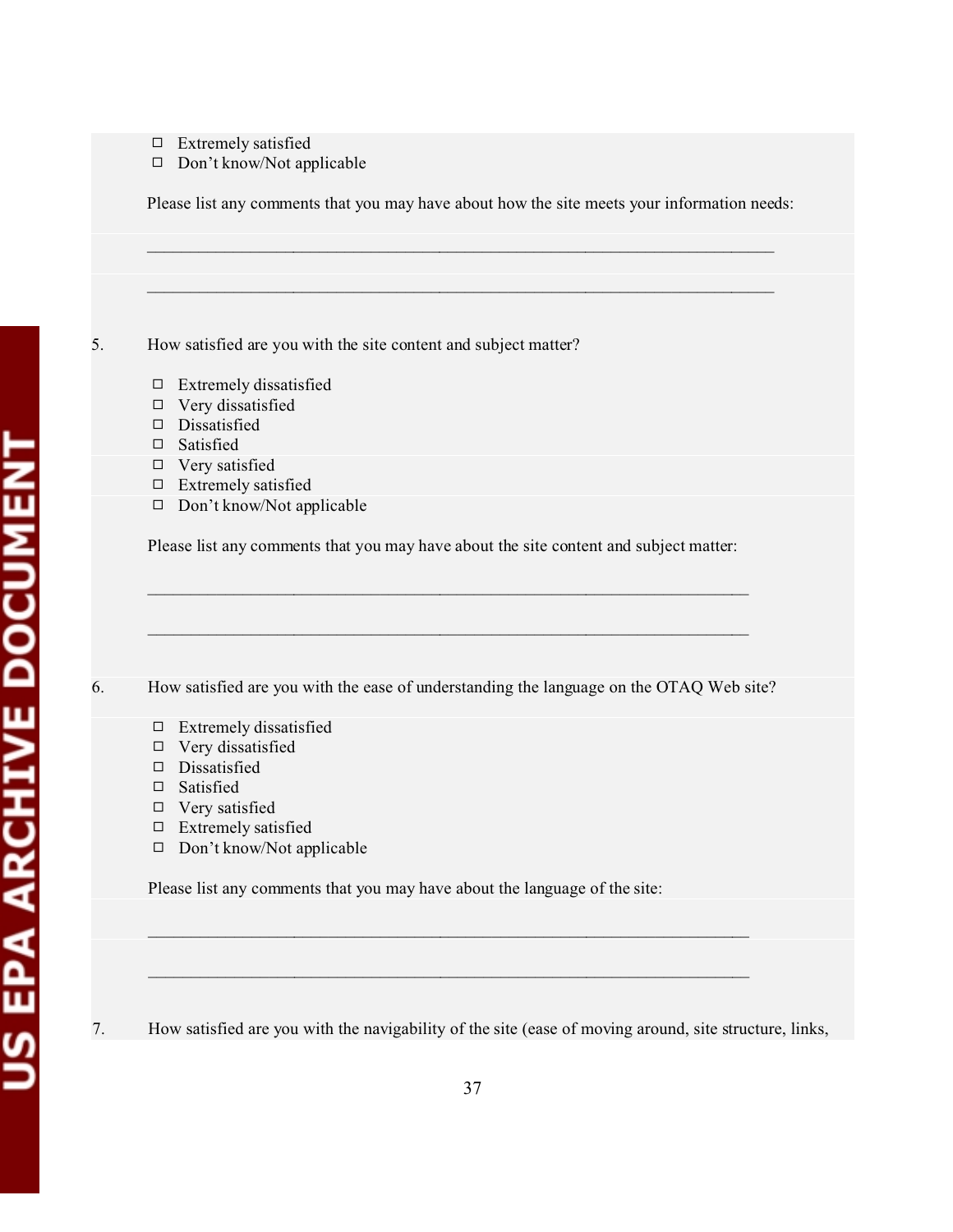search feature, etc.)?

- $\Box$  Extremely dissatisfied
- $\Box$  Very dissatisfied
- 9 Dissatisfied
- $\Box$  Satisfied
- $\Box$  Very satisfied
- $\Box$  Extremely satisfied
- 9 Don't know/Not applicable

Please list any comments that you may have about the navigability of the site:

 $\mathcal{L}_\text{max} = \frac{1}{2} \sum_{i=1}^{n} \frac{1}{2} \sum_{i=1}^{n} \frac{1}{2} \sum_{i=1}^{n} \frac{1}{2} \sum_{i=1}^{n} \frac{1}{2} \sum_{i=1}^{n} \frac{1}{2} \sum_{i=1}^{n} \frac{1}{2} \sum_{i=1}^{n} \frac{1}{2} \sum_{i=1}^{n} \frac{1}{2} \sum_{i=1}^{n} \frac{1}{2} \sum_{i=1}^{n} \frac{1}{2} \sum_{i=1}^{n} \frac{1}{2} \sum_{i=1}^{n} \frac{1$ 

 $\mathcal{L}_\text{max} = \frac{1}{2} \sum_{i=1}^{n} \frac{1}{2} \sum_{i=1}^{n} \frac{1}{2} \sum_{i=1}^{n} \frac{1}{2} \sum_{i=1}^{n} \frac{1}{2} \sum_{i=1}^{n} \frac{1}{2} \sum_{i=1}^{n} \frac{1}{2} \sum_{i=1}^{n} \frac{1}{2} \sum_{i=1}^{n} \frac{1}{2} \sum_{i=1}^{n} \frac{1}{2} \sum_{i=1}^{n} \frac{1}{2} \sum_{i=1}^{n} \frac{1}{2} \sum_{i=1}^{n} \frac{1$ 

 $\mathcal{L}_\text{max} = \frac{1}{2} \sum_{i=1}^{n} \frac{1}{2} \sum_{i=1}^{n} \frac{1}{2} \sum_{i=1}^{n} \frac{1}{2} \sum_{i=1}^{n} \frac{1}{2} \sum_{i=1}^{n} \frac{1}{2} \sum_{i=1}^{n} \frac{1}{2} \sum_{i=1}^{n} \frac{1}{2} \sum_{i=1}^{n} \frac{1}{2} \sum_{i=1}^{n} \frac{1}{2} \sum_{i=1}^{n} \frac{1}{2} \sum_{i=1}^{n} \frac{1}{2} \sum_{i=1}^{n} \frac{1$ 

8. Overall, how satisfied are you with the OTAQ Web site?

- $\Box$  Extremely dissatisfied
- $\Box$  Very dissatisfied
- 9 Dissatisfied
- 9 Satisfied
- $\Box$  Very satisfied
- $\Box$  Extremely satisfied
- □ Don't know/Not applicable
- 9. What would make the OTAQ Web site even more satisfactory for you?

10a. How satisfied are you with the *performance* (workable links, downloading time, etc.) of the OTAQ Web site?

 $\mathcal{L}_\text{max} = \frac{1}{2} \sum_{i=1}^{n} \frac{1}{2} \sum_{i=1}^{n} \frac{1}{2} \sum_{i=1}^{n} \frac{1}{2} \sum_{i=1}^{n} \frac{1}{2} \sum_{i=1}^{n} \frac{1}{2} \sum_{i=1}^{n} \frac{1}{2} \sum_{i=1}^{n} \frac{1}{2} \sum_{i=1}^{n} \frac{1}{2} \sum_{i=1}^{n} \frac{1}{2} \sum_{i=1}^{n} \frac{1}{2} \sum_{i=1}^{n} \frac{1}{2} \sum_{i=1}^{n} \frac{1$ 

\_\_\_\_\_\_\_\_\_\_\_\_\_\_\_\_\_\_\_\_\_\_\_\_\_\_\_\_\_\_\_\_\_\_\_\_\_\_\_\_\_\_\_\_\_\_\_\_\_\_\_\_\_\_\_\_\_\_\_\_\_\_\_\_\_\_\_\_\_\_

\_\_\_\_\_\_\_\_\_\_\_\_\_\_\_\_\_\_\_\_\_\_\_\_\_\_\_\_\_\_\_\_\_\_\_\_\_\_\_\_\_\_\_\_\_\_\_\_\_\_\_\_\_\_\_\_\_\_\_\_\_\_\_\_\_\_\_\_\_\_

- $\Box$  Extremely dissatisfied
- $\Box$  Very dissatisfied
- 9 Dissatisfied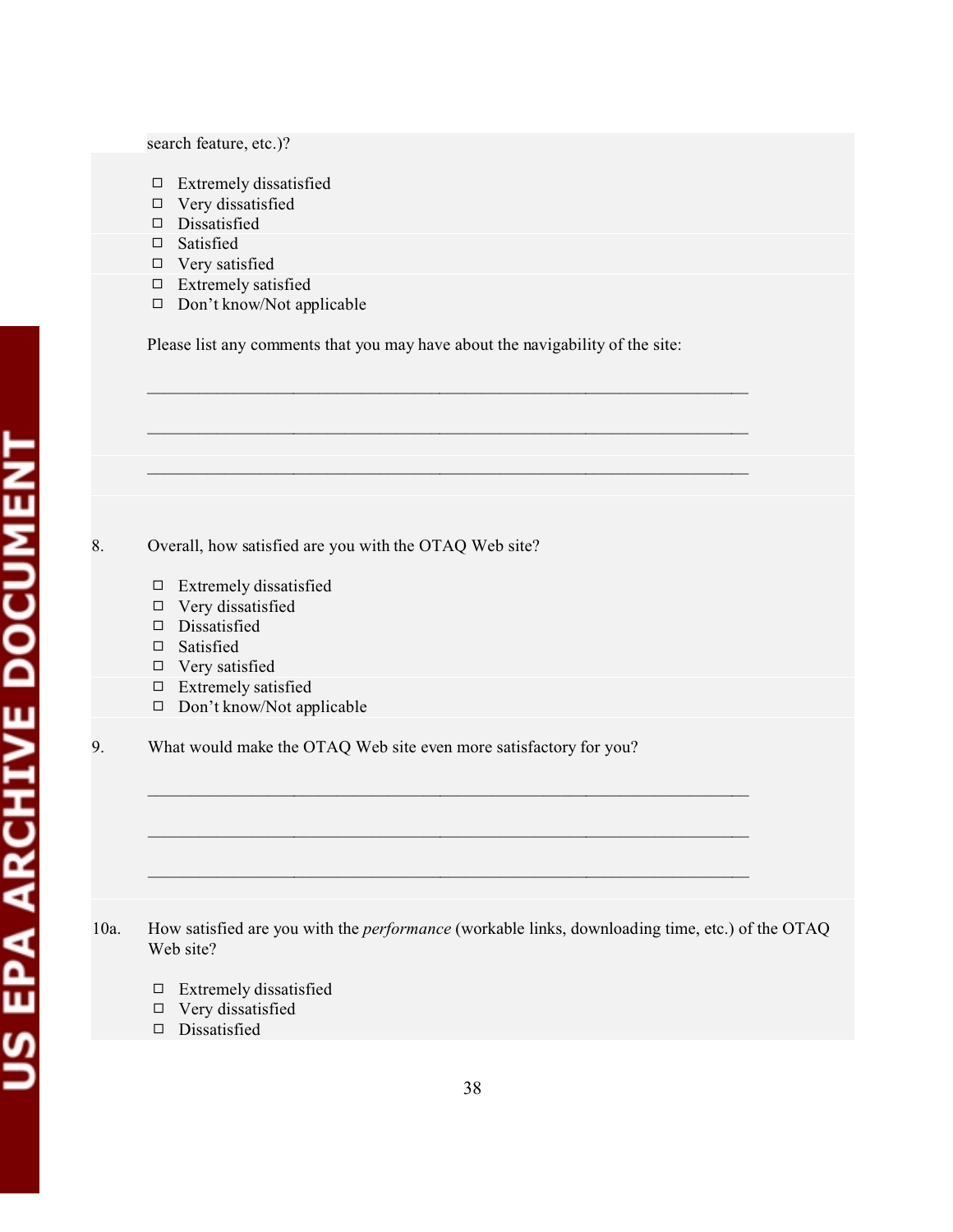- $\Box$  Satisfied
- $\Box$  Very satisfied
- $\Box$  Extremely satisfied
- □ Don't know/Not applicable

10b. If extremely dissatisfied, very dissatisfied or dissatisfied, please check as many items as apply:

 $\_$  , and the set of the set of the set of the set of the set of the set of the set of the set of the set of the set of the set of the set of the set of the set of the set of the set of the set of the set of the set of th

 $\mathcal{L}_\text{max} = \frac{1}{2} \sum_{i=1}^{n} \frac{1}{2} \sum_{i=1}^{n} \frac{1}{2} \sum_{i=1}^{n} \frac{1}{2} \sum_{i=1}^{n} \frac{1}{2} \sum_{i=1}^{n} \frac{1}{2} \sum_{i=1}^{n} \frac{1}{2} \sum_{i=1}^{n} \frac{1}{2} \sum_{i=1}^{n} \frac{1}{2} \sum_{i=1}^{n} \frac{1}{2} \sum_{i=1}^{n} \frac{1}{2} \sum_{i=1}^{n} \frac{1}{2} \sum_{i=1}^{n} \frac{1$ 

 $\mathcal{L}_\text{max} = \frac{1}{2} \sum_{i=1}^{n} \frac{1}{2} \sum_{i=1}^{n} \frac{1}{2} \sum_{i=1}^{n} \frac{1}{2} \sum_{i=1}^{n} \frac{1}{2} \sum_{i=1}^{n} \frac{1}{2} \sum_{i=1}^{n} \frac{1}{2} \sum_{i=1}^{n} \frac{1}{2} \sum_{i=1}^{n} \frac{1}{2} \sum_{i=1}^{n} \frac{1}{2} \sum_{i=1}^{n} \frac{1}{2} \sum_{i=1}^{n} \frac{1}{2} \sum_{i=1}^{n} \frac{1$ 

- $\Box$  Broken links
- $\Box$  Navigational difficulty (e.g., not finding what I need)
- $\Box$  Lengthy download time
- □ Other:

Thanks so much for taking the time to review this site! Based on all the comments we receive, we hope to make improvements to the site to make it easier for you to use.

**Also see: http://www.varitools.com/EPAProd/FormNew.asp**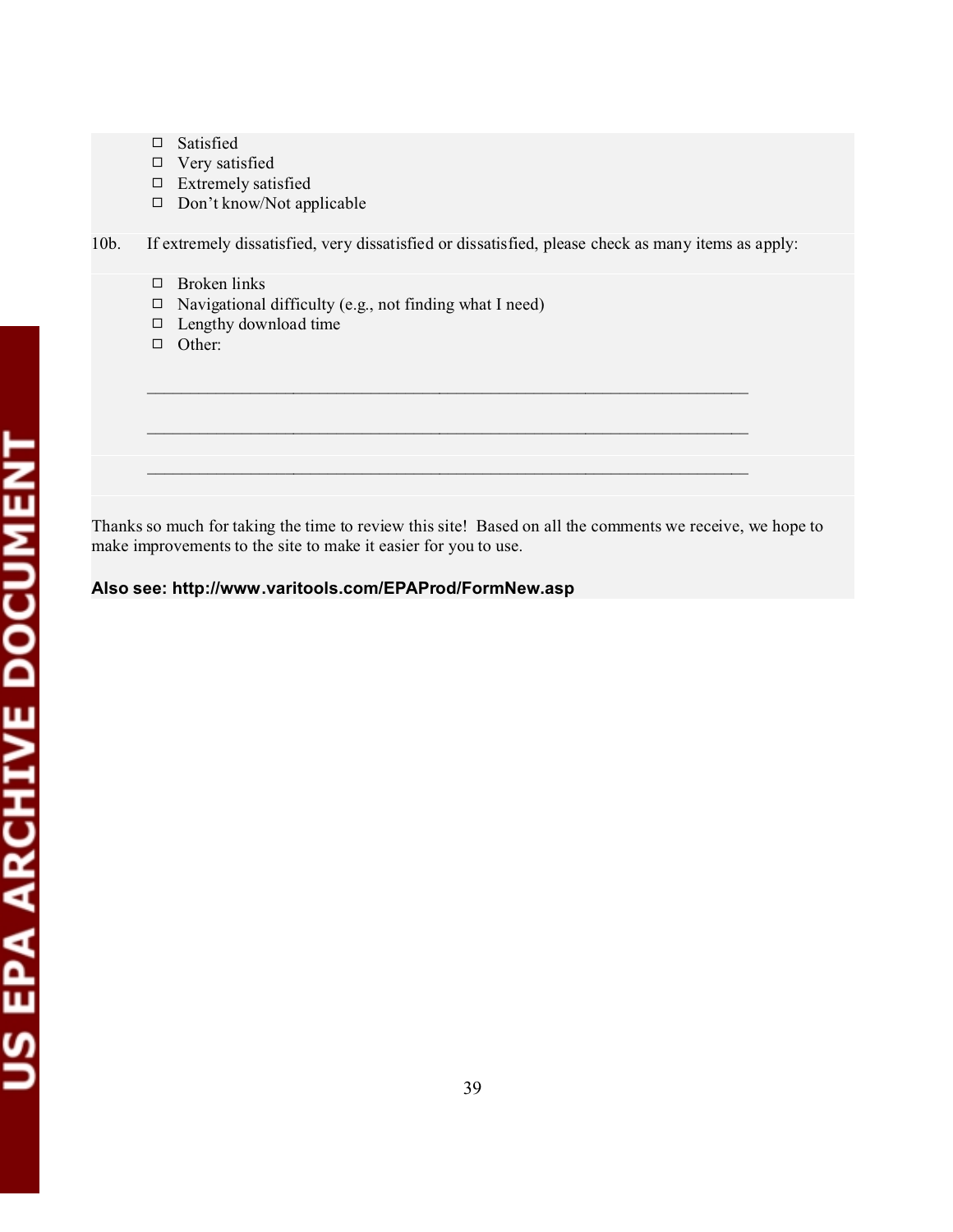# **Exhibit 4 - Interview Sample Interview Guide**

## **Personal information**

OMB C ONTR OL NO: 2090-0019 EXPIRAT ION DATE: XX/XX/XXXX

- 1. Name
- 2. Member/District
- 3. Job title/location
- 4. Phone number/e-mail address \_
- 5. Years of congressional experience
- 6. Years dealing with EPA Region 3

#### Importance of EPA's products and services

On a scale of 1 to 5, with 5 being very important and 1 being unimportant or of little value, how important are these EPA products and services to your office?

- 7. Prompt responses to correspondence
- 8. Prompt responses to phone calls
- 9. Periodic office visits
- 10. Participation in meetings
- 11. Participation in site visits
- 12. Briefings (e.g., Superfund, Chesapeake Bay, air quality)
- 13. An effective working relationship with a single EPA liaison officer
- 14. Occasional access to senior EPA officials
- 15. Occasional access to EPA's technical experts
- 16. EPA's web site
- 17. EPA pamphlets and reports
- 18. Assistance in developing and reviewing legislation
- 19. Advance notice of EPA grants
- 20. Advance notice of EPA policy decisions
- 21. Advance notice of EPA enforcement

#### Evaluation of EPA's products and services

On a scale of 1 to 5, with 5 being very satisfied and 1 being very dissatisfied, how would you rate your experience with EPA for these products and services. If you haven't had significant experience with any of these activities, score 0.

- 22. Prompt responses to correspondence
- 23. Prompt responses to phone calls
- 24. Periodic office visits
- 25. Participation in meetings
- 26. Participation in site visits
- 27. Briefings (e.g., Superfund, Chesapeake Bay, air quality)
- 28. An effective working relationship with a single EPA liaison officer
- 29. Occasional access to senior EPA officials
- 30. Occasional access to EPA's technical experts
- 31. EPA's website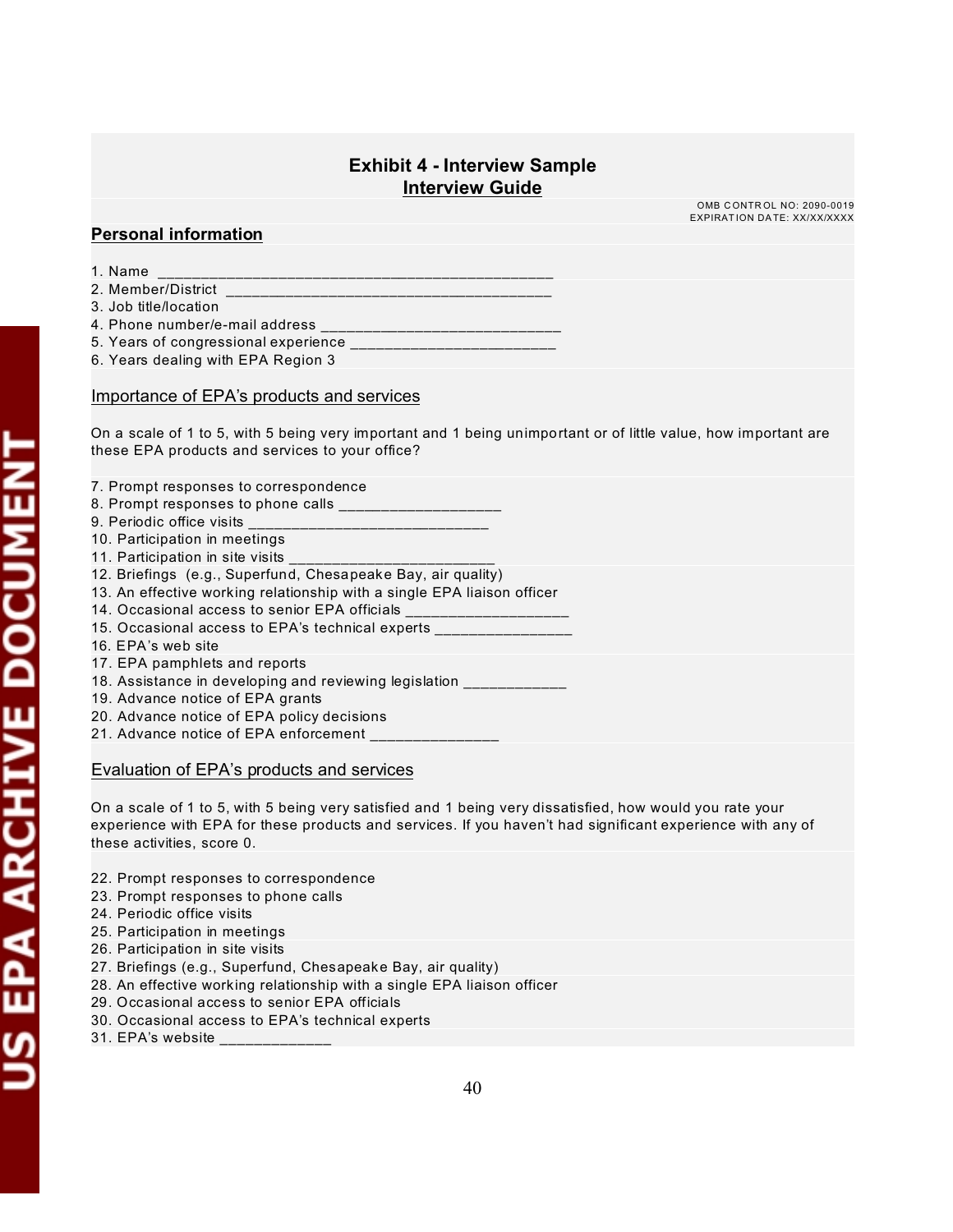- 32. EPA pamphlets and reports
- 33. Assistance in developing and reviewing legislation
- 34. Advance notice of EPA grants
- 35. Advance notice of EPA policy decisions
- 36. Advance notice of EPA enforcement

#### Letters and phone calls

37. W ithin how m any working days do you consider a written response to be prom pt?

- 38. W ithin how m any hours do you consider a phone response to be prompt?
- 39. Do you want a prompt interim response if a complete response will take more than 10 days?

40. Does your office have a policy about when to write or call EPA headquarters and when to contact EPA Region 3?

41. On a scale of 1 to 5, with 5 being rarely and 1 being frequently, how often are you dissatisfied with the quality of EPA's written and telephone responses?

#### Overall satisfaction

42. On a scale of 1 to 5, with 5 being much better, 3 being about the same, and 1 being much worse, how does EPA com pare with other federal agencies you deal with in being responsive to your office's and constituent's needs?

43. On a scale of 1 to 5, with 5 being very satisfied and 1 being very dissatisfied, what is your overall satisfaction with EPA's responsiveness to your office and constituents?

44. What has been your office's most memorable or interesting experience with EPA?

#### Requests and concerns

44. How should EPA change or improve its service to your office and constituents?

45. Are there any environmental issues or problems that you would like to learn more about from EPA?

### **Burden Statement**

**Respondent burden for this survey is estimated as thirty minutes to hear and respond to the questions asked.**

Burden means the total time, effort, or financial resources expended by persons to generate, maintain, retain, or disclose or provide information to or for a Federal agency. This includes the time needed to review instructions; develop, ac quire, install, and utilize technology and systems for the purposes o f collecting, validating, and verifying information, processing and maintaining information, and disclosing and providing information; adjust the existing ways to comply with any previously applicable instructions and requirements; train personnel to be able to respond to a collection of information; search data sources; complete and review the collection of information; and transmit or otherw ise disclose the information. An agency may not conduct or sponsor, and a person is not required to respond to, a collection of information unless it displays a currently valid OM B control number. The OMB control numbers for EPA's regulations are listed in 40 CFR Part 9 and 48 CFR Chapter 15.

Send comments on the Agency's need for this information, the accuracy of the provided burden estimates, and any suggested methods for minimizing respondent burden, including through the use of automated collection techniques to the Director, Collection Strategies Division, U.S. Environmental Protection Agency (2822T), 1200 Pennsylvania Ave., NW, W ashington, D.C. 20460; and to the Office of Information and Regulatory Affairs, Office of Management and Budget, 725 17th Street, NW , Washington, DC 20503, Attention: Desk Officer for EPA. Include the EPA ICR number 1711.04 and OMB control number 2090-0019 in any correspondence.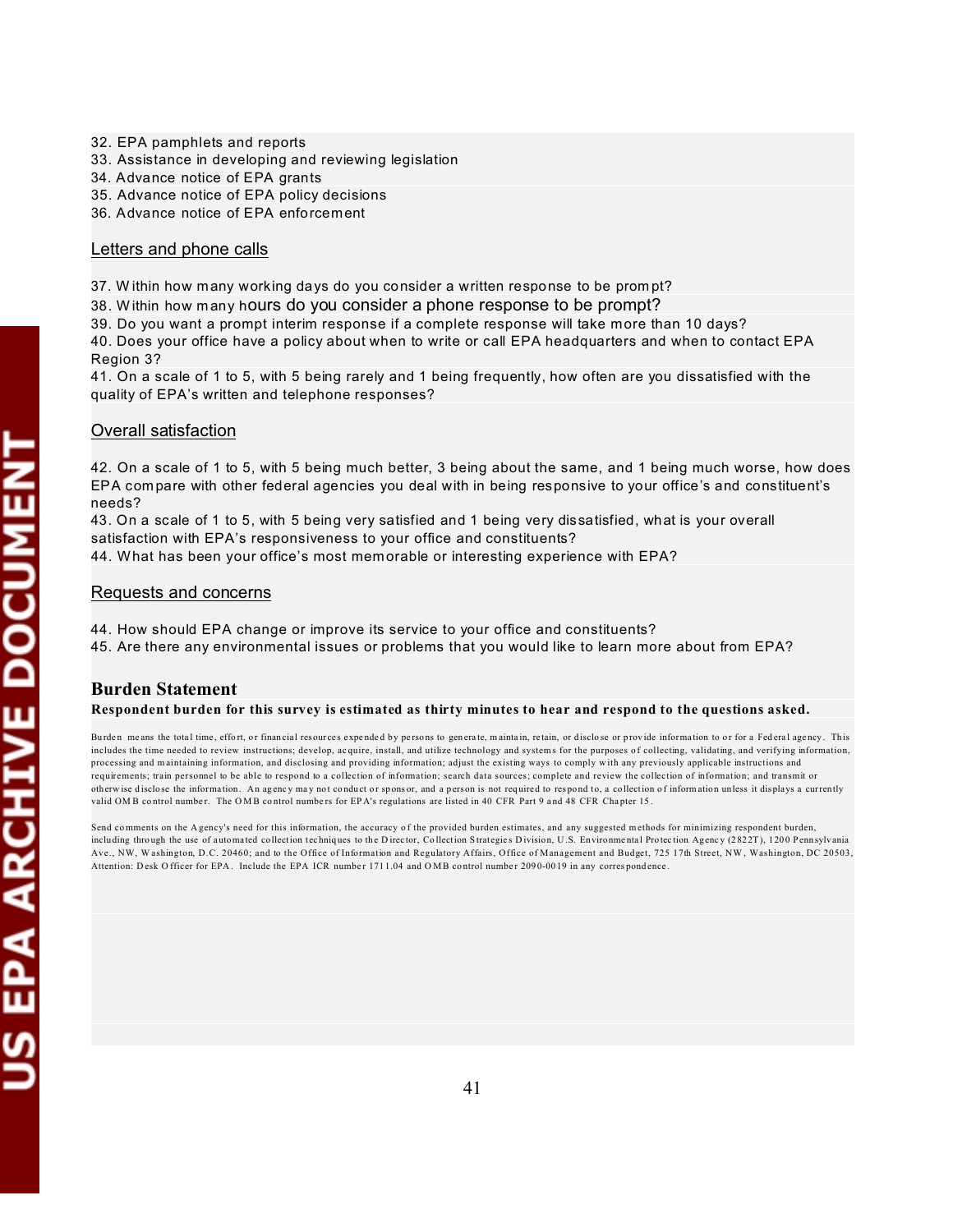### **Exhibit 5** - **Mail/E-mail Survey**

OMB C ONTR OL NO: 2090-0019 EXPIRAT ION DATE: XX/XX/XXXX

### **EPA OIG Customer/Client Survey**

#### **FY 2002 Products and Services**

#### **EMAIL Introduction to Survey:**

The Office of Inspector General is focusing on providing products and services that are valuable to out customers, partners, and stakeholders; and performed professionally, courteously and constructively. **We rely on client feedback** for planning and performance measurement to improve our products, services and operations. Data from this survey is used to compile statistics for achieving our OIG Strategic Goal 3. *Produce timely, quality & cost effective products and services that meet customer needs.* Measure: *% Customer service satisfaction rating.* Compiled data is distributed to Deputy IGs, and OIG Human Capital Managers in regional offices to aid them in providing better products to OIG customers. Summary data in percent and ratios is presented annually to the entire OIG staff to show trends on how we are serving our customers. Names of survey respondents (voluntary, if returned) are kept only for tracking status of responses and are not placed on a public database open to EPA staff.

Attached is a Customer Survey of the Office of the Inspector General. **Please take a few minutes to complete and return the short survey form your screen** by opening the attached Word Perfect **SURVEY.** 

#### **Burden Statement**

**Respondent burden for this survey is estimated as not more than ten minutes to read and respond to the questions.**

Burden means the total time, effort, or financial resources expended by persons to generate, maintain, retain, or disclose or provide information to or for a Federal agency. This includes the time needed to review instructions; develop, acquire, install, and utilize technology and systems for the purposes of collecting, validating, and verifying information, processing and maintaining information, and disclosing and providing information; adjust the existing ways to comply with any previously applicable instructions and requirements; train personnel to be able to respond to a collection of information; search data sources; complete and review the collection of information; and transmit or otherw ise disclose the information. An agency may not conduct or sponsor, and a person is not required to respond to, a collection of information unless it displays a currently valid OM B control number. The OMB control numbers for EPA's regulations are listed in 40 CFR Part 9 and 48 CFR Chapter 15.

Send comments on the Agency's need for this information, the accuracy of the provided burden estimates, and any suggested methods for minimizing respondent burden, including through the use of automated collection techniques to the Director, Collection Strategies Division, U.S. Environmental Protection Agency (2822T), 1200 Penn sylvania Ave., NW, W ashington, D.C. 20460; and to the Office of Information and Regulatory Affairs, Office of Management and Budget, 725 17th Street, NW , Washington, DC 20503, Attention: Desk Officer for EPA. Include the EPA ICR number 1711.04 and OMB control number 2090-0019 in any correspondence.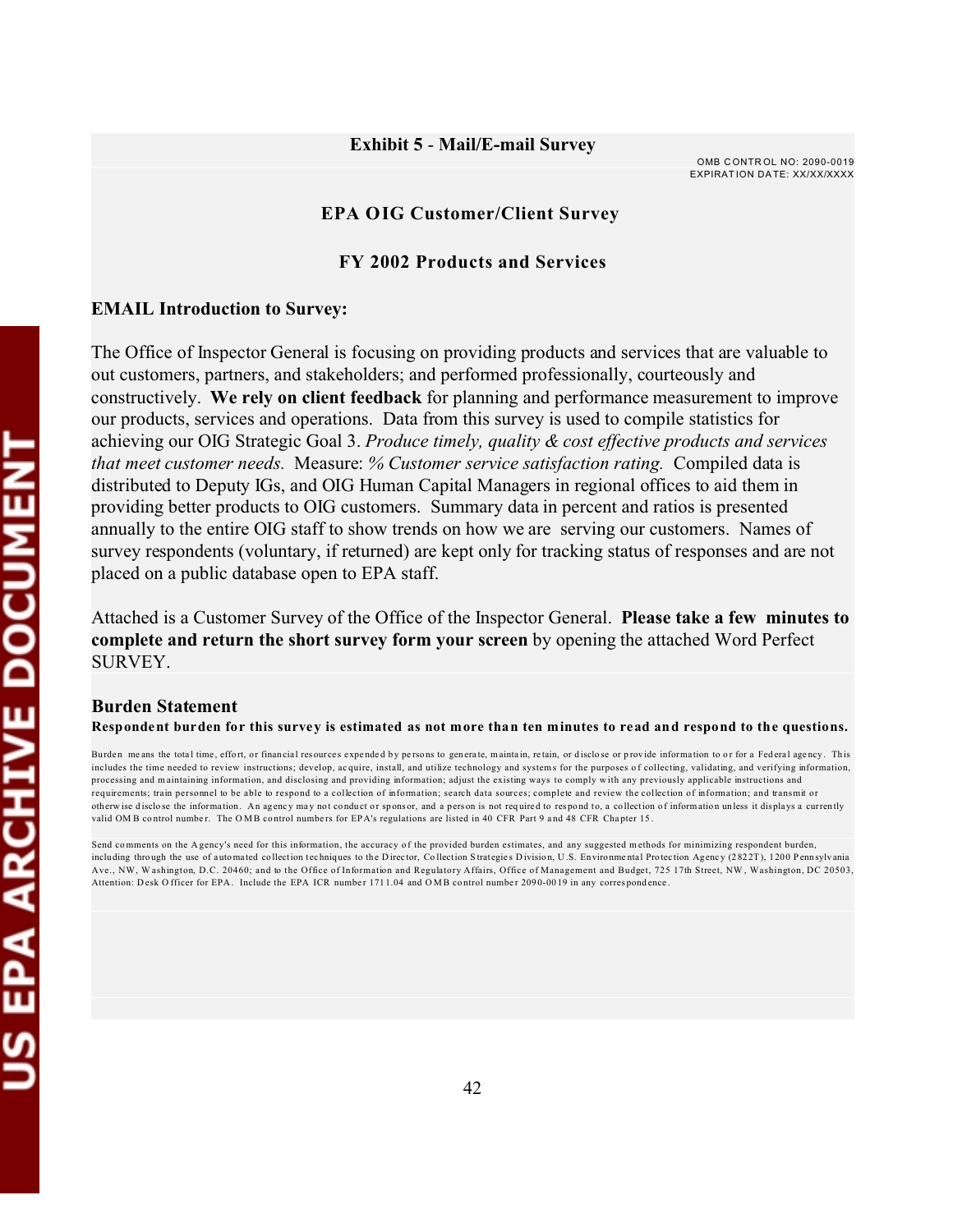# **EPA Office of Inspector General Customer Survey on 2002 Products/Services**

*Please help us to serve you better by taking about 5 -10 minutes to answer the following questions. We value your opinions and request that you please return the completed questionnaire within one week either electronically or in hard copy. Just E-mail to OIG-CUSTOMER-SURVEYS ; mail (it's pre-addressed); or FAX to (202) 260-4214*. Skip any questions you do not care to answer.

|                 | Name & Phone                                                                                                                                         |                                                                                              | Report No.                                                                                              |
|-----------------|------------------------------------------------------------------------------------------------------------------------------------------------------|----------------------------------------------------------------------------------------------|---------------------------------------------------------------------------------------------------------|
|                 | (optional)                                                                                                                                           |                                                                                              | (or Assignment No.)                                                                                     |
|                 | Name of Report, Product or Service:                                                                                                                  |                                                                                              |                                                                                                         |
|                 |                                                                                                                                                      |                                                                                              |                                                                                                         |
|                 | 1. Please specify your <b>location</b> by number (box), then office or agency<br>(0.) HQ/NPM/Office; (1-10.) Region/Div/Office; or (11.) Other/State |                                                                                              |                                                                                                         |
|                 |                                                                                                                                                      |                                                                                              |                                                                                                         |
|                 |                                                                                                                                                      | 2. Please specify (by number) the OIG product/service on which you are basing your responses |                                                                                                         |
|                 | (1.) Financial/ADP Systems Audit                                                                                                                     | (4.) Assistance (grant) Audit                                                                | (7.) Training/Presentations<br>OIG Strategic Area                                                       |
|                 | (2.) Evaluation/Performance Audit                                                                                                                    | (5.) Special Review/Comments                                                                 | (8.) Testimony/Information                                                                              |
|                 | (3.) Contract Audit                                                                                                                                  | (6.) Projects/Assistance/Analysis                                                            | $(9.)$ Other                                                                                            |
| <b>DOCUMENT</b> | For Questions $3 - 17$ , please place an X in the appropriate box to specify a response; skip any that do not apply.                                 |                                                                                              |                                                                                                         |
|                 |                                                                                                                                                      |                                                                                              | A little<br>Yes<br>No                                                                                   |
|                 | 3. Are you familiar with the IG Act & OIG mission and role?                                                                                          |                                                                                              |                                                                                                         |
|                 |                                                                                                                                                      |                                                                                              |                                                                                                         |
|                 |                                                                                                                                                      |                                                                                              | 1.-Strongly Disagree; 2.-Disagree; 3.-Somewhat Disagree; 4.-Somewhat Agree; 5.-Agree; 6.-Strongly Agree |
|                 | <b>This OIG Product/Service</b>                                                                                                                      |                                                                                              |                                                                                                         |
|                 | Is factually accurate and consistent with available information<br>4.                                                                                |                                                                                              |                                                                                                         |
|                 | 5.                                                                                                                                                   | Is objective & balanced (recognizes Agency assistance, progress and limitations)             |                                                                                                         |
|                 | Addresses relevant or significant issues<br>6.                                                                                                       |                                                                                              |                                                                                                         |
|                 | Is/was useful for decisions, actions and improvements<br>7.                                                                                          |                                                                                              |                                                                                                         |
|                 | 8.                                                                                                                                                   | Contains recommendations or information that are practical $\&$ appropriate                  |                                                                                                         |
|                 | Is clear, logical and understandable<br>9.                                                                                                           |                                                                                              |                                                                                                         |
|                 | 10. Is/was timely (for your needs & purposes)                                                                                                        |                                                                                              |                                                                                                         |
|                 | 11. Is/was responsive to Agency needs or requests for assistance                                                                                     |                                                                                              |                                                                                                         |
| <b>ARCHIVE</b>  |                                                                                                                                                      | 12. Contributes to the attainment of EPA's Strategic Goals or resolution of problems         |                                                                                                         |
|                 | <b>OIG Staff</b>                                                                                                                                     |                                                                                              | 1.-Strongly Disagree; 2.-Disagree; 3.-Somewhat Disagree; 4.-Somewhat Agree; 5.-Agree; 6.-Strongly Agree |
|                 |                                                                                                                                                      |                                                                                              |                                                                                                         |
| EPA             | 13. Are professional and courteous                                                                                                                   |                                                                                              |                                                                                                         |
|                 | 14. Are knowledgeable about the programs and/or issues involved                                                                                      |                                                                                              |                                                                                                         |
|                 |                                                                                                                                                      | 15. Communicate clearly (purpose, process, progress, issues, results & recommendations)      |                                                                                                         |
|                 | 16. Seek and consider input, comments and clarification on issues                                                                                    |                                                                                              |                                                                                                         |
|                 | 17. Encourage a constructive working relationship                                                                                                    |                                                                                              |                                                                                                         |

# **Suggestions and Comments**:

18. How can we improve the OIG products/services, processes or results? (continue on back or next page if needed)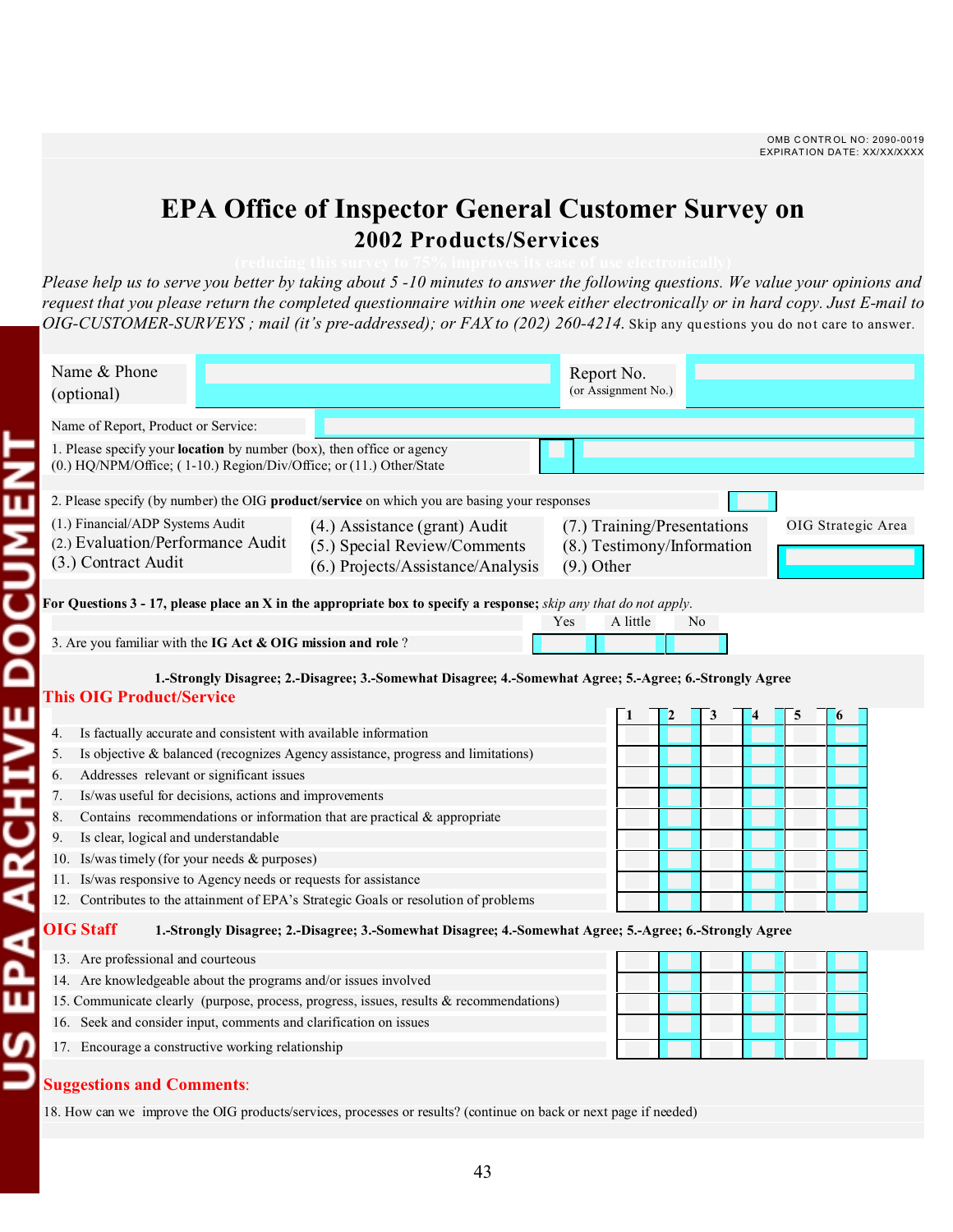19. With what products or services, and in what program areas can the OIG best serve EPA? (continue on back or next page if needed)

20. How do OIG products or services add value? If you do not believe they add value, why not? (continue on back or next page if needed)

*Please provide additional comments about any of your responses on the back or attach additional pages. For further information or to discuss comments and results call (202)260-9684. THANK YOU!*

#### **Additional Space For Comments:**

 Customer Surveys Coordinator - Office of Planning, Analysis and Results Office of Inspector General Rm 3708 NE Mail Code 2450 U. S. Environmental Protection Agency 1200 Pennsylvania Ave., N.W. Washington D.C. 20460-0001 FAX (202) 260-4214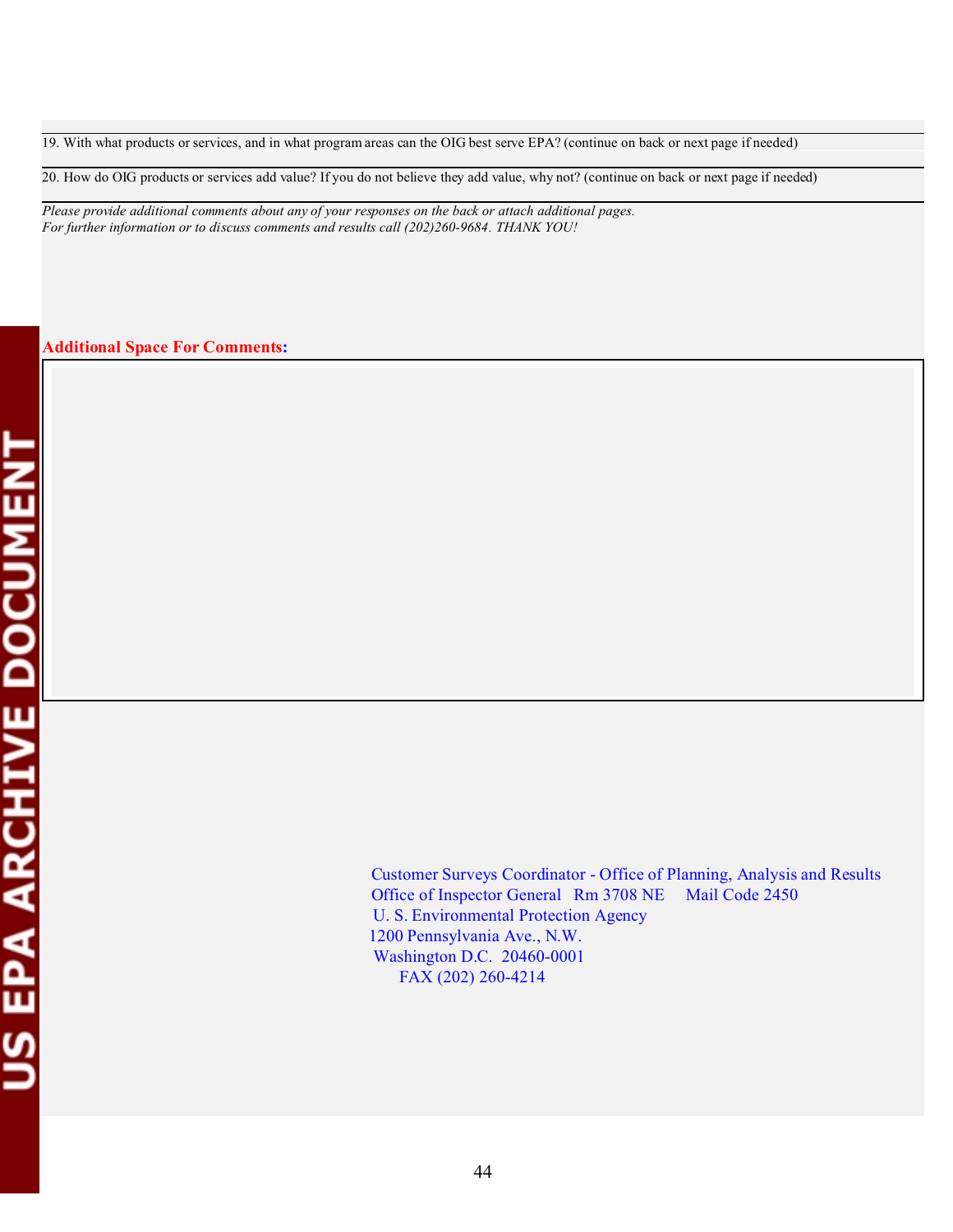## **Exhibit 6 - Focus Group Guide**

OMB C ONTR OL NO: 2090-0019 EXPIRATION DATE: 03/31/2003

#### **GILS Functional Requirements Analysis**

#### **GILS PRIORITIZATION SHEET**

NAME (OPTIONAL):

Please list the top 5 Information Categories that are most important to you:



2.

4.

2.

For each Category you've listed, Please give an example of specific information you might request, and how you would use it:

Which Information Categories are the hardest for you to obtain information about now?

### **Burden Statement**

3.

**Respondent burden for this survey is estimated as not more than two hours to travel, complete the form, and participate in focus groups discussion.**

Burden means the total time, effort, or financial resources expended by persons to generate, maintain, retain, or disclose or provide information to or for a Federal agency. This includes the time needed to review instructions; develop, acquire, install, and utilize technology and systems for the purpose s of collecting, validating, and verifying information, processing and m aintaining information, and disclosing and providing information; adjust the existing ways to comply with any previously applicable instructions and requirements; train personnel to be able to respond to a collection of information; search data sources; complete and review the collection of information; and transmit or otherwise disclose the information. An agency may not conduct or sponsor, and a person is not required to respond to, a collection of information unless it displays a currently valid OMB control number. The OMB control numbers for EPA's regulations are listed in 40 CFR Part 9 and 48 CFR Chapter 15.

Send comments on the Agency's need for this information, the accuracy of the provided burden estimates, and any suggested methods for minimizing respondent burden, including through the use of automated collection techniques to the Director, Collection Strategies Division, U.S. Environmental Protection Agency (2822T), 1200 Pennsylvania Ave., NW, Washington, D.C. 20460; and to the Office of Information and Regulatory Affairs, Office of Management and Budget, 725 17th Street, NW, Washington, DC 20503, Attention: Desk Officer for EPA. Include the EPA ICR number 1711.04 and OM B control number 2090-0019 in any correspondence.

1.

3.

5.

1.

4. 5.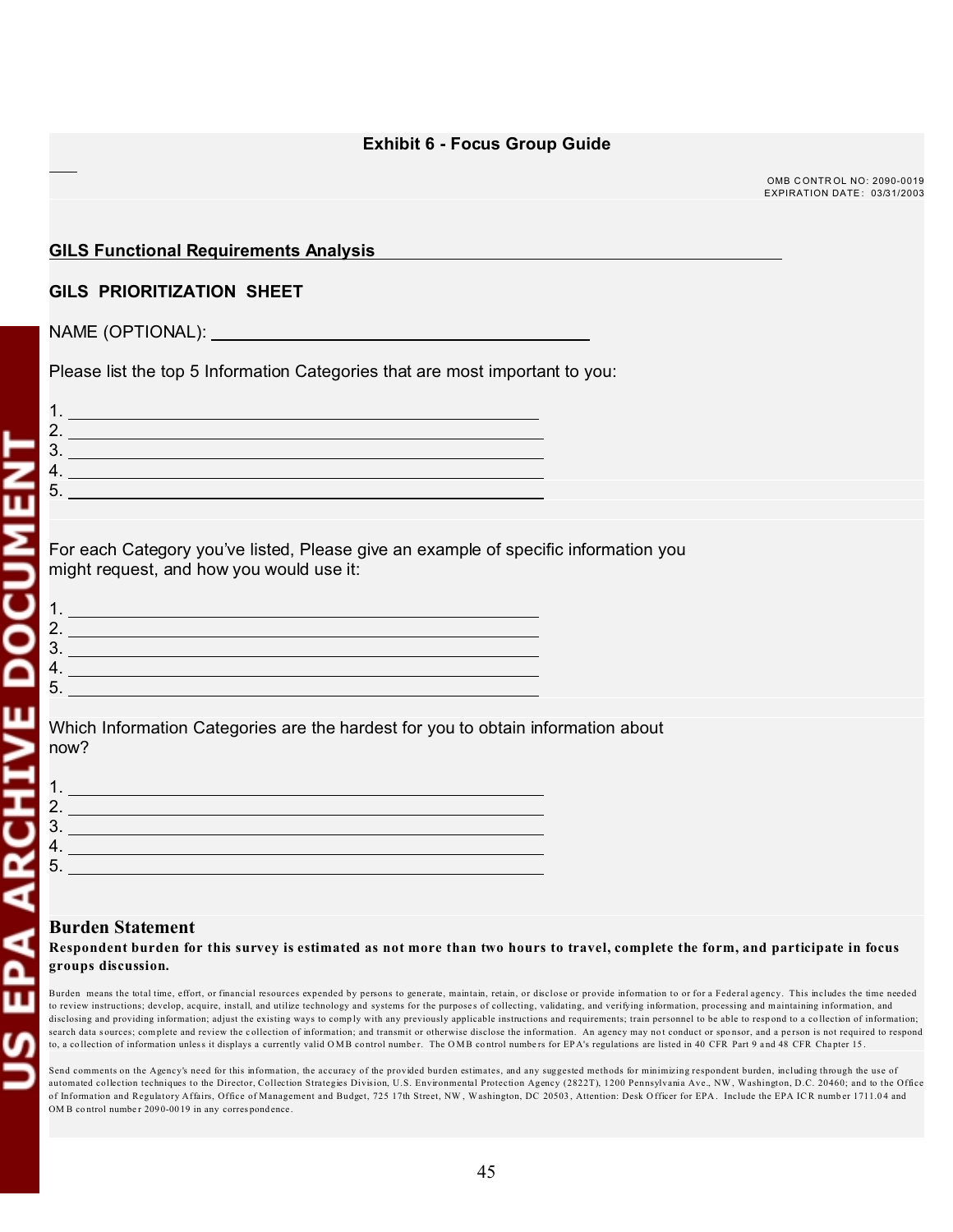Exhibit 7 - Evaluation Form

# EVALUATION AND SURVEY CARD FOR PRE-RENOVATION LEAD INFORMATION RULE PRESENTATION

presented by U.S. Environmental Protection Agency - Region III, Philadelphia, PA

Saturday, March 8, 1999 "REMODEL AMERICA 99" ATLANTIC CITY CONVENTION CENTER

|                                                                                                                | YFS NO             |
|----------------------------------------------------------------------------------------------------------------|--------------------|
| 1. Were you aware of the "Pre-renovation Rule" before today's presentation?                                    |                    |
| a) Where did you first obtain information about the Pre-renovation Rule?                                       |                    |
|                                                                                                                | <b>YES</b><br>- NO |
| b) Do you now understand the rule's requirements?                                                              |                    |
| 2. Please rate the presentation using this scale:                                                              |                    |
| 5=Excellent 4=Very Good 3=Good 2=Fair 1=Poor                                                                   | RATING             |
| a) Discussion of the Pre-renovation Rule's requirements:                                                       |                    |
|                                                                                                                |                    |
| b) Expertise of the presenter:                                                                                 |                    |
|                                                                                                                |                    |
| c) Appropriateness of the teaching strategies used (lecture,<br>Overheads, question and answer sessions, etc.) |                    |
|                                                                                                                |                    |

# **Burden Statement**

**Respondent burden for this survey is estimated as not more two minutes to read and respond to the questions.**

Burden means the total time, effort, or financial resources expended by persons to generate, maintain, retain, or disclose or provide information to or for a Federal agency. This includes the time needed to review instructions; develop, acquire, install, and utilize technology and systems for the purpose s of collecting, validating, and verifying information, processing and m aintaining information, and disclosing and providing information; adjust the existing ways to comply with any previously applicable instructions and requirements; train personnel to be able to respond to a collection of information; search data sources; complete and review the collection of information; and transmit or otherwise disclose the information. An agency may not conduct or sponsor, and a person is not required to respond to, a collection of information unless it displays a currently valid OMB control number. The OMB control numbers for EPA's regulations are listed in 40 CFR Part 9 and 48 CFR Chapter 15.

Send comments on the Agency's need for this information, the accuracy of the provided burden estimates, and any suggested methods for minimizing respondent burden, including through the use of automated collection techniques to the Director, Collection Strategies Division, U.S. Environmental Protection Agency (2822T), 1200 Pennsylvania Ave., NW, Washington, D.C. 20460; and to the Office of Information and Regulatory Affairs, Office of Management and Budget, 725 17th Street, NW, Washington, DC 20503, Attention: Desk Officer for EPA. Include the EPA ICR number 1711.04 and OM B control number 2090-0019 in any correspondence.